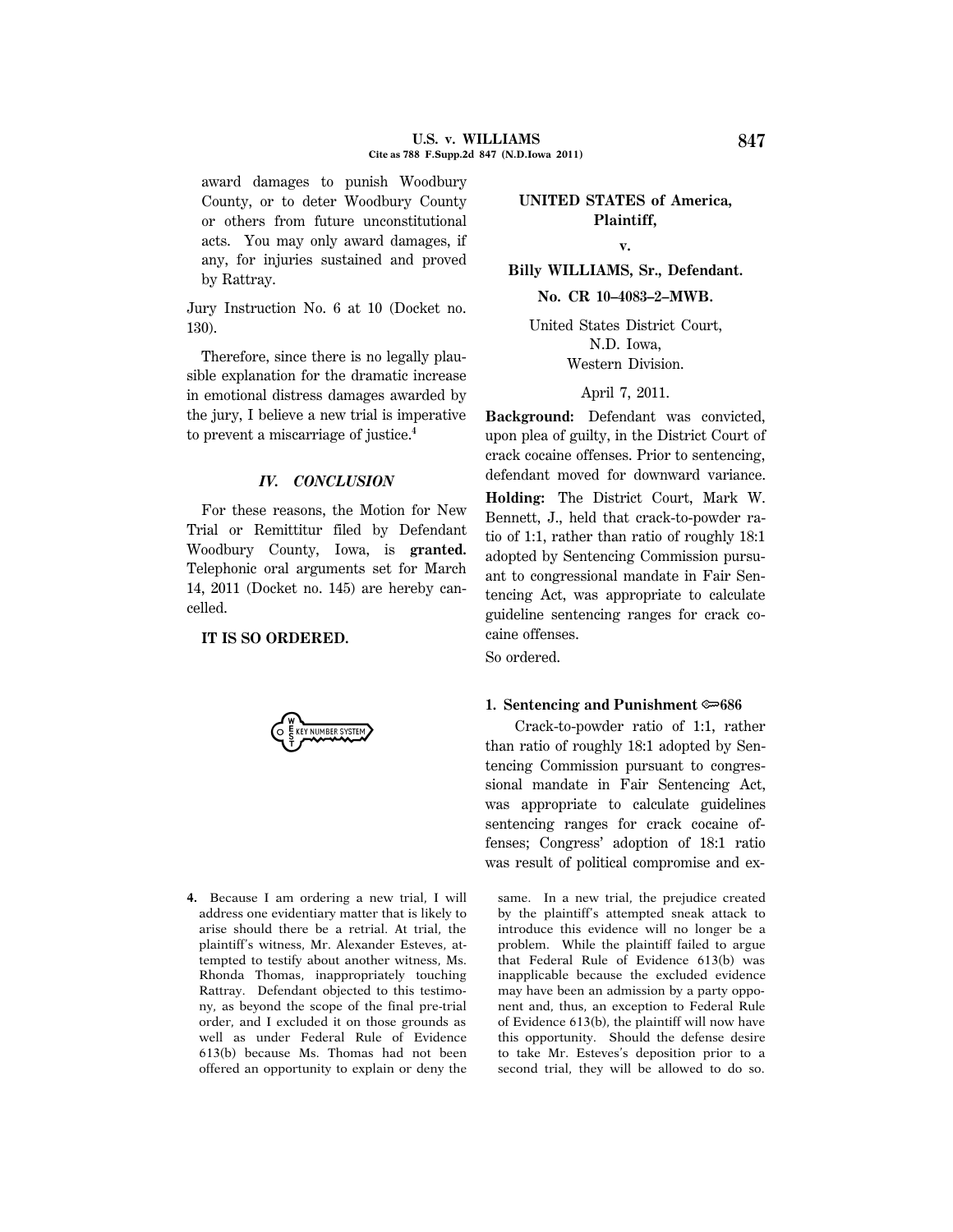pediency, not result of reasoned analysis of new empirical data or social science research, 18:1 ratio, although dramatic improvement on former 100:1 ratio, still would have disproportionate impact on black offenders, which would continue to foster disrespect for and lack of confidence in criminal justice system, and addition of enhancements for certain aggravating circumstances in specific cases would operate as ''double whammy'' on crack cocaine defendants, whom 18:1 ratio already punished for assumed presence of such circumstances. Fair Sentencing Act of 2010, § 1 et seq., 21 U.S.C.A. § 801 et seq.

### **2. Sentencing and Punishment** O**34**

Nothing in reasoning of *Booker* expands authority of a district court to sentence below statutory minimum.

#### **3. Sentencing and Punishment**  $\infty$ **651**

There is no question that a district court has authority to vary from sentencing guidelines range based upon policy disagreement. U.S.S.G. § 1B1.1 et seq., 18 U.S.C.A.

Shawn Stephen Wehde, U.S. attorney's Office, Sioux City, IA, for Plaintiff.

Jay Elliott Denne, Munger, Reinschmidt & Denne, Sioux City, IA, for Defendant.

# **MEMORANDUM OPINION AND OR-DER REGARDING CRACK–TO– POWDER RATIO FOR SENTENC-ING**

MARK W. BENNETT, District Judge.

#### TABLE OF CONTENTS

| $\mathbf{I}$ |             |                      |                                                                           |
|--------------|-------------|----------------------|---------------------------------------------------------------------------|
|              | A.          |                      |                                                                           |
|              |             | 1.                   |                                                                           |
|              |             | 2.                   |                                                                           |
|              | В.          |                      |                                                                           |
|              |             | $\mathbf{1}_{\cdot}$ |                                                                           |
|              |             | 2.                   |                                                                           |
|              |             | 3.                   |                                                                           |
|              |             | 4.                   |                                                                           |
| C.           |             |                      |                                                                           |
|              |             | 1.                   |                                                                           |
|              |             | 2.                   |                                                                           |
|              |             | 3.                   |                                                                           |
|              |             |                      |                                                                           |
| H.           |             |                      |                                                                           |
|              | $A_{\cdot}$ |                      |                                                                           |
|              |             | $\mathbf{1}$         |                                                                           |
|              |             | $2_{-}$              |                                                                           |
|              |             |                      | $a_{-}$                                                                   |
|              |             |                      | b.                                                                        |
|              |             |                      |                                                                           |
|              |             | 3.                   |                                                                           |
|              | <b>B.</b>   |                      |                                                                           |
|              |             | 1.                   |                                                                           |
|              |             |                      | a.                                                                        |
|              |             |                      | b.                                                                        |
|              |             |                      | $c_{\cdot}$                                                               |
|              |             |                      | d.                                                                        |
|              |             |                      | е.                                                                        |
|              |             | 2.                   | Guidelines amendments based on directives, not institutional expertise879 |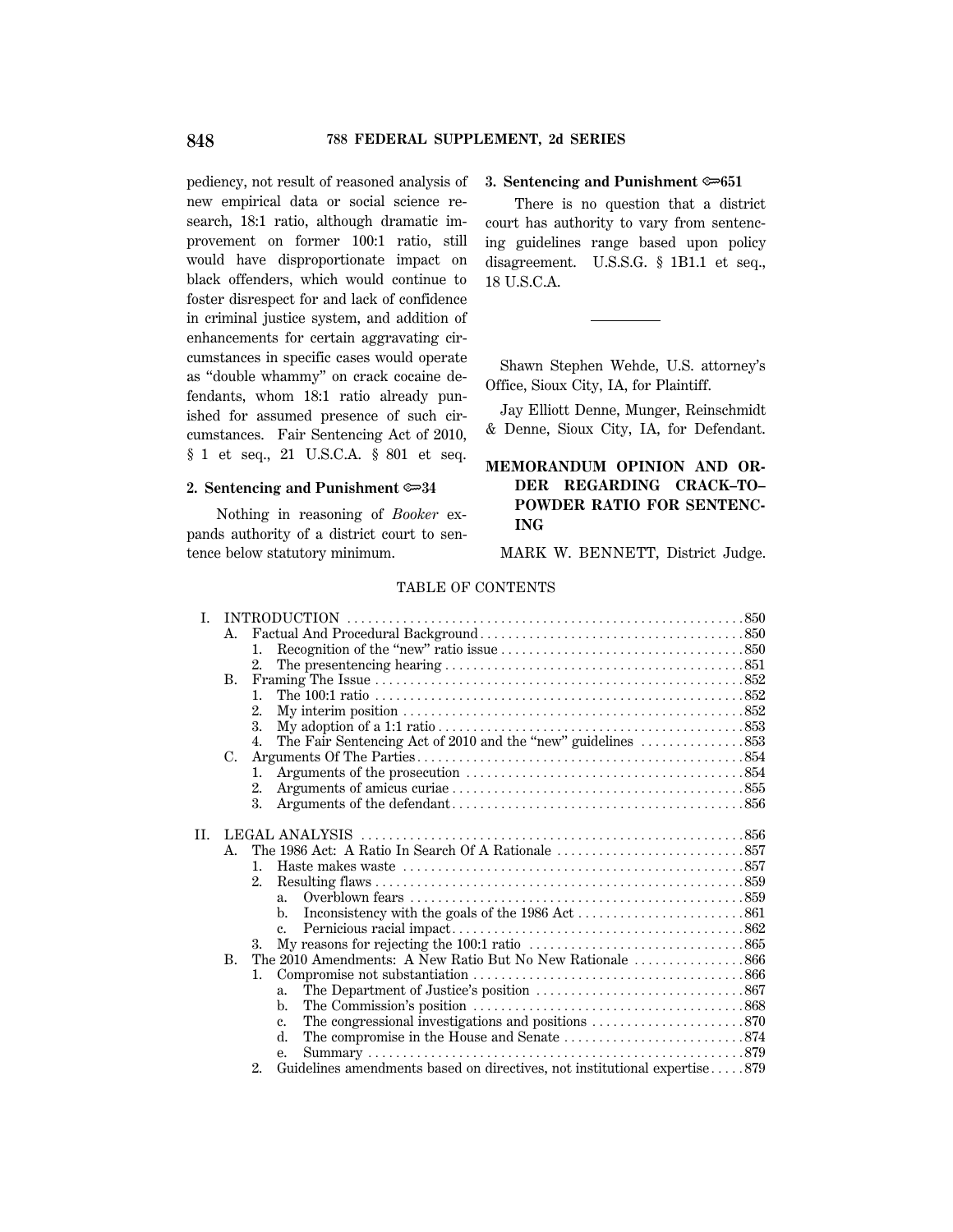#### **U.S. v. WILLIAMS 849 Cite as 788 F.Supp.2d 847 (N.D.Iowa 2011)**

| $C_{\cdot}$ | 3.<br>b. Inconsistency with the goals of the 1986 Act and the $2010$ FSA881<br>c.<br>d. Use of the ratio as a "proxy" for perceived harms $\dots \dots \dots \dots \dots$ 882<br>a.<br>c. The "unwarranted sentencing disparities" argument 886 |
|-------------|-------------------------------------------------------------------------------------------------------------------------------------------------------------------------------------------------------------------------------------------------|
|             |                                                                                                                                                                                                                                                 |
|             | 2. The appropriate sentencing methodology $\dots\dots\dots\dots\dots\dots\dots\dots\dots$                                                                                                                                                       |
|             |                                                                                                                                                                                                                                                 |

This bill creates, for the very first time, a special penalty applicable to crack. Because crack is so potent, drug dealers need to carry much smaller quantities of crack than of cocaine powder. By treating 1,000 grams of freebase cocaine no more seriously than 1,000 grams of cocaine powder, which is far less powerful than freebase, current law provides a loophole that actually encourages drug dealers to sell the more deadly and addictive substance, and lets them sell thousands of doses without facing the maximum penalty possible.

—Sen. Alfonse Marcello D'Amato (R–N.Y.), 132 Cong. Rec. S8091–06, 1986 WL 776420 (daily ed. June 20, 1986)

The fact is, the chemical difference between crack and [powder] cocaine is the difference[ ] between water and ice. It is the same thing, and you cannot explain to a people that for doing the same thing that they should get 100–to– 1 more severe treatment. It doesn't make sense.

—Rep. Keith Ellison (D–Minn.), 156 Cong. Rec. H6196–01, H6202, 2010 WL 2942883 (daily ed. July 28, 2010)

**1.** *See United States v. Gully,* 619 F.Supp.2d 633 (N.D.Iowa 2009).

**2.** *See* U.S.S.G.App. C, Amend. 748, Reason for Amendment (SUPPLEMENT TO THE 2010 GUIDE-

**[1]** Defendant Billy Williams, Sr., came before me on March 15, 2011, for a presentencing hearing on his motion for downward variance, objections to the presentence report, and other legal issues, following his guilty plea to four crack cocaine charges. Although there were numerous other issues to be resolved in the course of Williams's sentencing, this Memorandum Opinion And Order focuses exclusively on the issue of whether I should continue to adhere to my prior determination that a 1:1 crack-to-powder ratio is appropriate to calculate the guideline sentencing range for crack cocaine offenses,**<sup>1</sup>** or should now adopt the roughly 18:1 ratio adopted by the Sentencing Commission on November 1, 2010, pursuant to a congressional mandate **<sup>2</sup>** in the Fair Sentencing Act of 2010.**<sup>3</sup>** When I first learned that the 2010 FSA was about to be passed, I just assumed that I would change my opinion from a 1:1 ratio to the new 18:1 ratio, because I assumed that Congress would have had persuasive evidence—or at least some empirical or other evidence before it as the basis to adopt that new ratio. I likewise assumed that the Sentencing Commission would have brought its institutional expertise and empirical ev-

LINES MANUAL, UNITED STATES SENTENCING COMMIS-SION (Nov. 1, 2010), Vol. 4, 43).

**3.** Pub.L. No. 111–220, 124 Stat. 2372 (Aug. 3, 2010).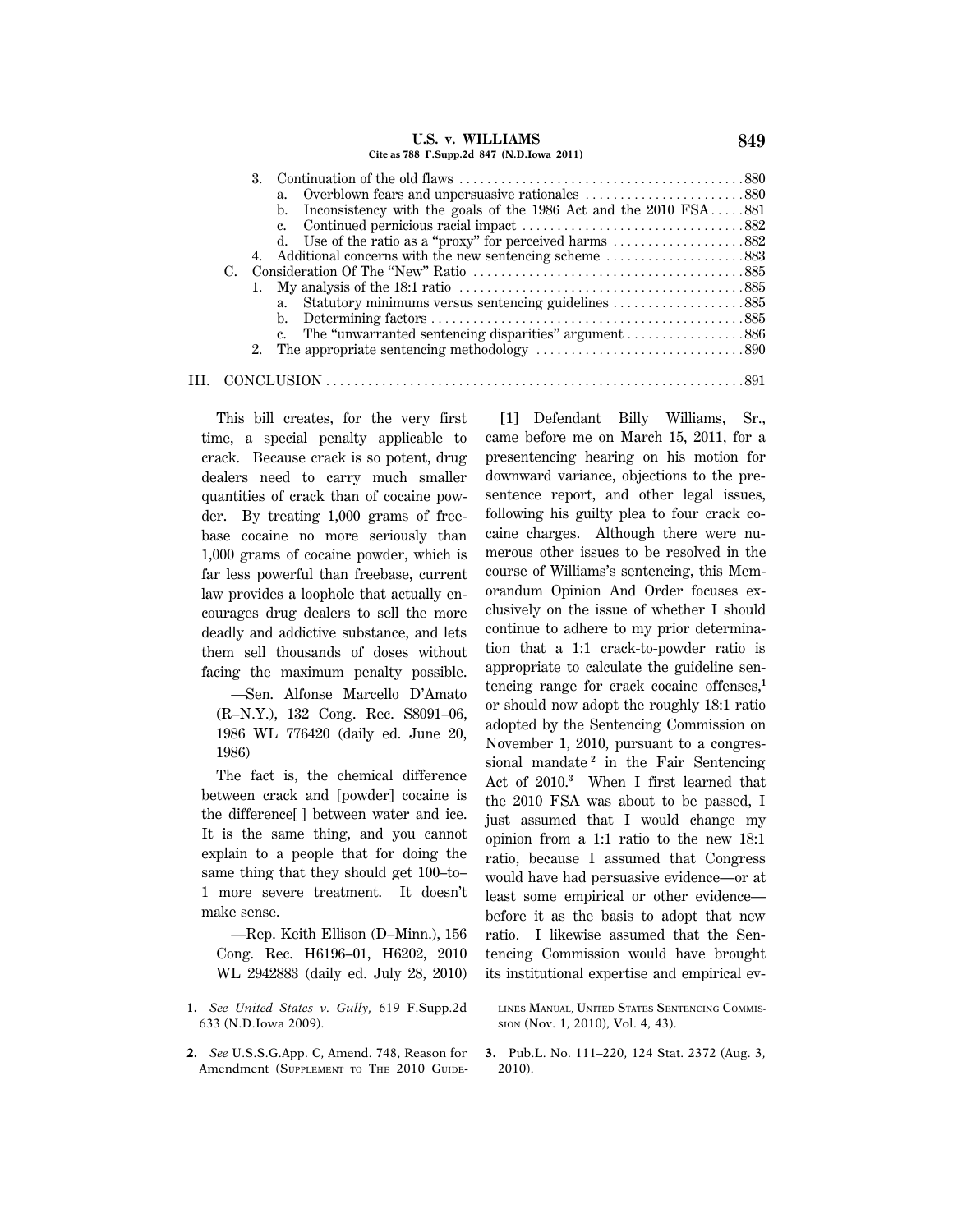idence to bear, both in advising Congress and in adopting crack cocaine Sentencing Guidelines based on the 18:1 ratio. Failing that, I assumed that the prosecution would present at the presentencing hearing in this case some evidence supporting the 18:1 ratio. This Memorandum Opinion And Order addresses whether my modest expectations have been fulfilled and whether I should now also adopt the 18:1 ratio adopted in the amended Sentencing Guidelines.

#### *I. INTRODUCTION*

## *A. Factual And Procedural Background*

## *1. Recognition of the ''new'' ratio issue*

On December 9, 2010, defendant Billy Williams, Sr., entered a guilty plea, without a plea agreement, to four crack cocaine offenses with which he had been charged in an Indictment handed down August 19, 2010.**<sup>4</sup>** On February 2, 2011, recognizing that Williams's sentencing would be the first in which I would have occasion to consider whether or not to adopt the 18:1 crack-to-powder cocaine ratio adopted in the amended Sentencing Guidelines, and that the analysis of the Federal Defender on this question would be of assistance to me, I requested that the Federal Defender file a brief as *amicus curiae* addressing

**4.** Specifically, the charges against Williams were the following: (1) conspiring, from about January 2010, through about August 2010, to distribute 28 grams or more of crack cocaine in violation of 21 U.S.C. § 846 **(Count 1);** (2) distributing and aiding and abetting the distribution, on or about May 21 through May 24, 2010, of an unspecified quantity of crack cocaine within 1,000 feet of a public playground or school, in violation of 21 U.S.C. §§ 841(a)(1), (b)(1)(C), 851, and 860(a), and 18 U.S.C. § 2 **(Count 9);** (3) distributing and aiding and abetting the distrithe crack-to-powder ratio issue. *See* Order (docket no. 235).

The Federal Defender filed the requested Amicus Curiae Brief Of Iowa Federal Defender's Office, Addressing Whether The Court Should Employ A 1:1 Crack– To–Powder Ratio In This And Future Crack Cocaine Cases (Amicus Curiae Brief) (docket no. 262) on February 25, 2011, urging me to maintain my policy of using a 1:1 ratio. On February 25, 2011, the prosecution also filed a Brief Addressing Whether The Court Should Vary From The Newest Crack Cocaine Guidelines Of 18:1 To A 1:1 Ratio Under 18 U.S.C.  $§$  3553(a) (docket no. 263), urging me to impose, in the typical crack cocaine case, such as this one, a sentence within the applicable federal sentencing guideline range determined by the 18:1 ratio. On March 8, 2011, Williams's appointed counsel filed a Motion For Downward Variance (docket no. 274), asserting that I should vary downward and sentence Williams based on a 1:1 crack-to-powder ratio. Williams adopted the Federal Defender's arguments and offered some additional arguments in support of the 1:1 ratio primarily in response to the prosecution's brief on this issue. Although the prosecution filed a Response To Defendant's Motion For Downward Variance (docket no. 280) on March 11, 2011, the prosecution did not expressly address the crack-to-powder ratio issue in that Response.

bution, on or about June 3, 2010, of an unspecified quantity of crack cocaine within 1,000 feet of a public playground or school, in violation of 21 U.S.C.  $\S$ § 841(a)(1), (b)(1)(C), 851, and 860(a), and 18 U.S.C. § 2 **(Count 10);** and (4) distributing and aiding and abetting the distribution, on or about August 4, 2010, of an unspecified quantity of crack cocaine within 1,000 feet of a public playground or school, in violation of 21 U.S.C. §§ 841(a)(1), (b)(1)(C), 851, and 860(a), and 18 U.S.C. § 2 **(Count 11).**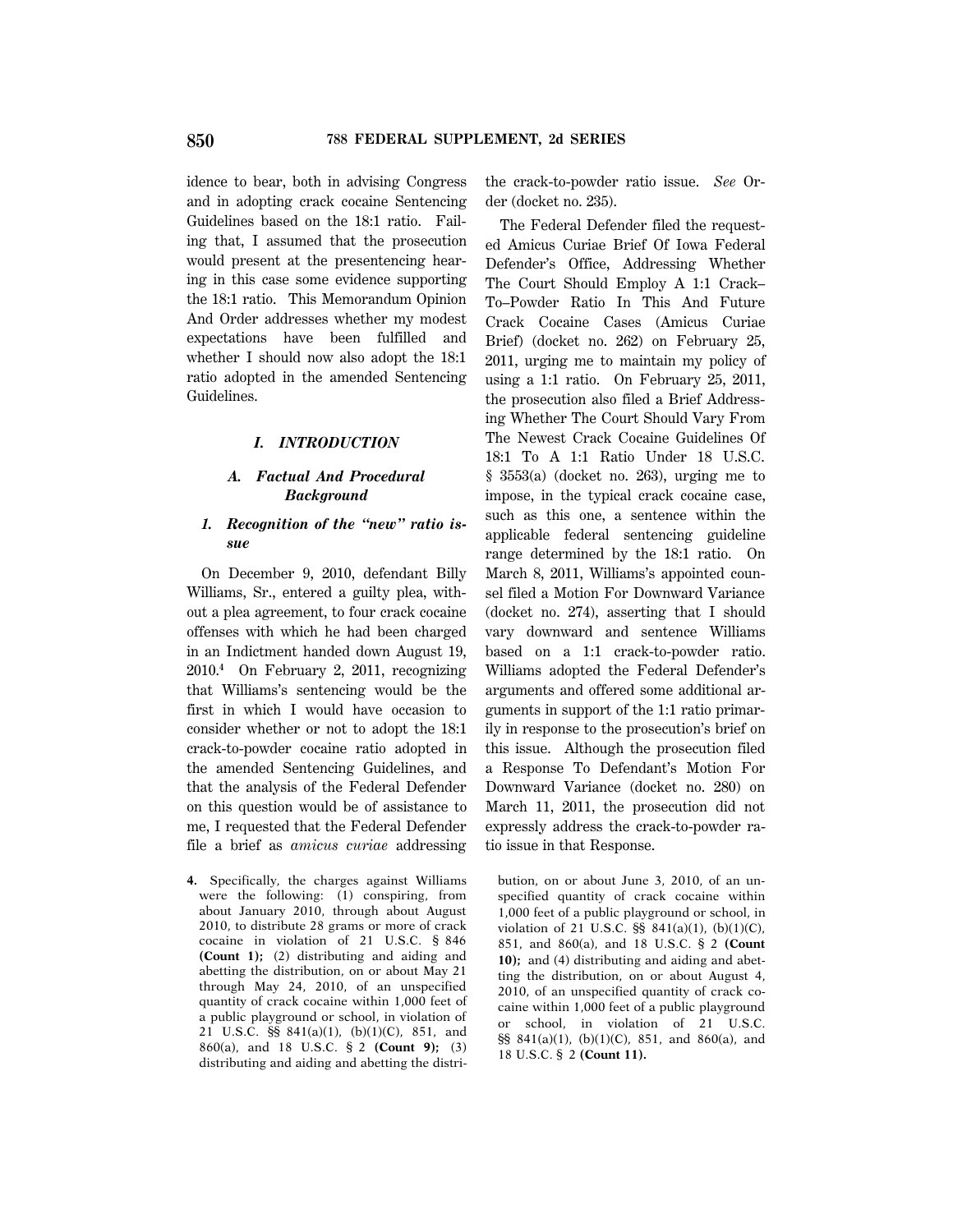#### **U.S. v. WILLIAMS 851 Cite as 788 F.Supp.2d 847 (N.D.Iowa 2011)**

### *2. The presentencing hearing*

At a presentencing hearing on March 15, 2011, addressing whether or not I should adopt the new 18:1 ratio for sentencing purposes and other issues in Williams's sentencing, the prosecution was represented by Assistant United States Attorneys Shawn Wehde, the prosecutor of record, in Sioux City, Iowa, and Dan Tvedt, who authored the prosecution's brief and took the lead in arguments on the ratio issue, by telephone from Cedar Rapids, Iowa. Defendant Billy Williams, Sr., was represented by appointed counsel Jay Denne of Munger, Reinschmidt & Denne in Sioux City, Iowa. *Amicus curiae* the Federal Defender's Office was represented by Assistant Federal Defender John Messina, by telephone from Des Moines, Iowa. The oral arguments on this issue were spirited and informative.

Nevertheless, it is surprising to me that the prosecution did not present a single scintilla of medical, chemical, physiological, or other scientific or social science evidence to support its position, despite more than adequate notice that the crack-topowder ratio issue would be my central

**5.** *See, e.g., Muller v. Oregon,* 208 U.S. 412, 419 n. 1, 28 S.Ct. 324, 325 n. 1, 52 L.Ed. 551 (1908) (the so-called Brandeis brief case). As the Eleventh Circuit Court of Appeals explained more than two decades ago,

Historically, beginning with ''Louis Brandeis' use of empirical evidence before the Supreme Court ... persuasive social science evidence has been presented to the courts.'' Forst, Rhodes & Wellford, *Sentencing and Social Science: Research for the Formulation of Federal Guidelines,* 7 Hofstra L.Rev. 355 (1979). *See Muller v. Oregon,* 208 U.S. 412, 28 S.Ct. 324, 52 L.Ed. 551 (1908); *Brown v. Board of Education,* 347 U.S. 483, 74 S.Ct. 686, 98 L.Ed. 873 (1954). The Brandeis brief presented social facts as corroborative in the judicial decisionmaking process. O'Brien, *Of Judicial Myths, Motivations and Justifications: A Postscript on Social Science and the Law,* 64 Judicature 285, 288 (1981). The Brandeis concern and despite the Department of Justice's virtually unlimited resources for medical and scientific information. The Department of Justice also did not cite a single authoritative journal article, let alone muster the modest effort to submit a "Brandeis Brief,"<sup>5</sup> in support of the 18:1 ratio. I note that the Department of Justice has made greater efforts to marshal scientific or social science evidence to overcome a single Chinese immigrant's claim for asylum based on fear of forced sterilization.**<sup>6</sup>** It is conceivable, however, that the prosecutors' somewhat lukewarm advocacy for the 18:1 ratio in this case is because they found themselves on the horns of a dilemma, between prior statements of Attorney General Eric Holder and Assistant Attorney General Lanny A. Breuer, discussed below, advocating complete elimination of the crack/powder disparity, and some sense of obligation to defend the law and Sentencing Guidelines as ultimately enacted by Congress and the Commission, which used the 18:1 ratio. In these circumstances, perhaps strenuous advocacy for the 18:1 ratio would have been a difficult volte-face.

brief ''is a well-known technique for asking the court to take judicial notice of social facts.'' Sperlich, *[Social Science Evidence and the Courts: Reaching Beyond the Advisory Process,]* 63 Judicature at 280, 285 n. 31. ''It does not solve the problem of how to bring valid scientific materials to the attention of the court $\ldots$  Brandeis did not argue that the data were valid, only that they existed.... The main contribution ... was to make extralegal data readily available to the court.'' *Id. McCleskey v. Kemp,* 753 F.2d 877, 888 (11th Cir.1985).

**6.** *See S–Cheng v. Ashcroft,* 380 F.3d 320, 322 (8th Cir.2004) (''To rebut Ms. Cheng's testimony [to support her claim for asylum based on fear of forced sterilization], the government presented several studies and articles on the enforcement of the population-control law in China's Fujian province.'').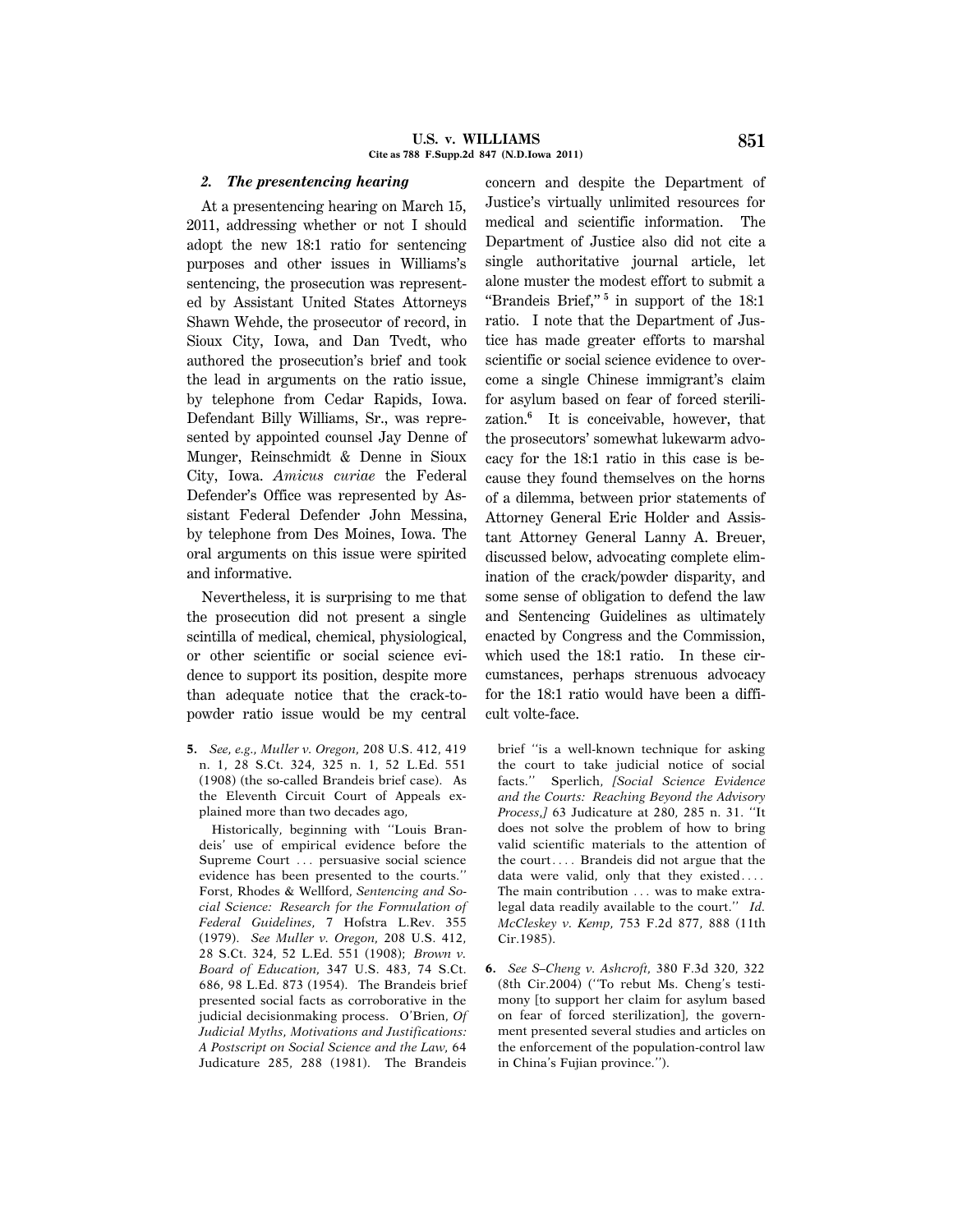# *B. Framing The Issue*

# *1. The 100:1 ratio*

As the Supreme Court explained in considerable detail in *Kimbrough v. United States,* 552 U.S. 85, 128 S.Ct. 558, 169 L.Ed.2d 481 (2007), the Anti–Drug Abuse Act of 1986 (the 1986 Act), P.L. 99–570, 100 Stat. 3207, established a ''weight-driven scheme'' for mandatory minimum sentences in drug cases that, in pertinent part, "adopted a '100-to-1 ratio' that treated every gram of crack cocaine as the equivalent of 100 grams of powder cocaine.'' 552 U.S. at 96, 128 S.Ct. 558. The Sentencing Commission then developed Sentencing Guidelines that also employed this ''weight-driven scheme.'' *Id.* However, in doing so, ''[t]he Commission did not use [its historical] empirical approach in developing the Guidelines sentences for drug-trafficking offenses,'' but simply followed Congress's lead. *Id.* The result was that the Sentencing Guidelines '' 'set sentences for the full range of possible drug quantities using the same 100–to–1 quantity ratio,'" *id.* (quoting the 1995 Report of the United States Sentencing Commission at 1), which resulted in ''base offense levels ranging from 12, for offenses involving less than 250 milligrams of crack (or 25 grams of powder), to 38, for offenses involving more than 1.5 kilograms of crack (or 150 kilograms of powder).'' *Id.* at 97, 128 S.Ct. 558 (citing U.S.S.G. § 2D1.1(c)).

As the Supreme Court also recognized in *Kimbrough,* the Sentencing Commission ''later determined that the crack/powder sentencing disparity is generally unwarranted.'' *Id.* at 96, 128 S.Ct. 558 (citing the 2002 Report of the United States Sentencing Commission at 91); *United States v. Spears,* 469 F.3d 1166, 1183 (8th Cir. 2006) (Bye, J., dissenting) (noting that, although the Commission was able to identify five ''beliefs'' as the apparent basis for the 100:1 ratio, in its 2002 Report, ''[t]he

Commission then systematically exposed each of these 'five important beliefs' as unsupported by its research and its study of actual federal drug sentences''), *rev'd,* 555 U.S. 261, 129 S.Ct. 840, 172 L.Ed.2d 596 (2009) *(per curiam).* Instead, the Commission consistently recommended lower ratios: In 1995, the Commission recommended a 1:1 ratio, but Congress rejected that recommendation; in 1997, the Commission recommended a 5:1 ratio, but Congress rejected that recommendation; in 2002, the Commission recommended lowering the ratio "at least" to 20:1, but Congress also rejected that recommendation; and in 2007, Congress accepted only a modest amendment proposed by the Commission to reduce base offense levels associated with each quantity of crack cocaine by two levels. *Kimbrough,* 552 U.S. at 99–100, 128 S.Ct. 558.

#### *2. My interim position*

Eventually, in the post-*United States v. Booker,* 543 U.S. 220, 125 S.Ct. 738, 160 L.Ed.2d 621 (2005), world in which the United States Sentencing Guidelines became advisory, instead of mandatory, the Supreme Court held in *Kimbrough,* 552 U.S. at 104–05, 128 S.Ct. 558, that the Anti–Drug Abuse Act of 1986 ''does not require  $\ldots$  sentencing courts  $\ldots$  to adhere to the 100–to–1 ratio for crack cocaine quantities other than those that trigger the statutory mandatory minimum sentences.'' The Supreme Court subsequently clarified in *Spears v. United States,* 555 U.S. 261, 267, 129 S.Ct. 840, 843–44, 172 L.Ed.2d 596 (2009) *(per curiam*), "that district courts are entitled to reject and vary categorically from the crack-cocaine Guidelines based on a policy disagreement with those Guidelines.''

In *Spears,* in which I was the sentencing judge, I rejected a 100:1 ratio on categorical, policy grounds, because I found that it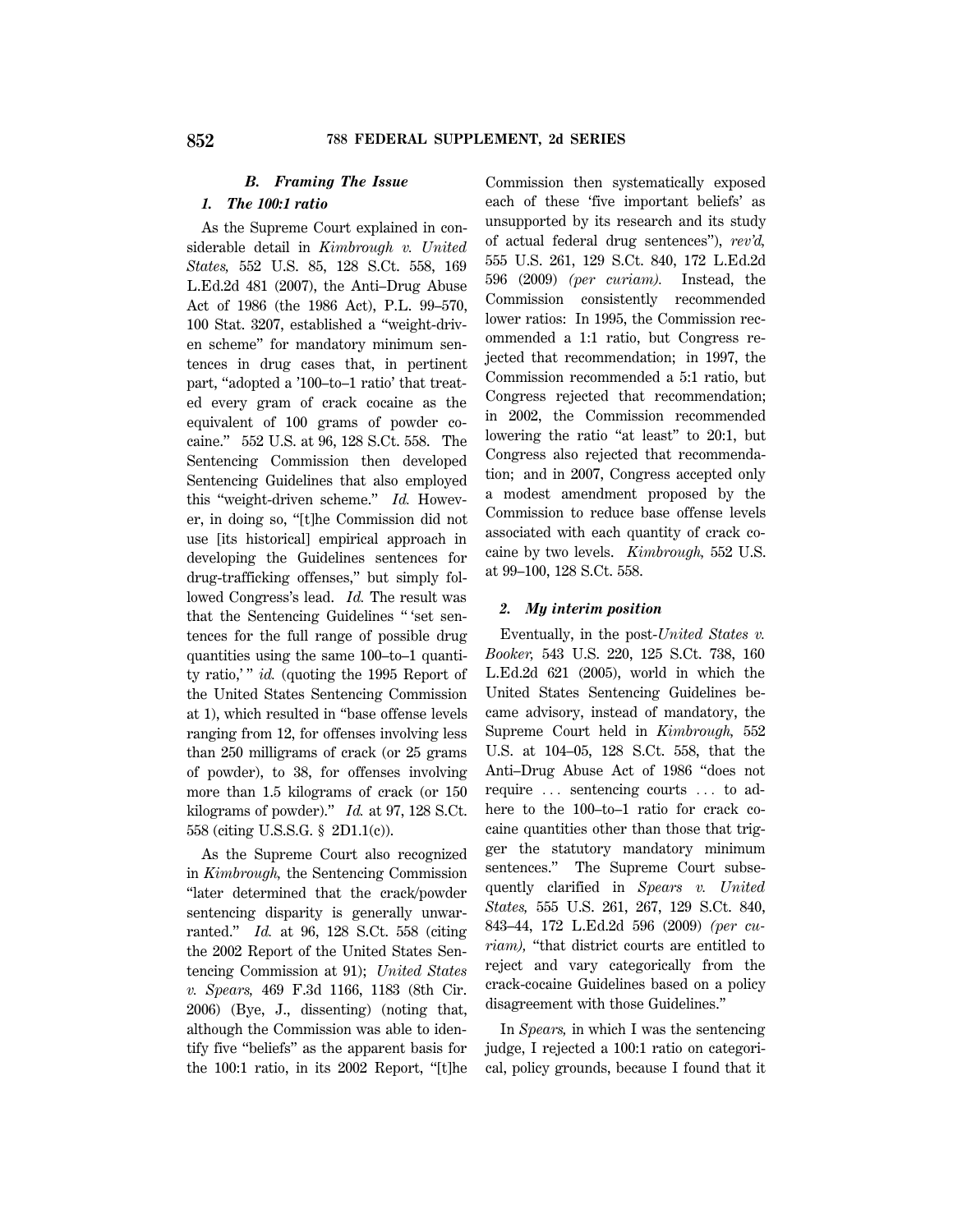yielded an excessive sentence in light of the sentencing factors outlined in 18 U.S.C. § 3553(a). Consequently, I adopted a 20:1 ratio based on two other district court decisions that, in turn, reflected what those courts believed was the Sentencing Commission's expert judgment that a 20:1 ratio would be appropriate in a "mine-run" case. *See United States v. Perry,* 389 F.Supp.2d 278, 307–308 (D.R.I. 2005) (concluding that a 20:1 ratio, as suggested by the Commission in its 2002 Report, ''makes the most sense''); *United States v. Smith,* 359 F.Supp.2d 771, 781– 782 (E.D.Wis.2005) (also using a 20:1 ratio, because the Commission's proposal for modifying mandatory minimum thresholds, translated into guidelines terms, would have resulted in a roughly 20:1 ratio); 2002 Report to Congress 106–107, App. A, 3–6. The Supreme Court affirmed my use of a 20:1 ratio. *Spears,* 555 U.S. at 266–67, 129 S.Ct. at 844.

## *3. My adoption of a 1:1 ratio*

Although I adopted a 20:1 ratio in *Spears,* I soon returned to the question of the proper crack-to-powder ratio in *United States v. Gully,* 619 F.Supp.2d 633 (N.D.Iowa 2009). I again found that it was appropriate to reject the 100:1 crackto-powder ratio in U.S.S.G. § 2D1.1, note 10, categorically, on policy grounds, for several reasons, not least of which were the failure of the Sentencing Commission to exercise its characteristic institutional role in developing the Guidelines, the lack of support for the assumptions that apparently motivated adoption of the ratio, and the disparate impact of the ratio on black offenders. *Gully,* 619 F.Supp.2d at 641. I also concluded that the 100:1 ratio was a ''remarkably blunt instrument'' to address the perceived greater harms and dangers of crack cocaine, preferring to address those effects when they were present in a particular case. *Id.* Therefore, I developed what I believed was a reasoned alternative methodology, under which the sentencing court would calculate the guideline range under existing law (*i.e.,* using the 100:1 ratio and any appropriate guideline adjustments or departures), but then calculate an alternative guideline range using a 1:1 ratio, and ultimately use or vary from that alternative guideline range, depending upon the court's consideration of the 18 U.S.C. § 3553(a) factors, to account, for example, for the defendant's history of violence, the presence of firearms, or the defendant's recidivism. *Gully,* 619 F.Supp.2d at 644.

# *4. The Fair Sentencing Act of 2010 and the ''new'' guidelines*

On August 3, 2010, the Fair Sentencing Act of 2010, Pub.L. No. 111–220, 124 Stat. 2372 (Aug. 3, 2010) (the 2010 FSA), became law. The 2010 FSA altered the quantity thresholds triggering mandatory minimum punishments for crack cocaine offenses, replacing the 5–and 50–gram thresholds with 28–and 280–gram thresholds, while leaving the triggering thresholds for powder cocaine at 500 and 5,000 grams (5 kilograms), respectively. *See* 21 U.S.C.  $§$  841(b)(1)(A)(ii) (powder cocaine),  $(b)(1)(A)(iii)$  (crack cocaine),  $(b)(1)(B)(ii)$ (powder cocaine),  $(b)(1)(B)(iii)$  (crack cocaine) (as amended in 2010). As a result, Congress replaced the old 100:1 ratio with a new roughly 18:1 ratio  $(18 \times 28 \text{ grams})$  $= 504$  grams;  $18 \times 280$  grams  $= 5,040$ grams or 5.04 kilograms). At Congress's direction, the Sentencing Commission followed suit by adopting a similar disparate punishment scheme for crack and powder cocaine offenses, employing roughly the same 18:1 ratio. *See* U.S.S.G.App. C, Amend. 748, Reason for Amendment (SUP-PLEMENT TO THE 2010 GUIDELINES MANUAL, UNITED STATES SENTENCING COMMISSION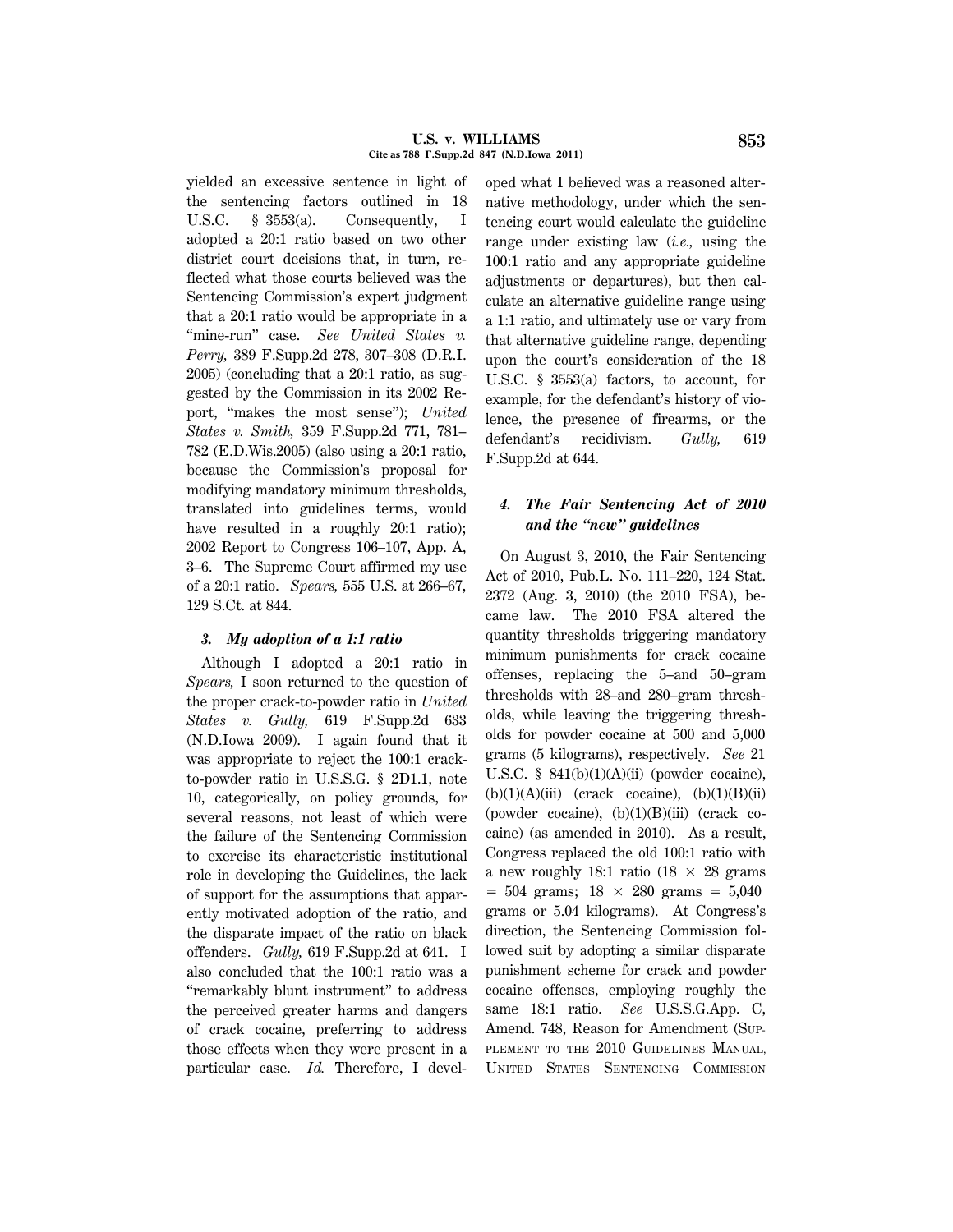(2010 SUPPLEMENT) (Nov. 1, 2010), Vol. 4, 43).

With this background in mind, I turn to a summary of the arguments of the parties and *amicus curiae* concerning whether I should now adopt the "new" 18:1 crack-topowder ratio for sentencing purposes or, instead, adhere to my prior determination, on categorical, policy grounds, that 1:1 is the proper ratio.

## *C. Arguments Of The Parties*

### *1. Arguments of the prosecution*

In both its brief and its oral arguments on the ratio issue, the prosecution hastened to acknowledge that there is now no question that a district court has the authority to vary from the Guidelines based upon a policy disagreement. The prosecution's position, nevertheless, is that the new 18:1 ratio should not be rejected on policy grounds. The prosecution argues that the 18:1 ratio is supported by Congress's policy determination and by the Sentencing Commission's exercise of its characteristic institutional role. The prosecution also argues that my adoption of a 1:1 ratio would result in unwarranted sentencing disparities.

More specifically, the prosecution argues that, after years of debate, Congress determined that the appropriate crack-topowder ratio is 18:1. The prosecution also argues that, on May 21, 2009, the Honorable Ricardo H. Hinojosa, Acting Chair, United States Sentencing Commission, testified before Congress that the '' 'Commission remains committed to its recommendation in 2002 that any statutory ratio be no more than  $20$ -to-1,'" and that he included a statistical analysis of federal cocaine sentences as part of his testimony. Prosecution's Brief (docket no. 263) at 2

**7.** The decision in *Whigham* was filed on December 3, 2010, after the November 1, 2010, ''emergency'' amendments to the Sentencing (quoting Prosecution's Exhibit 1, Statement of Ricardo H. Hinojosa, at 16 (also available at http://judiciary.house.gov/ hearings/pdf/Hinojosa090521.pdf)). The prosecution then repeatedly cites the Commission's 2002 and 2007 Reports as standing for the proposition that the Commission recommended a ratio of ''at least,'' rather than "no more than," 20:1. Prosecution's Brief at 3. The prosecution also argues that ''the new crack guidelines and new statutory weights incorporating nonidentical treatment of crack and powder cocaine set forth in the 2010 FSA are based upon the Commission's empirical research and at least 15 years of public debate over the appropriate crack/powder cocaine ratio.'' *Id.* The prosecution contends that this is true, because the Commission has supposedly recommended a ratio of ''at least'' 20:1 in both its 2002 and 2007 Reports. *Id.*

Next, the prosecution argues that, ''[w]hile the actions of other judges do not bind this court in determining its sentencing ratio, those decisions are informative in determining whether to use the guidelines ratio of 18:1, a 1:1 ratio, or some other ratio to avoid unwarranted sentencing disparity.'' *Id.* at 4. The prosecution then points out that sentencing courts have cited the crack/powder disparity as a reason for a below-guidelines sentence in only a small percentage of total crack cocaine cases in fiscal year 2009, so that ''it appears that most courts give deference to the crack ratio incorporated in the guidelines.'' *Id.* at 4–5. The prosecution also argues that it has found only one case, *United States v. Whigham,* 754 F.Supp.2d 239, 2010 WL 4959882 (D.Mass.2010), applying a 1:1 ratio since passage of the 2010 FSA.**<sup>7</sup>** Thus, the prosecution opines that

Guidelines and, in that decision, Judge Nancy Gertner did, indeed, adopt a 1:1 ratio in that case. *See Whigham,* 754 F.Supp.2d at 245–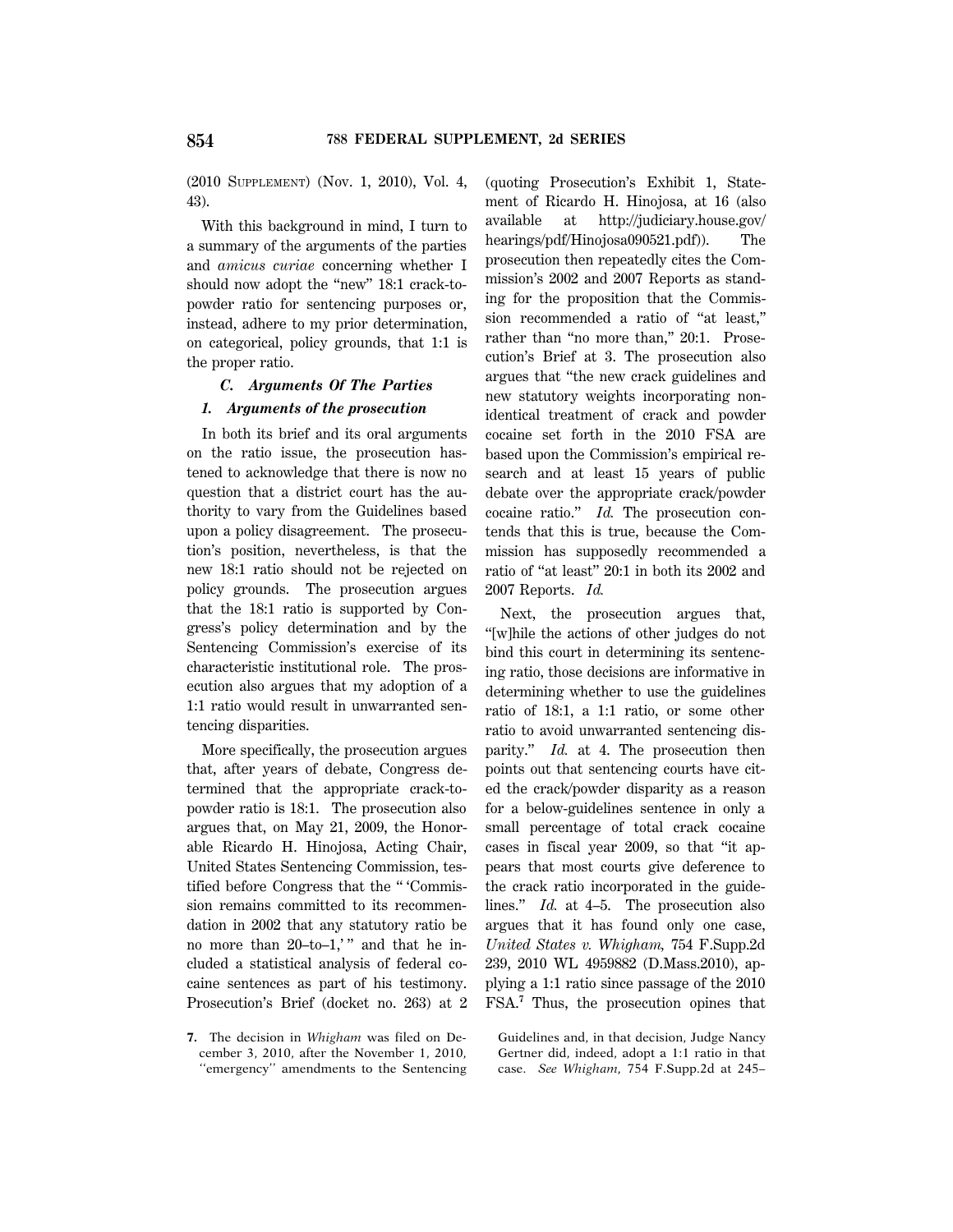adopting a 1:1 ratio, instead of adhering to the 18:1 ratio passed by Congress and adopted by the Sentencing Commission, may cause unwarranted sentencing disparities among defendants with similar records who have been found guilty of similar conduct, contrary to the goals of 18 U.S.C.  $$3553(a)(6).$ 

In short, the prosecution asserts, ''The Department of Justice advocates that in the typical crack cocaine case, such as this one, the court impose a sentence within the applicable federal sentencing guideline range determined by the 18:1 ratio.'' *Id.* at 6–7.

### *2. Arguments of amicus curiae*

Like the prosecution, the Federal Defender, as *amicus curiae,* acknowledges that a sentencing court retains the authority to reject the new 18:1 ratio, but unlike the prosecution, the Federal Defender urges me to do just that and to continue to use the 1:1 ratio that I adopted in *Gully.* The Federal Defender argues that each of the reasons and concerns that I cited for rejecting a 100:1 ratio remains as valid today with respect to the 18:1 ratio. The Federal Defender also argues that there has been no exercise of institutional expertise in the Commission's adoption of the 18:1 ratio mandated by Congress and that Congress's mandate is based only on political compromise.

More specifically, the Federal Defender argues that the Commission's stated ''Reason For Amendment'' to the Sentencing Guidelines to use a new 18:1 ratio was not that the Commission had exercised its institutional role to develop guidelines based on actual sentencing practices or institutional expertise, but merely that the Commission was responding to congressional directives. The Federal Defender also argues that unsupported assumptions about the harmfulness of crack cocaine versus powder cocaine continue to infect the ratio, because Congress did not make any new findings in making its ameliorative changes in crack cocaine punishment. The Federal Defender argues that the Commission, likewise, cited no new findings that would show that the 18:1 ratio now perfectly or fairly captures the balance of harms between crack and powder cocaine.

Next, the Federal Defender points out that the new ratio continues the pernicious effects of punishing street-level crack dealers more harshly than major traffickers in powder cocaine and disproportionately impacting African–American defendants. The Federal Defender argues that the new 18:1 ratio continues to be a misguided proxy for the assumed harms of crack cocaine offenses, and is, at best, an imperfect tool for determining an appropriately individualized sentence for cocaine offenses. The Federal Defender points out that, in enacting the 2010 FSA, Congress specifically directed the Sentencing Commission to adopt enhancements for certain aggravating circumstances in drug-trafficking cases, but that, because the Guidelines still do not treat crack and powder cocaine as equivalents, these new enhancements for aggravating circumstances are piled on top of the already enhanced punishment for the assumed presence of the same aggravating circumstances in crack cases. The Federal Defender describes this effect as a ''double whammy'' that

<sup>46, 2010</sup> WL 4959882 at \*6. However, while Judge Gertner acknowledged that ''[r]ecent changes in the Sentencing Guidelines have ameliorated some of these problems, particularly with respect to the crack cocaine guide-

lines,'' she also noted that ''Whigham, however, was sentenced before any of the changes took effect.'' *Id.* at 241 & n. 2, 2010 WL 4959882 at \*1 & n. 2.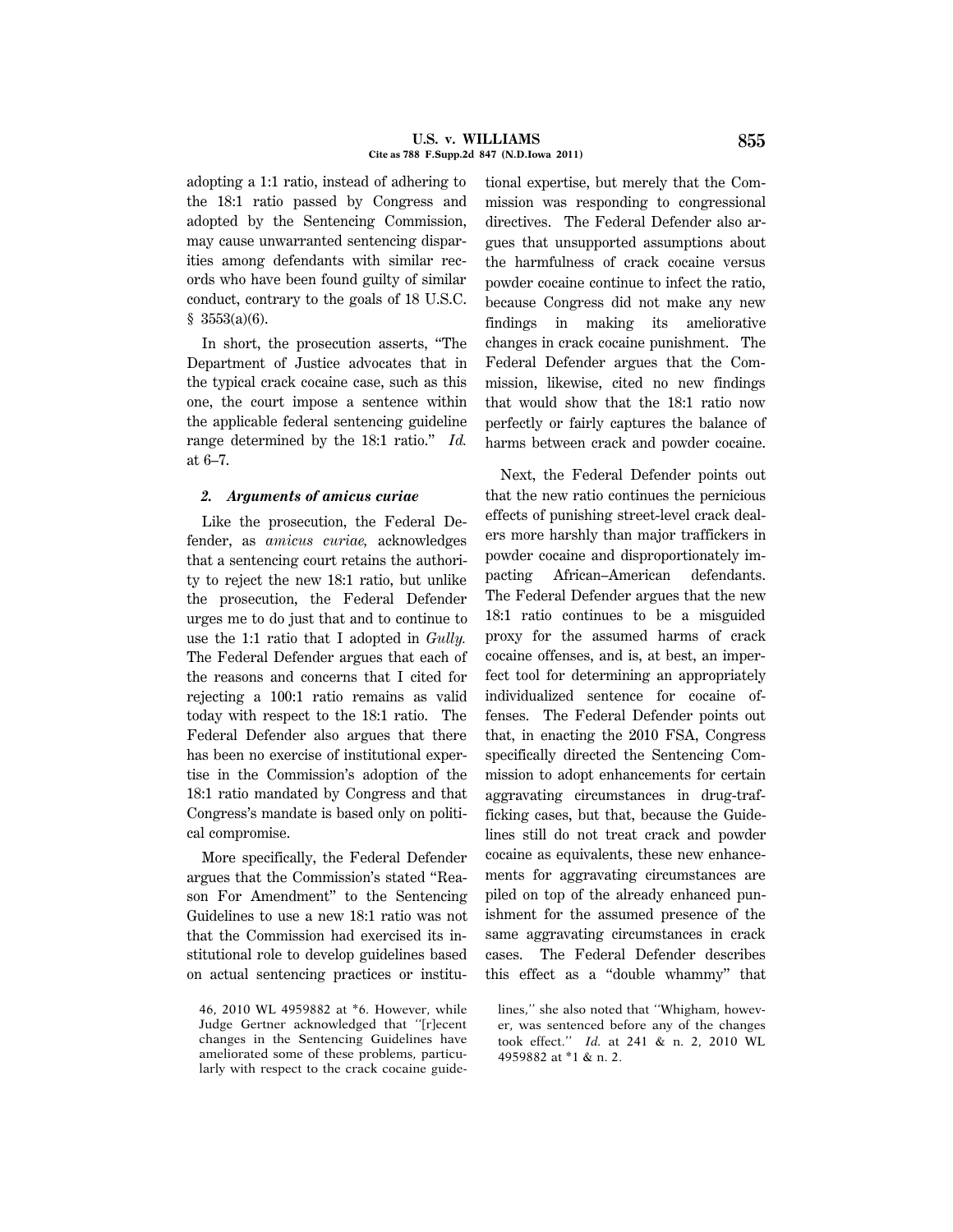exacerbates the problems with the ''proxy'' approach.

The Federal Defender also argues that Congress's adoption of the 18:1 ratio was admittedly nothing more than a political compromise between those who favored the complete elimination of all crack/powder disparities and those who believed, for whatever reason, that crack offenses should be punished more severely than powder offenses. The Federal Defender points out that, before the 2010 FSA was passed, the Department of Justice urged that the crack/powder disparity be completely eliminated; that the House Judiciary Committee originally voted to send to the full house a version of a bill that would have enacted a 1:1 crack-to-powder ratio; and that the Senate also initially proceeded with a bill using a 1:1 ratio; but that the Senate realized it could not garner enough votes to eliminate the disparity in its entirety. The Federal Defender cites numerous statements from senators and representatives in the Congressional Record reflecting a decision to compromise to eliminate at least some of the injustices of the 100:1 ratio. Thus, the Federal Defender argues that Congress's move to an 18:1 ratio as a compromise measure ''should not be viewed by this court as a final, binding judgment or sentiment that all is now right and fair with crack cocaine sentencing.'' Amicus Curiae Brief at 17.

### *3. Arguments of the defendant*

In addition to adopting the Federal Defender's arguments, Williams argues that the Supreme Court's March 2, 2011, decision in *Pepper v. United States*, — U.S. ––––, 131 S.Ct. 1229, 179 L.Ed.2d 196 (2011),**<sup>8</sup>** emphatically affirms the ability of sentencing courts to reject application of

**8.** Not only was I the sentencing judge in *Spears,* I was also the sentencing judge in the Sentencing Guidelines based on categorical, policy disagreements, and that the Court found that "'[t]his is particularly true when the Commission's views rest on wholly unconvincing rationales not reflected in the sentencing statutes Congress enacted.'" Defendant's Brief In Support Of Motion For Downward Variance (docket no. 274) at 3 (citing *Pepper,* 131 S.Ct. at 1247). Williams argues that, lacking any present rationale for the 18:1 ratio from either Congress or the Commission, the prosecutor's brief relies upon older statements by the Commission in support of a recommendation for a 20:1 ratio. However, Williams points out that I have already rejected those rationales in *Gully.*

Williams also argues that a court does not have discretion to evaluate the crack/powder ratio in light of the goals of the Sentencing Reform Act, but an obligation to do so under *Kimbrough* and *Spears.* He points out that the Supreme Court has already rejected the prosecution's ''unwarranted disparity'' argument by concluding that appellate review for reasonableness and on-going revision of the guidelines, not curtailing of district courts' authority to reject certain guidelines on policy grounds, is the remedy for the potential problem that differing sentences may be imposed depending on what judge is drawn for sentencing. He also argues that some good sentences and some bad sentences that might result from some judges' policy disagreements with the Guidelines is better than an uninterrupted run of bad, but consistent sentences.

### *II. LEGAL ANALYSIS*

I find that it is appropriate to reiterate the failings of the rationales for the 100:1

*Pepper*—perhaps coincidentally, perhaps not!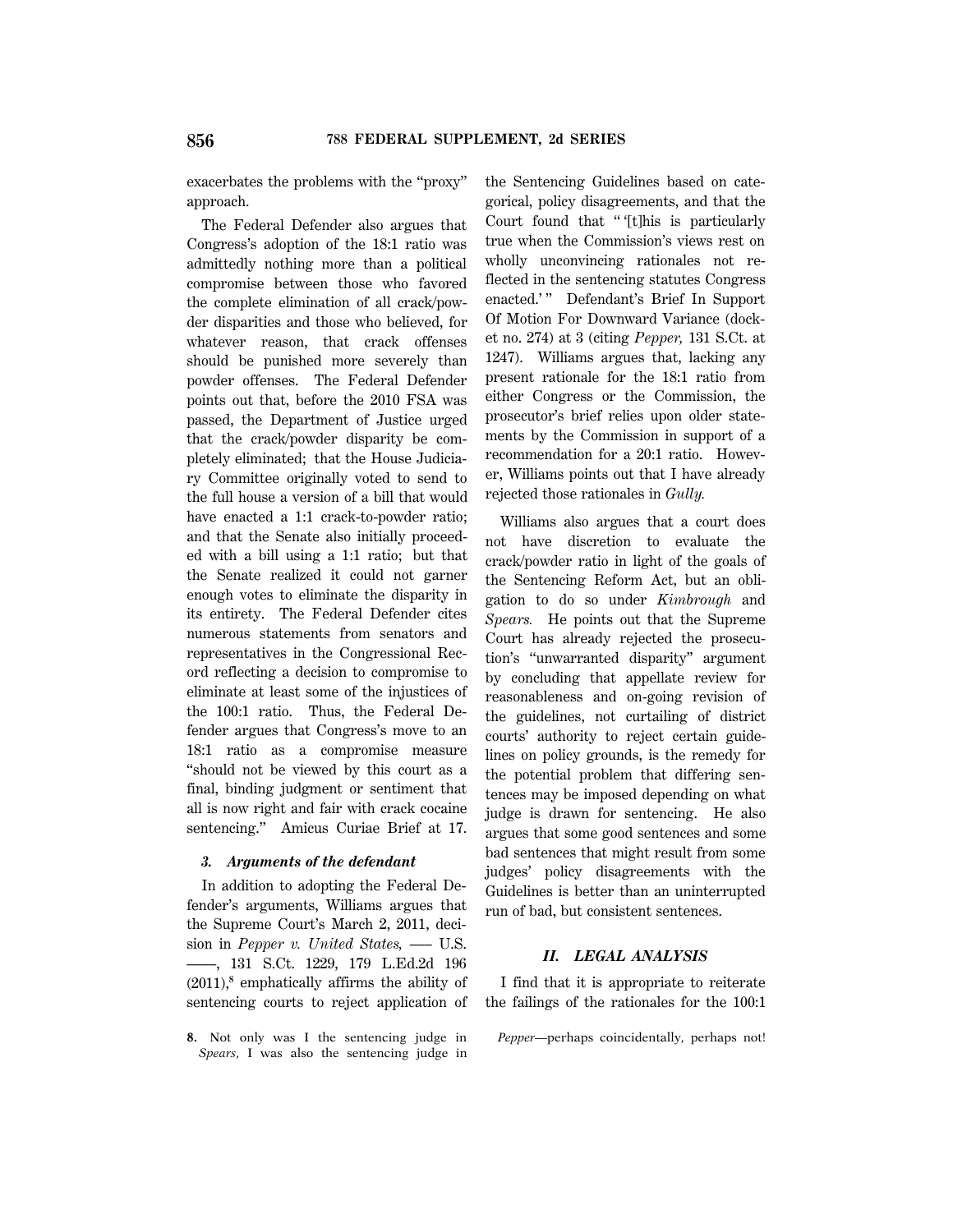ratio in the 1986 Act, then see what, if anything, has changed in the justifications for the "new" 18:1 ratio in the 2010 FSA and the 2010 amendments to the Sentencing Guidelines.

# *A. The 1986 Act: A Ratio In Search Of A Rationale*

## *1. Haste makes waste*

As Judge Bye recognized in his dissent from the circuit court's majority opinion in *Spears,* the 1986 Act was rushed through Congress:

[T]he Commission noted [in its 2002 Report] ''Congress bypassed much of its usual deliberative process'' when it passed the Anti–Drug Abuse Act of 1986 ''[b]ecause of the heightened concern and national sense of urgency surrounding drugs generally and crack cocaine specifically[.]" 2002 Report at 5. "As a result, there were no committee hearings and no Senate or House Reports accompanying the bill that ultimately  $passed...$  Thus, the legislative history for the bill that was enacted into law is limited primarily to statements made by senators and representatives during floor debates.'' *Id.* at 5–6.

*United States v. Spears,* 469 F.3d 1166, 1182 (8th Cir.2006) (Bye, J., dissenting), *rev'd,* 555 U.S. 261, 129 S.Ct. 840, 172 L.Ed.2d 596 (2009) (per curiam); *United States v. Robinson,* 542 F.3d 1045, 1047 (5th Cir.2008) (also noting the 1986 Act's "rushed" passage).

Perhaps as a consequence of Congress's rush to pass the 1986 Act, no one has found any express explanation for the 100:1 crack-to-powder ratio in its legislative history. *See, e.g., Robinson,* 542 F.3d at 1047 (''The 1986 Act's legislative history contains 'no discussion of the 100:1 ratio.' '' (quoting William Spade, Jr., *Beyond the 100:1 Ratio: Towards a Rational Cocaine Sentencing Policy,* 38 ARIZ. L.REV. 1233, 1252 (1996)); *Spears,* 469 F.3d at 1182–83 (Bye, J., dissenting) (''The Commission next examined the legislators' statements [in support of the 1986 Act] in an attempt to identify their intent in adopting the 100:1 ratio, prefaced with the comment 'there is no authoritative legislative history that explains Congress's rationale for selecting the 100–to–1 drug quantity ratio for powder cocaine and crack cocaine offenses.'" (quoting Sentencing Commission's May 2002 Report to Congress on 'Cocaine and Federal Sentencing Policy' at 7)). Indeed, the legislative history to the 1986 Act provides no single, consistent rationale for the crack/powder disparity. *Id.* (again citing Spade, Beyond the 100:1 Ratio, 38 ARIZ. L.REV. at 1252).

Nevertheless, federal judges, the Sentencing Commission, and other commentators have gleaned from the legislative history of the 1986 Act five ''beliefs'' of members of Congress that purportedly motivated enactment of the 100:1 crackto-powder ratio. As the dissenter in *Spears* explained,

The five beliefs were:

- 1 Crack cocaine was extremely addictive. The addictive nature of crack cocaine was stressed not only in comparison to powder cocaine, but also in absolute terms.
- The correlation between crack cocaine use and distribution and the commission of other serious and violent crimes was greater than that with other drugs. Floor statements focused on psychopharmacologically driven, economically compulsive, as well as systemic crime (although members did not typically use these terms).
- Physiological effects of crack cocaine were considered especially perilous, resulting in death to some users and causing devastat-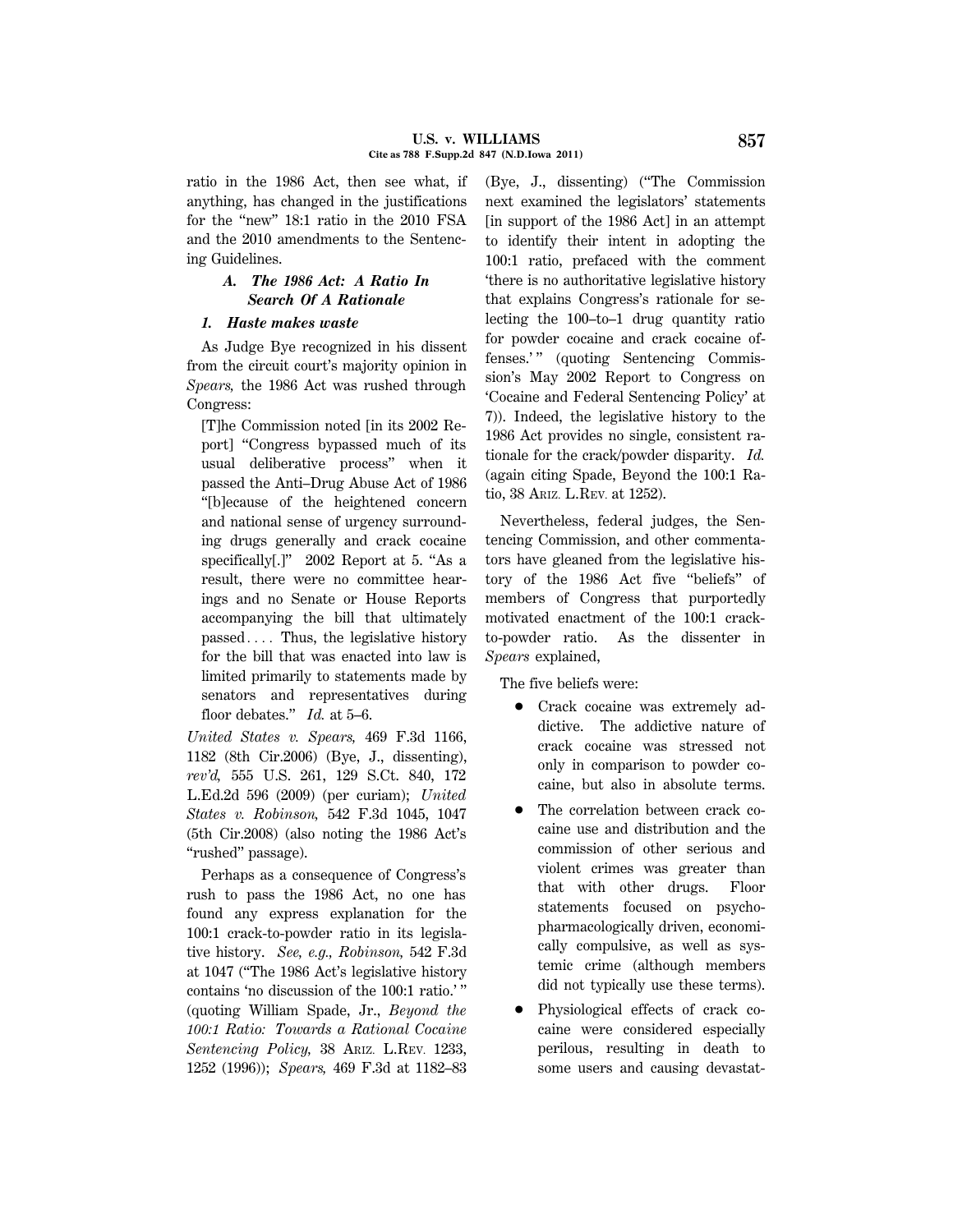ing effects on children prenatally exposed to the drug.

- Young people were particularly prone to using and/or being involved in trafficking crack cocaine.
- Crack cocaine's purity and potency, low cost per dose, and the ease with which it was manufactured, transported, disposed of, and administered, were all leading to its widespread use.

[Sentencing Commission's May 2002 Report to Congress on 'Cocaine and Federal Sentencing Policy'] at 9–10.

*Spears,* 469 F.3d at 1182–83 (Bye, J., dissenting); *see also Robinson,* 542 F.3d at 1047 (''[V]arious members of Congress believed that 'crack is more addictive than powder cocaine'; 'that it causes crime'; 'that it has perilous physiological effects such as psychosis and death'; 'that young people are particularly prone to becoming addicted to it'; and 'that crack's low cost per dose and ease of manufacture would lead to even more widespread use of it.' '' (citing Spade, *Beyond the 100:1 Ratio,* 38 ARIZ. L.REV. at 1252–55))); *United States v. Byse,* 28 F.3d 1165, 1169 (11th Cir.1994) (''[R]eview of the legislative history of the Anti–Drug Abuse Act of 1986, in which Congress amended 21 U.S.C. § 841(b)(1) to provide enhanced penalties for offenses involving specific amounts of controlled substances, reveals that Congress imposed a harsher penalty for base cocaine than for powder cocaine because it '(1) has a more rapid onset of action, (2) is more potent, (3) is more highly addictive, (4) is less expensive than cocaine powder, and (5) has widespread availability.'" (quoting *United States v. Thurmond,* 7 F.3d 947, 953 (10th Cir.1993)).

Even if these five ''beliefs'' withstood scrutiny—which most do not, for the reasons explained below—there was nothing in the legislative history for the 1986 Act that shows any attempt to correlate the magnitude of the perceived greater harms of crack cocaine to a 100:1 crack-to-powder disparity. For example, nothing in the legislative history showed that crack is 100 times more addictive than powder; that it causes 100 times as much crime; that its physiological effects are 100 times worse; that young people are 100 times more likely to become addicted to it; or that crack is 100 times less expensive per dose or 100 times easier to manufacture than powder. Moreover, nothing in the legislative history for the 1986 Act shows that the 100:1 ratio was necessary to provide an effective deterrent for any of the supposed greater harms of crack cocaine, either as compared to powder or absolutely. Thus, I must agree with the assessment of the Fifth Circuit Court of Appeals that the 100:1 ratio in the 1986 Act ''was selected ... after Congress decided to double the 50:1 ratio found in an earlier version of the legislation to 'symbolize redoubled Congressional seriousness' on the issue.'' *Robinson,* 542 F.3d at 1047 (quoting *United States v. Clary,* 846 F.Supp. 768, 784 (E.D.Mo.1994), *rev'd,* 34 F.3d 709 (8th Cir. 1994)).

The Sentencing Commission took a similar approach, establishing guidelines sentencing ranges based on a 100:1 ratio. *Kimbrough,* 552 U.S. at 96–97, 128 S.Ct. 558. Like Congress, "[a]t the time it issued this Guideline the Commission did not explain why it decided to extend the 1986 Act's 'quantity-based approach in this way.' '' *United States v. Pickett,* 475 F.3d 1347, 1350 (D.C.Cir.2007) (quoting U.S. SENTENCING COMM'N, FIFTEEN YEARS OF GUIDELINES SENTENCING 49 (Nov.2004) (''2004 Report'')). ''As a result of the Guideline, 'the sentencing guideline range (based solely on drug quantity) is three to over six times longer for crack cocaine offenders than powder cocaine offenders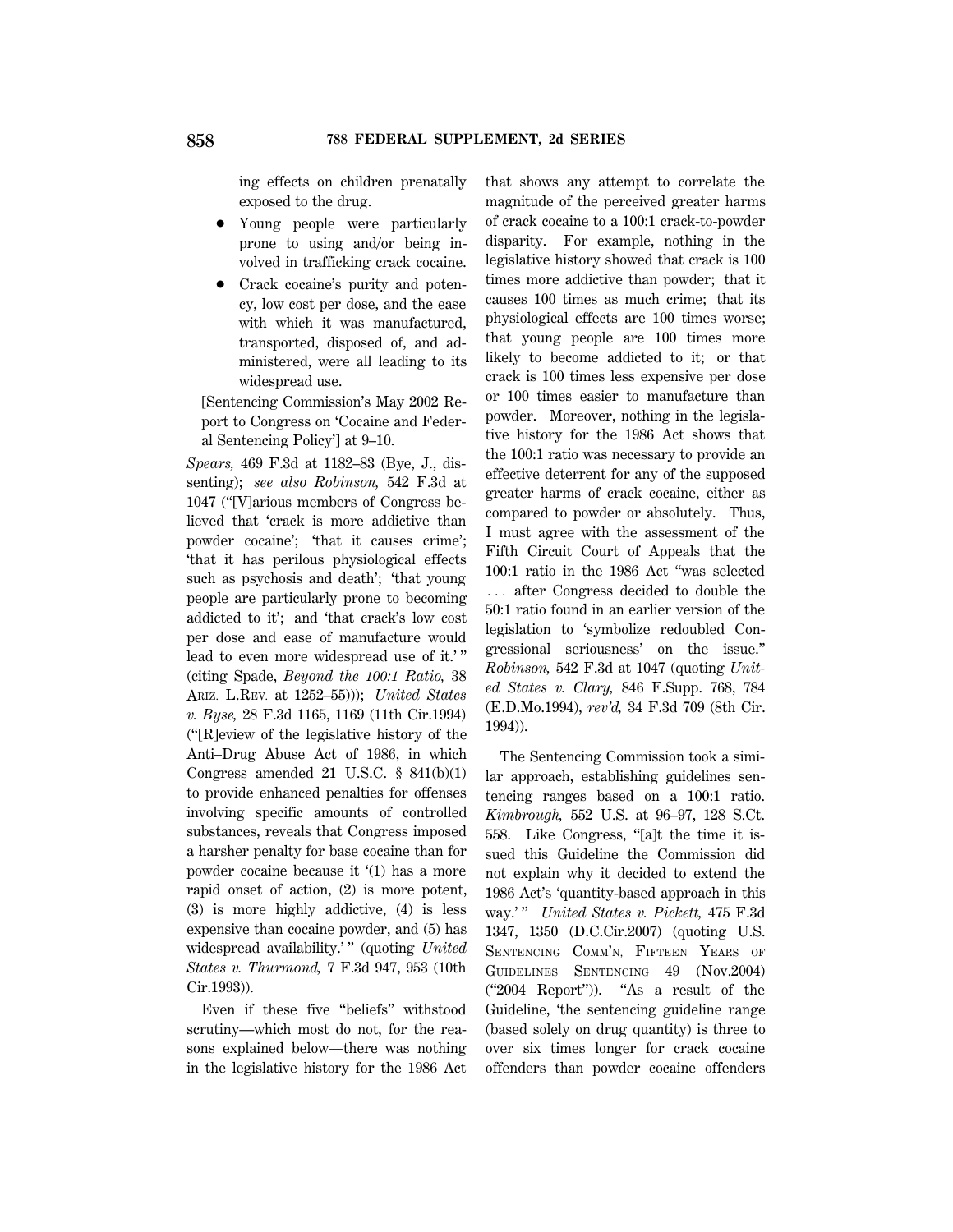#### **U.S. v. WILLIAMS 859 Cite as 788 F.Supp.2d 847 (N.D.Iowa 2011)**

with equivalent drug quantities, depending on the exact quantity of the drug involved.'" *Id.* (quoting U.S. SENTENCING COMM'N, COCAINE AND FEDERAL SENTENCING POLICY 11 (May 2002) ("2002 Report")). Like Congress, the Commission never explained what, if any, empirical evidence or social science studies supported the disparate effect of the 100:1 crack-to-powder ratio on sentences in crack and powder cases. Thus, the use of the 100:1 ratio in establishing crack/powder guidelines simply ''was mandated by Congress in 21 U.S.C. § 841(b).'' *United States v. Willis,* 967 F.2d 1220, 1225 (8th Cir.1992); *accord Kimbrough,* 552 U.S. at 96, 128 S.Ct. 558.

### *2. Resulting flaws*

As the Fifth Circuit Court of Appeals explained,

Over the next two decades the 100:1 ratio was subjected to constant criticism, as commentators argued that the ratio was unjustified and the product of a severe overreaction, as the crack epidemic had not turned into the cataclysmic event many had feared. The Sentencing Commission itself eventually led the charge to change the ratio. Beginning in 1995, the Commission determined that the ratio was not defensible, and it proposed an amendment to the Guidelines that would implement a 1:1 ratio. Congress rejected the amendment.

*Robinson,* 542 F.3d at 1048 (footnotes omitted). Although Congress purportedly believed that ''the evidence overwhelmingly demonstrates significant distinctions between crack and powder cocaine,'' when it rejected the Commission's call to change the 100:1 ratio in 1995, *see* H.R.Rep. No. 104–272 at 3–4 (1995), *reprinted in* 1995 U.S.C.C.A.N. 335, 337, the supposedly ''overwhelming'' evidence was nothing more than anecdotal hearing testimony, on a single day, that appeared to confirm Congress's ''five beliefs'' about crack cocaine. *See id.* (''On June 29, 1995, the Judiciary Committee's Crime Subcommittee held a hearing to examine the Sentencing Commission's recommended changes to the sentencing guidelines that would equalize penalties for similar quantities of crack and powder cocaine. Many of the hearing witnesses, including members of the Sentencing Commission, acknowledged important differences between crack and powder cocaine: crack is more addictive than powder cocaine; it accounts for more emergency room visits; it is most popular among juveniles; it has a greater likelihood of being associated with violence; and crack dealers have more extensive criminal records than other drug dealers and tend to use young people to distribute the drug at a greater rate.'').

As the Supreme Court noted in *Kimbrough,*

Although the Commission immediately used the 100–to–1 ratio to define base offense levels for all crack and powder offenses, it later determined that the crack/powder sentencing disparity is generally unwarranted. Based on additional research and experience with the 100–to–1 ratio, the Commission concluded that the disparity ''fails to meet the sentencing objectives set forth by Congress in both the Sentencing Reform Act and the 1986 Act.'' 2002 Report 91.

*Kimbrough,* 552 U.S. at 97, 128 S.Ct. 558. Like the Supreme Court, I will summarize the three principal problems with the 100:1 crack-to-powder ratio identified by the Commission.

#### *a. Overblown fears*

As the Supreme Court noted,

First, the Commission reported, the 100–to–1 ratio rested on assumptions about ''the relative harmfulness of the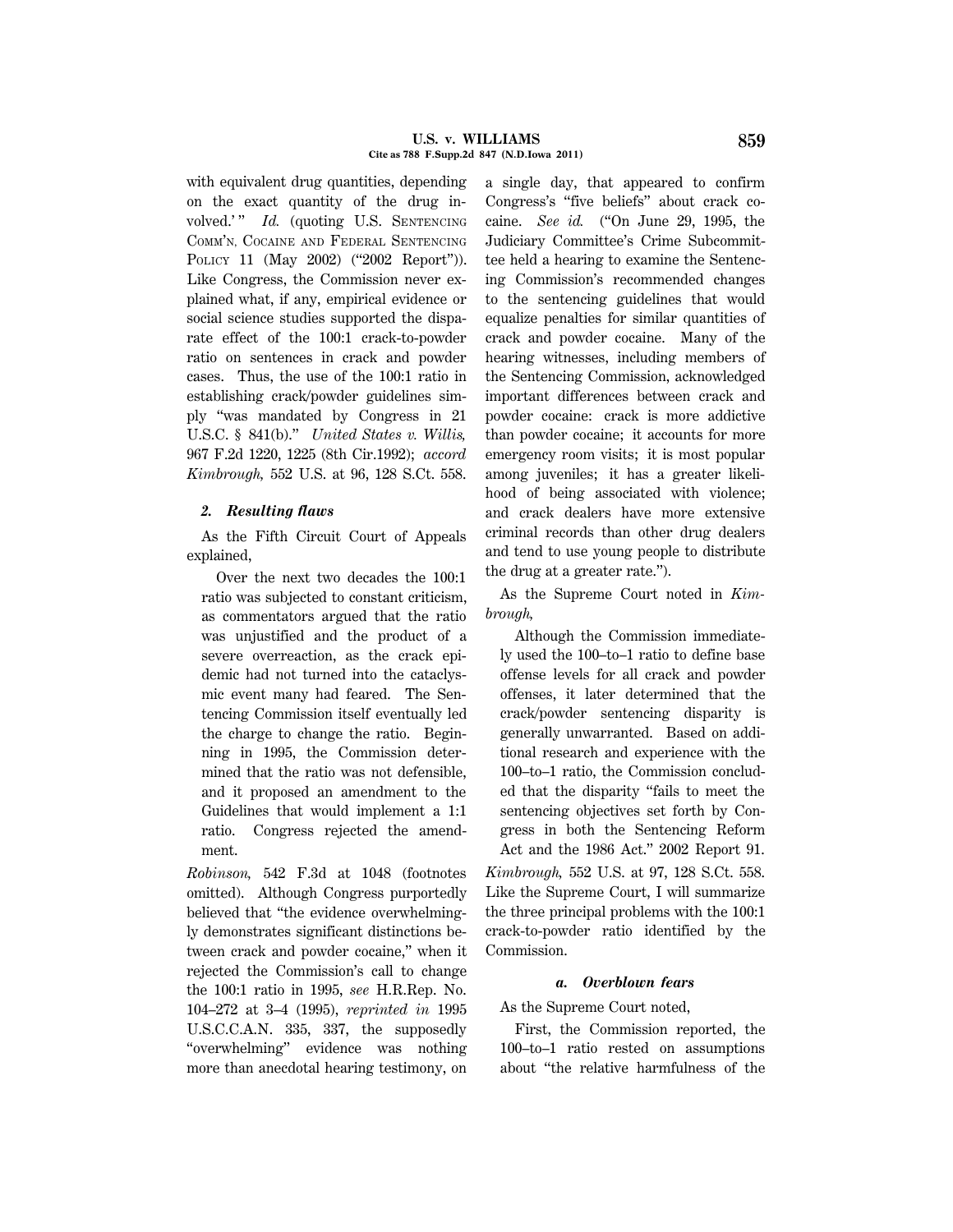two drugs and the relative prevalence of certain harmful conduct associated with their use and distribution that more recent research and data no longer support.'' [2002 Report]; *see* United States Sentencing Commission, Report to Congress: Cocaine and Federal Sentencing Policy 8 (May 2007), available at http: //www.ussc.gov/r\_congress/cocaine2007. pdf (hereinafter 2007 Report) (ratio Congress embedded in the statute far "overstate[s]" both "the relative harm-

fulness" of crack cocaine, and the "seriousness of most crack cocaine offenses''). For example, the Commission found that crack is associated with ''significantly less trafficking-related violence  $\ldots$  than previously assumed.'' 2002 Report 100. It also observed that ''the negative effects of prenatal crack cocaine exposure are identical to the negative effects of prenatal powder cocaine exposure.'' *Id.,* at 94. The Commission furthermore noted that ''the epidemic of crack cocaine use by youth never materialized to the extent feared.'' *Id.,* at 96.

*Kimbrough,* 552 U.S. at 97, 128 S.Ct. 558. The District of Columbia Circuit Court of Appeals also relied on the Commission for its identification of slightly different problems with relying on the relatively greater harmfulness of crack to justify the 100:1 ratio:

With respect to all drug trafficking offenses, the emphasis on drug quantity distorted the importance of that element as compared with other offense characteristics. 2004 Report at 50. With respect to cocaine, the Commission concluded that although powder cocaine, which is usually snorted, was less addictive than crack cocaine, which is smoked, *see United States v. Brisbane,* 367 F.3d 910, 911 (D.C.Cir.2004), this difference could not account for the 100–to–1 ratio. All forms of cocaine are addictive. The ''current penalty structure—which yields a five-year mandatory minimum sentence for ten to fifty doses of crack cocaine compared to 2,500 to 5,000 doses of powder cocaine—greatly overstates the relative harmfulness of crack cocaine.'' 2002 Report at 93.

*Pickett,* 475 F.3d at 1350 (footnote omitted).

In his dissent from the circuit opinion in *Spears,* Judge Bye detailed why each of the ''five beliefs'' of Congress upon which the 100:1 ratio was apparently based is no more than partially true. *See Spears,* 469 F.3d at 1183–87 (Bye, J., dissenting). I find it unnecessary to remake the wheel so ably made by Judge Bye and, instead, simply summarize his detailed and extensively-documented observations.

Citing reports of the Commission, which in turn were based on its own data and social science research, Judge Bye noted that the belief that crack is more addictive than powder is "at least partially true," but both are potentially addictive, so that ''the 2002 Report establishes that the 'belief' crack cocaine is *extremely* more addictive than other drugs, including powder cocaine, is simply not well-founded.'' *Id.* at 1183 (emphasis in the original). Similarly, Judge Bye noted that the Commission's extensive examination of data gathered from actual crack cocaine and powder cocaine offenses in the federal system demonstrated that the ''belief'' that there was a correlation between crack cocaine and other serious or violent crime was not wellsupported, because the correlation was not significantly greater than the correlation with powder cocaine. *Id.* at 1184. He summarized this point, as follows:

In sum, the Commission's findings indicate there is only a marginal difference between crack cocaine and powder cocaine with respect to either's relation to other serious and violent crimes (with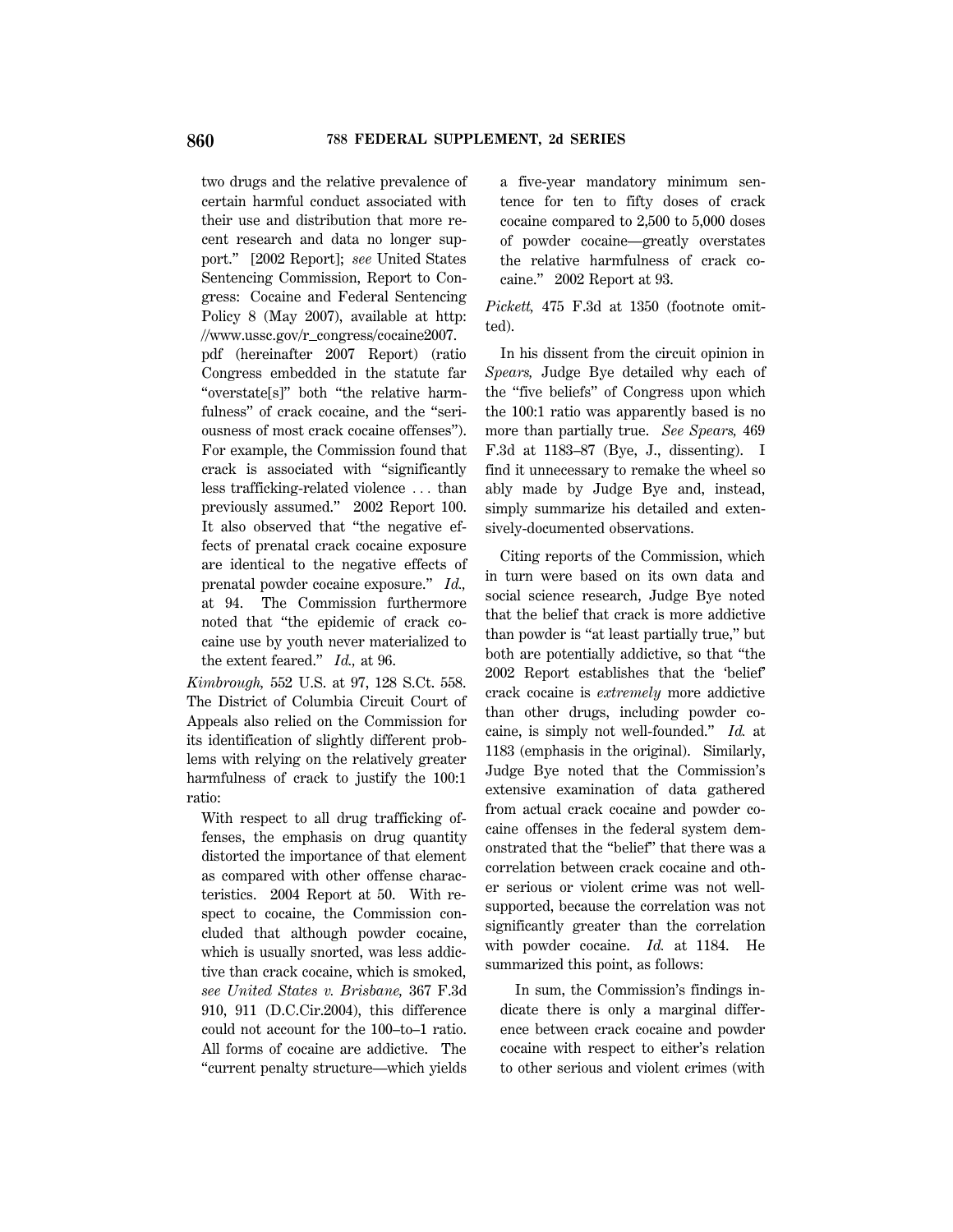powder cocaine exceeding crack cocaine in some categories), and in the case of both forms of the drug the aggravating factors deemed to be the most egregious ''still occurred in only a minority of the cases.'' [2002 Report] at 32.

*Spears,* 469 F.3d at 1185 (Bye, J., dissenting). Judge Bye also pointed out that the Commission's investigation, and the social science research it relied upon, could not confirm that crack cocaine is devastatingly more harmful to children from prenatal exposure than powder cocaine is, because the effects were, in fact, *identical. Id.* at 1185–86 (citing not only the Commission's 2002 Report, but copious research and studies considered by the Commission).**<sup>9</sup>** Judge Bye also noted that, based on data assembled by the Commission itself and other social science research, the Commission's 2002 Report ''also dispels the belief that young people are particularly prone to using crack and trafficking in crack.'' *Id.* at 1186–87. Indeed, ''the evidence indicates just the opposite—when the use of crack is compared to the use of powder cocaine, the evidence suggests powder cocaine use is more prevalent among young people than crack cocaine.'' *Id.* at 1187. ''Finally,'' Judge Bye observed, ''the Commission's report generally indicates crack cocaine use is not nearly as widespread as the use of powder cocaine.'' *Id.* Judge Bye opined, and I agree, that "[i]f anything, the evidence suggests that powder cocaine should be targeted more severely than crack.'' *Id.*

# *b. Inconsistency with the goals of the 1986 Act*

In *Kimbrough,* the Supreme Court noted that another problem with the crack/powder disparity recognized by the

**9.** Thus, the hysteria about ''crack babies'' at the time of the passage of the 1986 Act, with Commission in its Reports was that the disparity ''is inconsistent with the 1986 Act's goal of punishing major drug traffickers more severely than low-level dealers.'' *Kimbrough,* 552 U.S. at 98, 128 S.Ct. 558. More specifically,

Drug importers and major traffickers generally deal in powder cocaine, which is then converted into crack by streetlevel sellers. *See* 1995 Report 66–67. But the 100–to–1 ratio can lead to the ''anomalous'' result that ''retail crack dealers get longer sentences than the wholesale drug distributors who supply them the powder cocaine from which their crack is produced.'' *Id.,* at 174.

*Kimbrough,* 552 U.S. at 98, 128 S.Ct. 558.

I find that this problem appears to be based, at least in part, on the assumption that crack cocaine is a different drug from powder cocaine. While it is true that the two forms of cocaine are chemically different, that fact alone misses the fact that they are also readily convertible into each other chemically and that their ''convertibility'' is part of the usual course of cocaine trafficking, from producers to retail purchasers. As the Eighth Circuit Court of Appeals has recognized,

[C]ocaine occurs in nature as an alkaloid (organic base). Most cocaine imported into this country is first processed into the white, acidic powder cocaine form. Crack cocaine was developed to meet the demand for a relatively inexpensive, smokeable, highly-addictive form of cocaine. Crack is a cocaine base that is made from powder cocaine, for example, by heating powder cocaine and baking soda dissolved in water.

*United States v. Robinson,* 462 F.3d 824, 825 (8th Cir.2006). In other words, natu-

its 100:1 ratio, turned out to be baseless.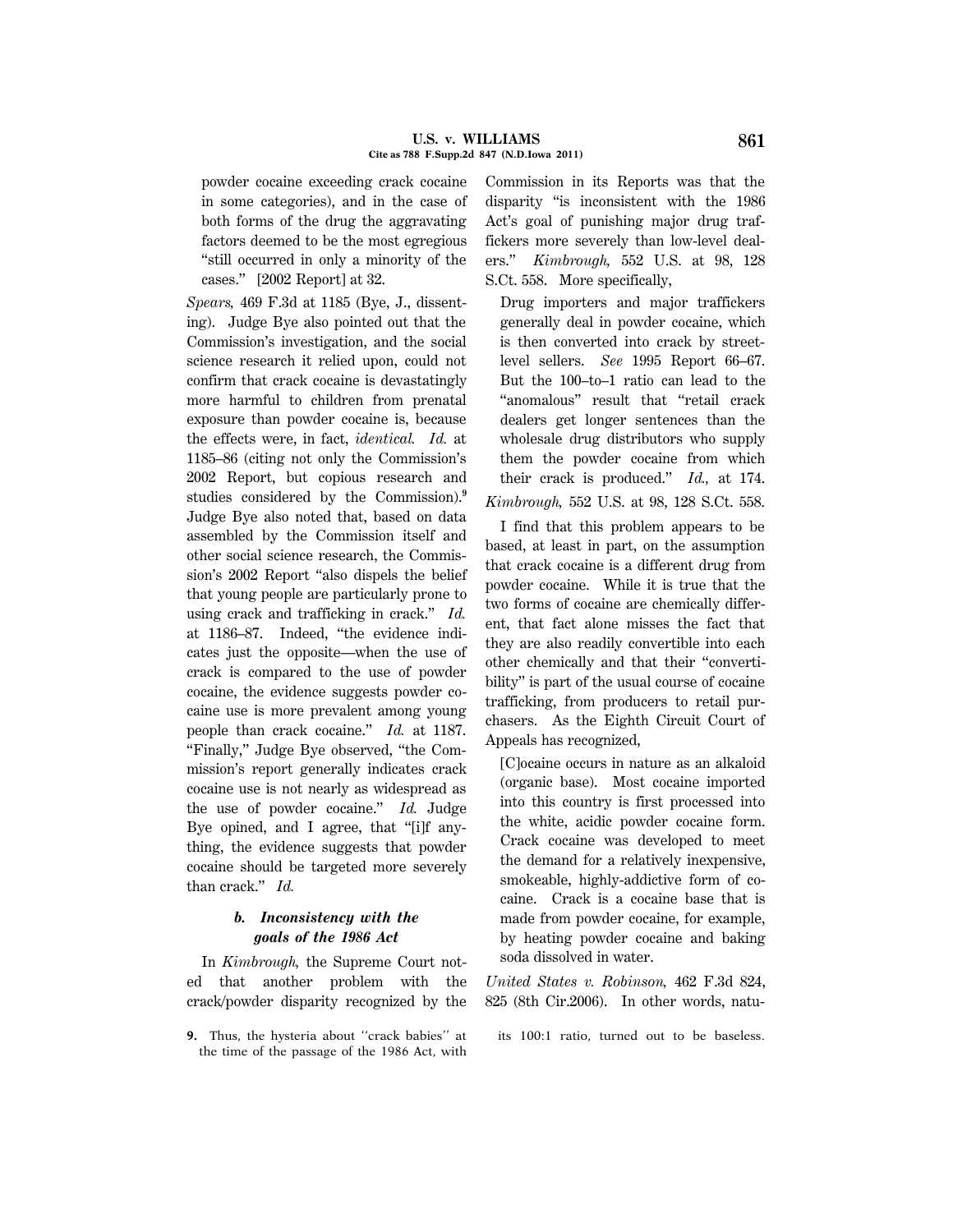ral cocaine base is processed into powder cocaine, for importation into the United States, then converted back into its base form as ''crack'' by cooking it with baking soda and water. *United States v. Gunter,* 462 F.3d 237, 240 n. 3 (3d Cir.2006). The Sentencing Commission likewise recognized as early as 1995 that ''[d]rug importers and major traffickers generally deal in powder cocaine, which is then converted into crack by street-level sellers.'' *Kimbrough,* 552 U.S. at 98, 128 S.Ct. 558 (citing the 1995 Report at 66–67).

As I noted in *Gully,*

[T]he relative ease with which powder cocaine can be converted to crack cocaine, which, among other things, allows sentences to be dramatically affected by when government officials decide to seize and arrest drug dealers, *see* UNIT-ED STATES SENTENCING COMMISSION, SPE-CIAL REPORT TO CONGRESS: COCAINE AND FEDERAL SENTENCING POLICY (April 1997) at 3–8, strongly suggests that the distinctions between the two controlled substances are artificial, at best.

*Gully,* 619 F.Supp.2d at 641; *accord Kimbrough,* 552 U.S. at 98, 128 S.Ct. 558 (because of the convertibility of powder cocaine into crack cocaine, ''the 100–to–1 ratio can lead to the 'anomalous' result that 'retail crack dealers get longer sentences than the wholesale drug distributors who supply them the powder cocaine from which their crack is produced.'" (quoting 1995 Report at 174)); *and compare* 132 Cong. Rec. S8091–06, 1986 WL 776420 (daily ed. June 20, 1986) (statement of Sen. Alfonse D'Amato) (suggesting that, by treating quantities of freebase (crack) cocaine more seriously than equal quantities of powder cocaine, the amendments in the 1986 Act would close ''a loophole that actually encourages drug dealers to sell the more deadly and addictive substance, and lets them sell thousands of doses without facing the maximum penalty possible'').

### *c. Pernicious racial impact*

In *Kimbrough,* the Supreme Court pointed noted that the Commission had identified one more flaw with the 100:1 ratio:

Finally, the Commission stated that the crack/powder sentencing differential ''fosters disrespect for and lack of confidence in the criminal justice system'' because of a ''widely-held perception'' that it ''promotes unwarranted disparity based on race.'' 2002 Report 103. Approximately 85 percent of defendants convicted of crack offenses in federal court are black; thus the severe sentences required by the 100–to–1 ratio are imposed ''primarily upon black offenders.'' *Ibid.*

*Kimbrough,* 552 U.S. at 98, 128 S.Ct. 558.

Although other courts have recognized this pernicious racial impact, they have held that there is no evidence of racial animus or discriminatory intent, but only evidence of an unintended result of a ratio supported by racially-neutral reasons. *See, e.g., United States v. Watts,* 553 F.3d 603, 604 (8th Cir.2009) (''Congress clearly had rational motives for creating the distinction between crack and powder cocaine'' and ''the Equal Protection Clause was not violated because there was no evidence of a racially discriminatory motive—even after noting the percentage of African Americans sentenced under the [higher crack cocaine] mandatory minimum''); *Pickett,* 475 F.3d at 1348 n. 1 (''Just as Congress had race-neutral reasons for adopting the 100–to–1 ratio in the Anti–Drug Abuse Act of 1986, Pub.L. No. 99–570, 100 Stat. 3207, *see* [*United States v.*] *Johnson,* 40 F.3d [436,] 441 [ (D.C.Cir. 1994) ], it had race-neutral reasons for declining to adopt the 1–to–1 ratio the Sen-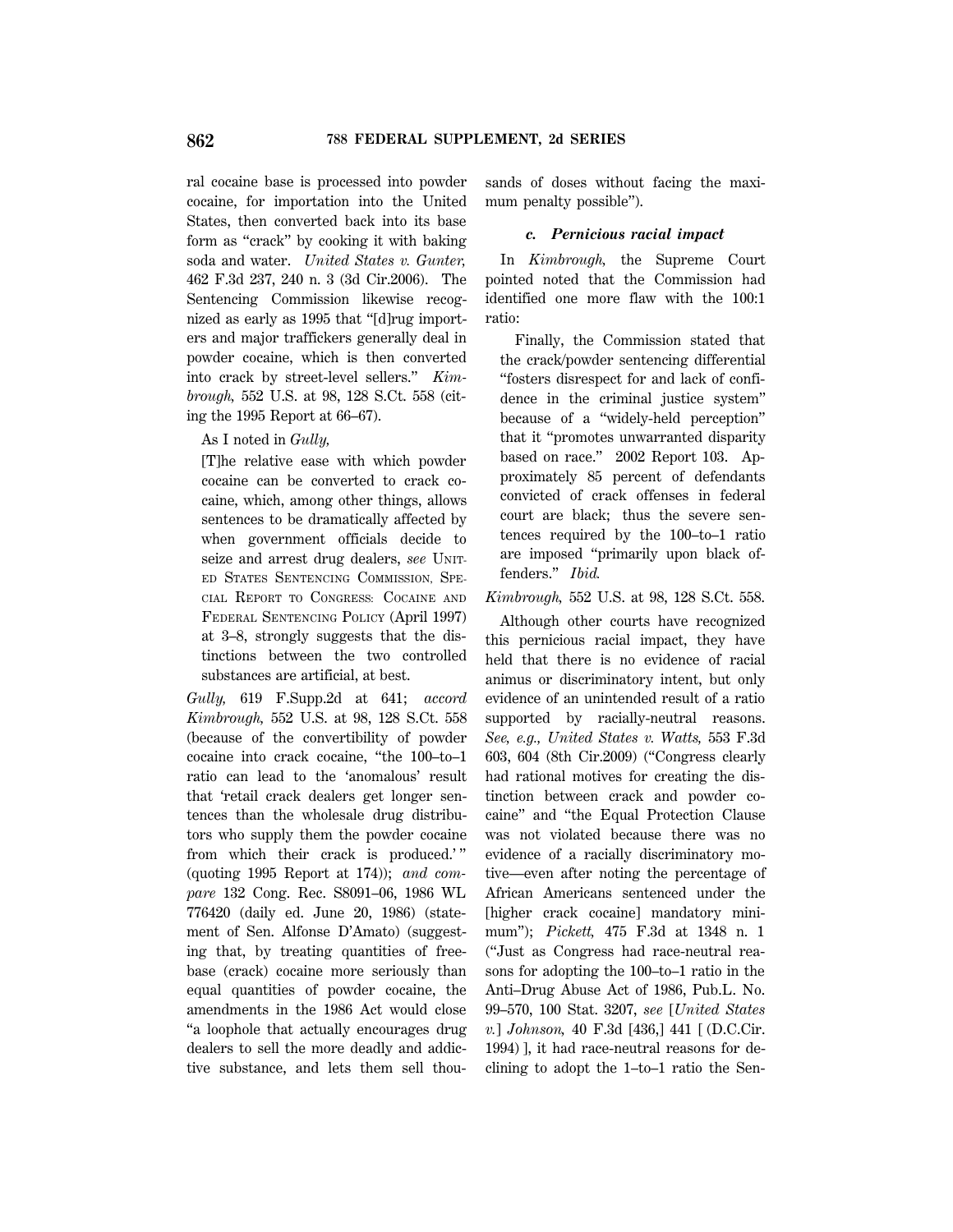tencing Commission proposed [in 1995].''); *United States v. Thomas,* 86 F.3d 647, 655 (7th Cir.1996) (reiterating the holding in *United States v. Baker,* 78 F.3d 1241, 1248 (7th Cir.1996), that the disparity between crack and powder cocaine in the Sentencing Guidelines has a rational basis and does not violate the Equal Protection Clause over a defendant's challenge to the Sentencing Guidelines as racially discriminatory); *United States v. Buchanan,* 70 F.3d 818, 829 n. 10 (5th Cir.1995) (noting that court's repeated rejection of claims that the punishment disparity between crack and powder under the Sentencing Guidelines constitutes racial discrimination in violation of Fifth Amendment equal protection); *United States v. Moore,* 54 F.3d 92, 97–99 (2d Cir.1995) (holding that Congress and the Sentencing Commission did not enact the 100:1 ratio with a racially discriminatory purpose, despite statistical evidence that the vast majority of crack cocaine offenders are black while many powder cocaine offenders are white); *United States v. Frazier,* 981 F.2d 92, 95 (3d Cir.1992) *(per curiam)* (''We join several other courts in agreeing that there is no evidence whatsoever that suggests that the distinction drawn between cocaine base and cocaine was motivated by any racial animus or discriminatory intent on the part of either Congress or the Sentencing Commission.''). Nevertheless, the 2004 Report recognized that ''§ 2D1.1's use of the 100–to–1 ratio and its quantity-based approach threatens 'public confidence in the federal courts' because it has had a disproportionate impact on African–American offenders, who in 2002 made up eighty-one percent of those sentenced for trafficking crack,'' *Pickett,* 475 F.3d at 1354 (quoting the 2004 Report at 131, 135), and who in fiscal year 2009, still constituted 79 percent of those convicted of crack cocaine offenses. UNITED STATES SENTENC- ING COMM'N, OVERVIEW OF FEDERAL CRIMINAL CASES FISCAL YEAR 2009 at 7.

Legislators, judges, prosecutors, and others also joined in the condemnation of the racial disparity resulting from federal sentencing policy, based on the 100:1 crack-to-powder ratio. Speaking against the 1995 bill that rejected the Sentencing Commission's recommendation to eliminate the crack/powder disparity entirely, Representative Scott stated,

The reason for the Commission is to put things in perspective, Mr. Chairman. Five-year mandatory minimum for users and small-time street dealers with a couple of hundred dollars worth, 95 percent black and Hispanic. Street dealers will be replaced as soon as they get arrested. Those distributing tens of thousands of dollars of uncooked crack or pre-crack or powder can get probation, a group 75 percent white. The Commission can treat large-scale dealers of tens of thousands of dollars of uncooked crack more seriously than street dealers or simple possession without regard to political implications.

This bill rejects the intelligent, nonpolitical analysis of the Commission in an unprecedented act. The bill suggests that we should go back, to send the issue back to the Sentencing Commission to study it. Yet there is no date for the end of the study. And there is nothing to study.

Because they told us what they thought. They told us that there is an unjustified disparity with racial overtones. We should defeat the bill, let the nonpolitical Sentencing Commission recommendations become law. It is the fair thing to do.

141 Cong. Rec. H10255–02, H10268, 1995 WL 611041 (daily ed. Oct. 18, 1995). Speaking in support of S. 1685, a bill to reduce the sentencing disparity between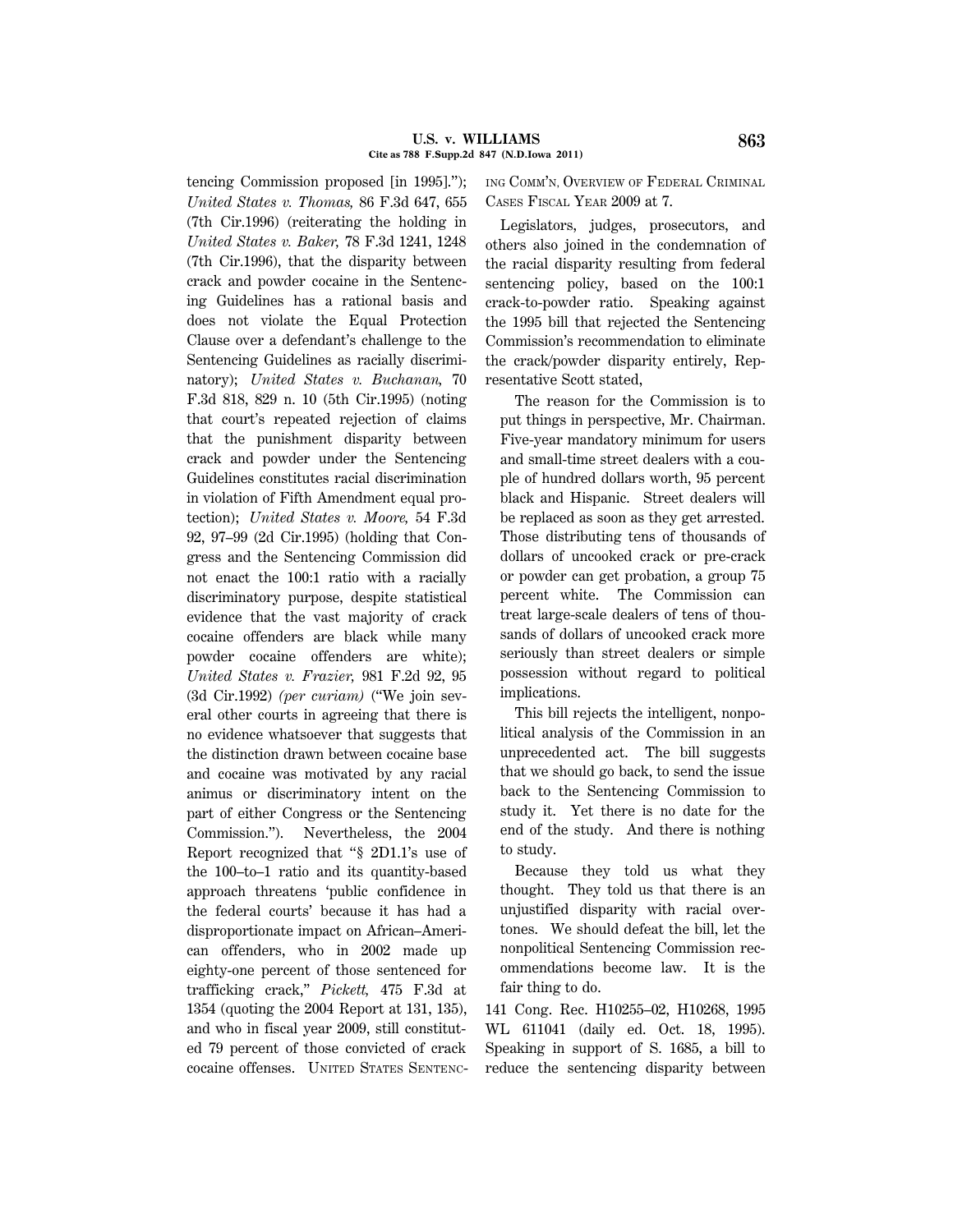powder and crack cocaine violations, at its introduction on June 25, 2007, Senator Kennedy said,

In its 2002 report, as well as an updated report to Congress in May, the Commission has repeatedly recognized that the 100–to–1 ratio exaggerates the relative harm of crack cocaine and creates unwarranted disparities that are correlated with race and class. With a new sense of urgency, the Commission continues to call on Congress to eliminate the 100–to–1 ratio.

153 Cong. Rec. S8358–01, S8359, 2007 WL 1813954 (daily ed. June 25, 2009). Similarly, in 2007 then-Senator Joseph Biden stated, bluntly, ''This 100:1 disparity is unjust, unfair, and the time has long pas[sed] for it to be undone.'' Steven Fanucchi, *Senate Bill Will Fix Sentencing Disparity For Crack Cocaine Possession,* The Leadership Conference Website (July 18, 2007) (quoting Sen. Biden speaking in support of the introduction of the Drug Sentencing Reform and Cocaine Kingpin Trafficking Act of 2007 (S.1711)) (available at http:// www.civilrights.org/criminal-justice/ sentencing/sentencing\_disparity\_1.html).

On October 15, 2009, when he introduced the original bill that later became the 2010 FSA, which then would have completely eliminated the crack/powder disparity, Senator Durbin quoted Attorney General Eric Holder's testimony before the Senate Judiciary Committee as follows:

I asked him about this issue and here is what he said.

When one looks at the racial implications of the crack-powder disparity, it has bred disrespect for our criminal justice system. It has made the job of those of us in law enforcement more difficult....  $[I]$ t is time to do away with that disparity.

Here on Capitol Hill, Democrats and Republicans alike have advocated fixing the disparity for years.

155 Cong. Rec. S10488–01, S10491, 2009 WL 3319524 (daily ed. Oct. 15, 2009) (statement of Sen. Durbin, quoting Attorney General Holder). In a letter favoring retroactivity of changes to the crack guidelines dated November 2, 2007, the Committee on Criminal Law of the Judicial Conference of the United States noted that the severity of then-current crack penalties, based on a 100:1 ratio, mostly impacted minorities, explaining:

Given the possibility of real disparity in cocaine sentences and the corrosive effect of perceived disparity on public confidence in the courts, the Criminal Law Committee determined that it was appropriate to recommend that the Judicial Conference oppose the existing sentencing difference between crack and powder cocaine sentences and support the reduction of the difference. Accordingly, the Criminal Law Committee made the following recommendation:

Recommendation: That the Judicial Conference oppose the existing sentencing difference between crack and powder cocaine sentences and support the reduction of that difference.

At its September 2006 meeting, the Judicial Conference endorsed that recommendation.

Available at http: //www.famm.org/ Repository/Files/clc\_letter\_re—crack\_ retroactivity.pdf. In testimony before the Sentencing Commission, in November 2007, Hilary Shelton, director of the NAACP's Washington Bureau, said,

The policy of the federal government is having a devastating effect on our communities and that these laws continue to be maintained show[s], at the very least, a callous disregard for our people and our communities. It is this disre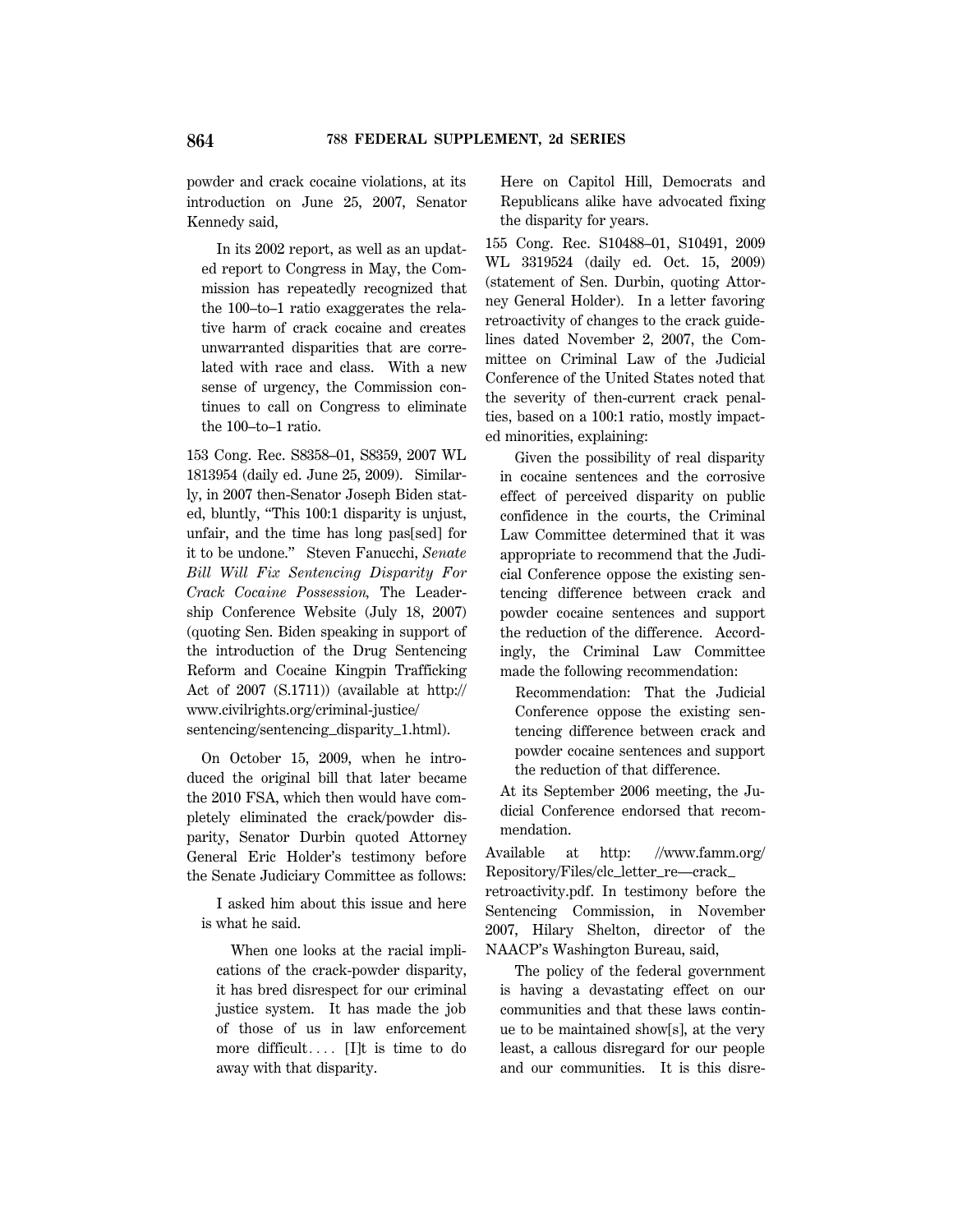gard for the fate of our people and our community that continues to erode our confidence in our nation's criminal justice system.

Quoted in Christopher Moraff, *A Crack in the System,* The American Prospect (July 9, 2007) (available at http://famm.org/Press Room/FAMMintheNews/American Prospect70907.aspx).

## *3. My reasons for rejecting the 100:1 ratio*

As noted in the Introduction section of this ruling, in *United States v. Gully,* 619 F.Supp.2d 633 (N.D.Iowa 2009), as I had in *Spears,* I found that it was appropriate to reject the 100:1 crack-to-powder ratio in U.S.S.G. § 2D1.1, note 10, categorically, on policy grounds, for several reasons. Those reasons were the following: The 100:1 ratio does not exemplify the Sentencing Commission's exercise of its characteristic institutional role of employing an empirical approach based on data about past sentencing practices to develop sentencing guidelines, but is the result of congressional mandates that interfere with and undermine the work of the Sentencing Commission; the assumptions about the relative harmfulness of crack cocaine and powder cocaine and the harms that come with trafficking in those controlled substances are not supported by recent research and data; the 100:1 ratio is inconsistent with the goals of the 1986 Act, because it tends to punish low-level crack traffickers more severely than major traffickers in powder cocaine; and its disproportionate impact on black offenders fosters disrespect for and lack of confidence in the criminal justice system. *Gully,* 619 F.Supp.2d at 641.

## I noted, further,

[E]ven if crack is more addictive than powder, and even if crack offenses are more likely to involve weapons or bodily injury or to be associated with higher levels of crime, *see* [*Kimbrough,* 552 U.S. at 98, 128 S.Ct. at 568], the 100:1 ratio is a remarkably blunt instrument to address those effects, because it simply assumes that the quantity ratio can be a proxy for these other harms, instead of basing the punishment on the additional criminal effects and use of weapons *when they are present in a particular case.* In addition, the relative ease with which powder cocaine can be converted to crack cocaine, which, among other things, allows sentences to be dramatically affected by when government officials decide to seize and arrest drug dealers, *see* United States Sentencing Commission, Special Report to Congress: Cocaine and Federal Sentencing Policy (April 1997) at 3–8, strongly suggests that the distinctions between the two controlled substances are artificial, at best.

*Gully,* 619 F.Supp.2d at 641 (emphasis in the original).

In *Gully,* I also reconsidered my adoption of the 20:1 ratio in *Spears.* I concluded in *Gully* that even the Commission's later recommendation of a 20:1 ratio was influenced at least as much by prior congressional rejections of lower ratios and the policy considerations that Congress had mandated be part of the calculus of the appropriate ratio as it was by any empirical evidence concerning the appropriate sentences for crack offenses. *See id.* at 642 (comparing Amendments to the Sentencing Guidelines for United States Courts, 60 Fed.Reg. 25075–25077 (1995) (1:1 ratio)); with United States Sentencing Commission, Special Report to Congress: Cocaine and Federal Sentencing Policy 2 (April 1997) (5:1 ratio); United States Sentencing Commission, Report to Congress: Cocaine and Federal Sentencing Policy, viii (May 2002) (recommending reducing the ratio "at least" to  $20:1$ ). I found that the reasons for my policy objections to the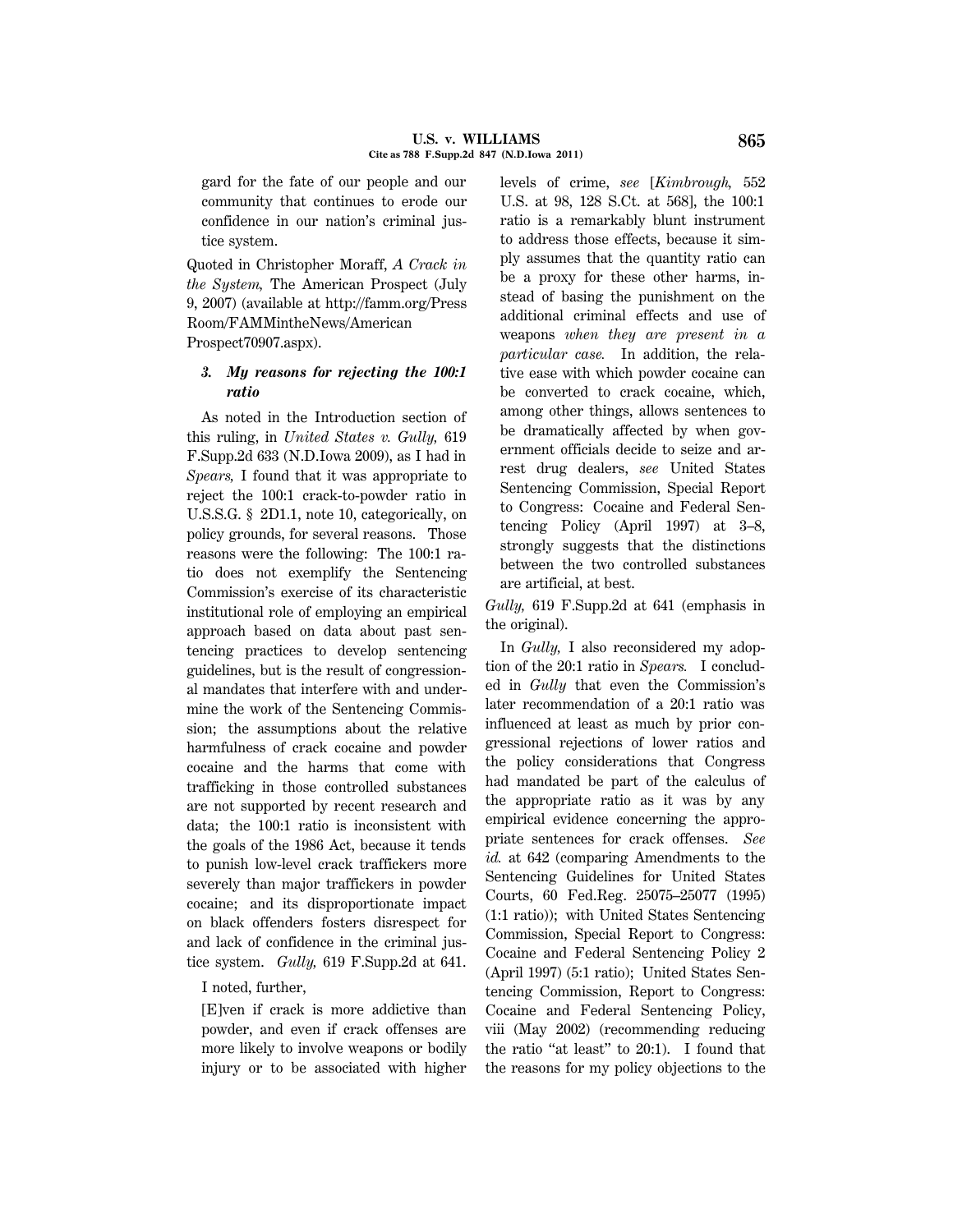100:1 ratio apply with equal force to a 20:1 ratio: Specifically, a 20:1 ratio still improperly uses the quantity ratio as a proxy for various kinds of harm and violence that may or may not come with trafficking of crack cocaine in a particular case. *Id.* Thus, I stated that I no longer considered 20:1 to be the most appropriate ratio. *Id.* Instead, I opined that ''the appropriate course is to treat interchangeable forms of cocaine as equivalents, and to enhance punishment when additional criminal effects and use of weapons, for example, are present in a particular case.'' *Id.* at 641.

Consequently, I sought an appropriate reasoned alternative methodology for sentencing in light of my rejection of the Sentencing Guidelines provisions for crack cases. In *Gully,* I found,

[T]he appropriate method is to calculate the guideline range under existing law (*i.e.,* using the 100:1 ratio and any appropriate guideline adjustments or departures), but then to calculate an alternative guideline range using a 1:1 ratio, and to use or vary from that alternative guideline range depending upon the court's consideration of the 18 U.S.C. § 3553(a) factors to account, for example, for the defendant's history of violence, the presence of firearms, or the defendant's recidivism.

*Gully,* 619 F.Supp.2d at 644. I opined that this method uses ''a readily ascertainable guideline range based on a 1:1 ratio, after rejecting the 100:1 guideline ratio on policy grounds,'' but then permits the court to ''vary based on case-or defendant-specific factors pursuant to 18 U.S.C.  $\S$  3553(a), instead of varying (probably downward) some unpredictable amount from the 100:1 ratio guideline range based, in part, on rejection of the 100:1 guideline ratio on policy grounds, with the ultimate crack-topowder ratio obscured by consideration of other factors.'' *Id.* at 644–45.

In short, "[a]s a matter of both clarity, intellectual honesty, and potential consistency among defendants, it seemed to me that the appropriate course is to use consistently a 1:1 crack-to-powder ratio, then make appropriate adjustments to a defendant's sentence in light of case-specific factors pursuant to § 3553(a).'' *See United States v. Golden,* 679 F.Supp.2d 980, 987 (N.D.Iowa 2010) (reiterating and applying the methodology developed in *Gully* ). Indeed, in a subsequent application of this methodology, I have actually varied upward from the alternate guideline range determined by using a 1:1 ratio, to a sentence that exceeded a particular defendant's statutory mandatory minimum and his ''standard'' guideline range using a 100:1 ratio, based on case-specific factors, including a violent criminal history. *Id.*

# *B. The 2010 Amendments: A New Ratio But No New Rationale*

The hasty passage of the 1986 Act and the lack of any supportable rationale for the 100:1 crack-to-powder ratio in that Act or the Sentencing Guidelines promulgated pursuant to it mandate a searching inquiry to see whether there is a more supportable basis for the "new" 18:1 ratio in the 2010 FSA and the November 1, 2010, "emergency'' amendments to the United States Sentencing Guidelines that followed. Thus, I turn next to an examination of the legislative history of the 2010 FSA and the rationale for the amendments to the Sentencing Guidelines in response to that Act.

### *1. Compromise not substantiation*

I cannot say that, after a quarter century of experience with the 100:1 ratio, Congress has ''rushed'' to pass the ''new'' 18:1 ratio. What I can say is that the "new" 18:1 ratio, like the old 100:1 ratio, was ultimately the result of political expediency, not Congress's usual deliberative process. *Cf.* 2002 Report at 5 (''Congress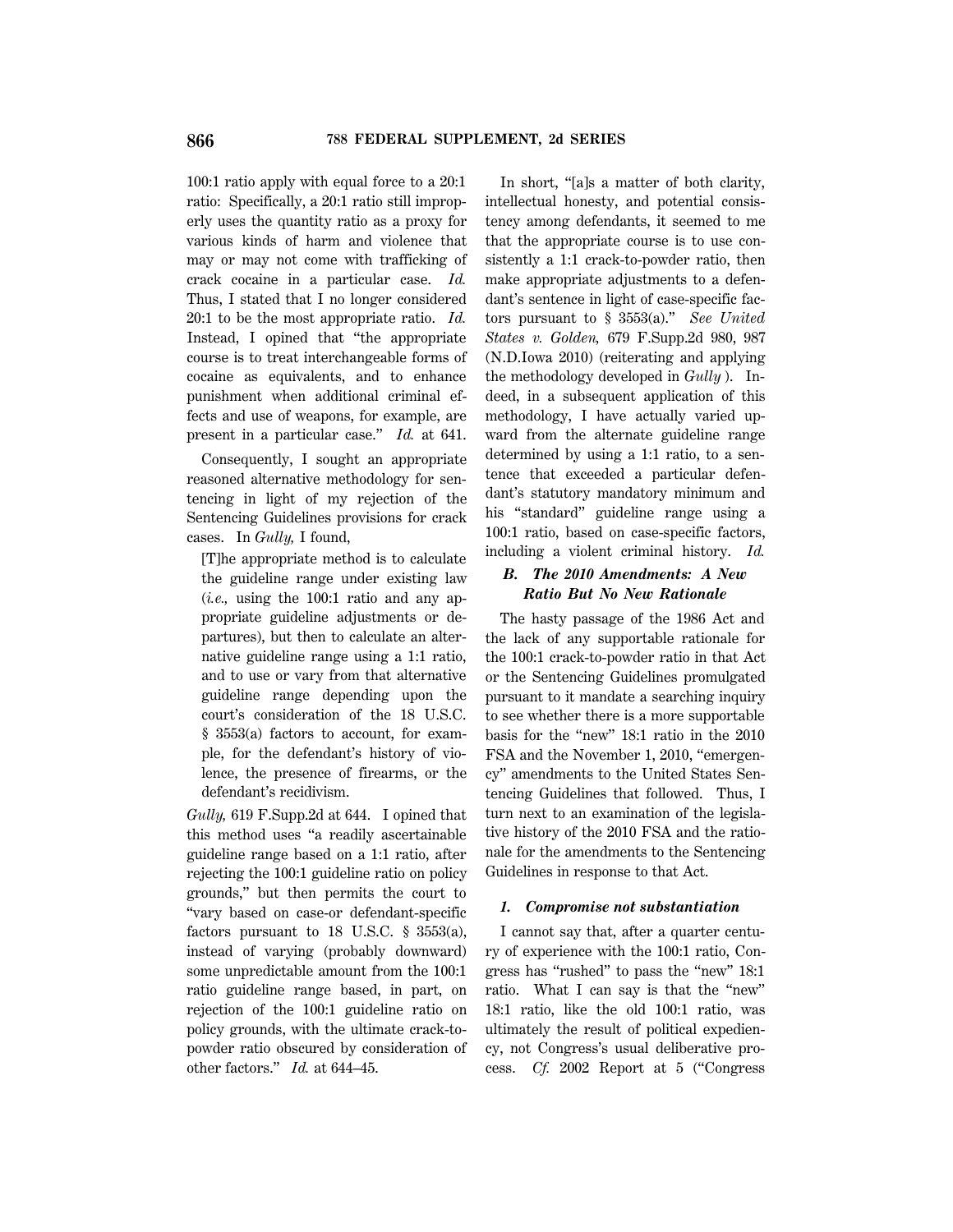#### U.S. v. WILLIAMS 867 **Cite as 788 F.Supp.2d 847 (N.D.Iowa 2011)**

bypassed much of its usual deliberative process'' when it passed the Anti–Drug Abuse Act of 1986 ''[b]ecause of the heightened concern and national sense of urgency surrounding drugs generally and crack cocaine specifically[.]''). While there is nothing wrong with political expediency in the legislative process or the legislative branch, it cannot be the basis for the exercise of appropriate judicial discretion in individual sentencings.

As the Federal Defender contends, before the 2010 FSA was passed, the Sentencing Commission advocated for drastic reductions in the crack-to-powder ratio; the Department of Justice urged that the crack/powder disparity be completely eliminated; the House Judiciary Committee originally voted to send to the full House a version of the bill that would have enacted a 1:1 crack-to-powder ratio; and the Senate Judiciary Committee also initially proceeded with a bill using a 1:1 ratio; but the Senate Judicial Committee soon realized that it could not garner enough votes to eliminate the disparity in its entirety, and sent to the floor of the Senate a compromise bill with the 18:1 ratio. After the full Senate passed its version of the bill, the House also ultimately compromised by passing the Senate version. I now recount the positions of interested parties, the Department of Justice and the Sentencing Commission, at the start of the political process that ultimately led to the 2010 FSA, the legislative history of the Act, and the Commission's response.

# *a. The Department of Justice's position*

As I noted in *Gully,* 619 F.Supp.2d at 642, in a statement in a Senate hearing on proposed legislation that later became the 2010 FSA, Lanny A. Breuer, Assistant Attorney General, Criminal Division, indicated the Department of Justice's intention to ''focus on formulating a new federal cocaine sentencing policy'' that, *inter alia,* ''completely eliminates the sentencing disparity between crack and powder cocaine but also fully accounts for violence, chronic offenders, weapon possession and other aggravating factors associated—in individual cases—with both crack and powder cocaine trafficking.'' Statement of Lanny A. Breuer, Assistant Attorney General, Criminal Division, United States Department of Justice, Before the United States Senate Committee on the Judiciary, Subcommittee on Crime and Drugs, Hearing Entitled ''Restoring Fairness to Federal Sentencing: Addressing the Crack–Powder Disparity,'' 10–11 (April 29, 2009) (April 29, 2009, Statement of AAG Breuer). As I explained in *Gully,*

AAG Breuer also set out new directives to federal prosecutors in the field:

Until a comprehensive solution—one that embodies new quantity thresholds and perhaps new sentencing enhancements—can be developed and enacted as legislation by Congress and as amended guidelines by the Sentencing Commission, federal prosecutors will adhere to existing law. We are gratified that the Sentencing Commission has already taken a small step to ameliorate the 100:1 ratio contained in existing statutes by amending the guidelines for crack cocaine offenses. We will continue to ask federal courts to calculate the guidelines in crack cocaine cases, as required by Supreme Court decisions. However, we recognize that federal courts have the authority to sentence outside the guidelines in crack cases or even to create their own quantity ratio. Our prosecutors will inform courts that they should act within their discretion to fashion a sentence that is consistent with the objectives of 18 U.S.C. § 3553(a) and our prosecutors will bring the relevant casespecific facts to the courts' attention.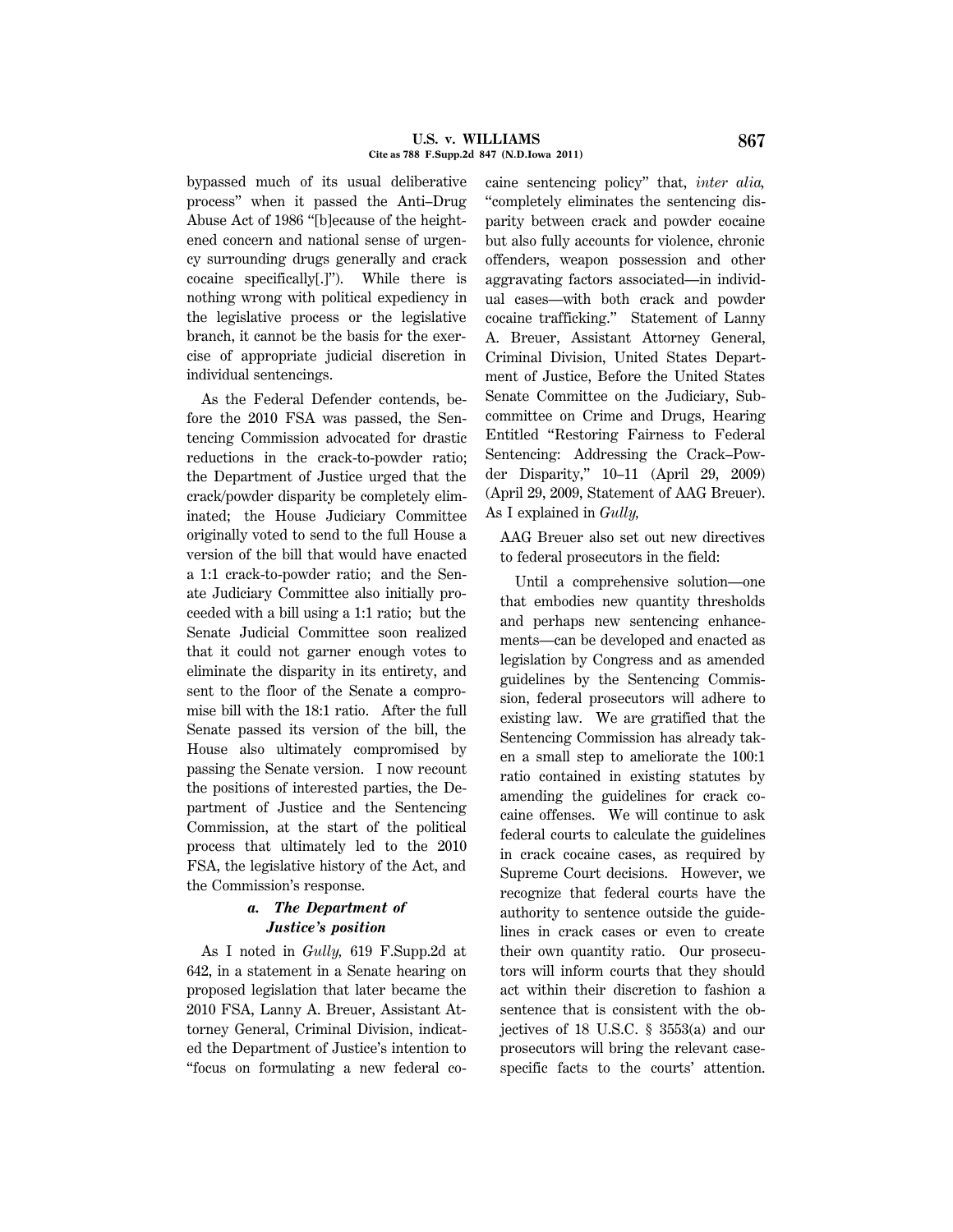April 29, 2009, Statement of AAG Breuer at 11.

## *Gully,* 619 F.Supp.2d at 642–43.

While the prosecutors in this action purport to speak for the Department of Justice when they advocate ''that in the typical crack cocaine case, such as this one, the court impose a sentence within the applicable federal sentencing guideline range determined by the 18:1 ratio,'' *see* Prosecution's Brief (docket no. 263), they are now taking a position that appears to be contrary to the Department directive to prosecutors described in Assistant Attorney General Breuer's Statement. I do not know, because the prosecutors have not shown me, that any different directive has come from the Department of Justice since passage of the 2010 FSA and conforming amendments to the Sentencing Guidelines made the 18:1 ratio a *fait accompli.*

### *b. The Commission's position*

Similarly, I believe that the prosecutors in this case have either misunderstood, misstated, or misrepresented the position of the Sentencing Commission, based on the testimony of Judge Hinojosa, the Acting Chair of the Sentencing Commission, in his May 21, 2009, testimony to the House Judiciary Committee. *See* Prosecution's Exhibit 1, Statement of Ricardo H. Hinojosa (also available at http:// judiciary.house.gov/hearings/pdf/Hinojosa 090521.pdf). First, Judge Hinojosa did not advocate or suggest that a 20:1 ratio was appropriate, based on the Commission's empirical data or other social science evidence, but that the '' 'Commission remains committed to its recommendation in 2002 that any statutory ratio be *no more than* 20–to–1.'" Statement of Judge Hinojosa at 16 (emphasis added). Again, this ''commitment'' must be understood in the context of the Commission's repeated recommendations of lower ratios, and Congress's repeated rejections of those recommendations, which I suggested in *Gully* showed that the Commission's later recommendation of a 20:1 ratio was influenced by political considerations, rather than any empirical evidence concerning the appropriate sentences for crack offenses. *See Gully,* 619 F.Supp.2d at 642.

Second, if anything, the statistics cited by Judge Hinojosa do not support an 18:1 ratio, for the following reasons:

- Those statistics show that crack and powder cases represent nearly equal percentages of federal drug cases. *See* Statement of Judge Hinojosa at 3 (''[O]f 24,605 total drug trafficking cases in fiscal year 2008, there were 5,913 crack cocaine cases (24.0% of all drug trafficking cases) and 5,769 powder cocaine cases (23.4% of all drug trafficking cases). Of 24,748 total drug trafficking cases in fiscal year 2007, there were 5,248 crack cocaine cases (21.2 % of all drug trafficking cases) and 6,172 powder cocaine cases (24.9% of all drug trafficking cases).''). Thus, sentencing in crack cases receives undue attention, as compared to powder cases, and there is no crack cocaine ''epidemic.''
- 1 Those statistics show that black offenders still comprise the majority of federal crack cocaine trafficking offenders. *See id.* at 4 (''Black offenders continue to comprise the majority of federal crack cocaine trafficking offenders, but that has decreased from 91.4 percent in fiscal year 1992 to 80.6 percent in fiscal year 2008.''). Thus, most of the burden of disproportionate crack sentences falls insidiously on black offenders.
- 1 Those statistics show that crack cocaine cases involve weapons enhancements only about twice as often as powder cases, not 18 times, 20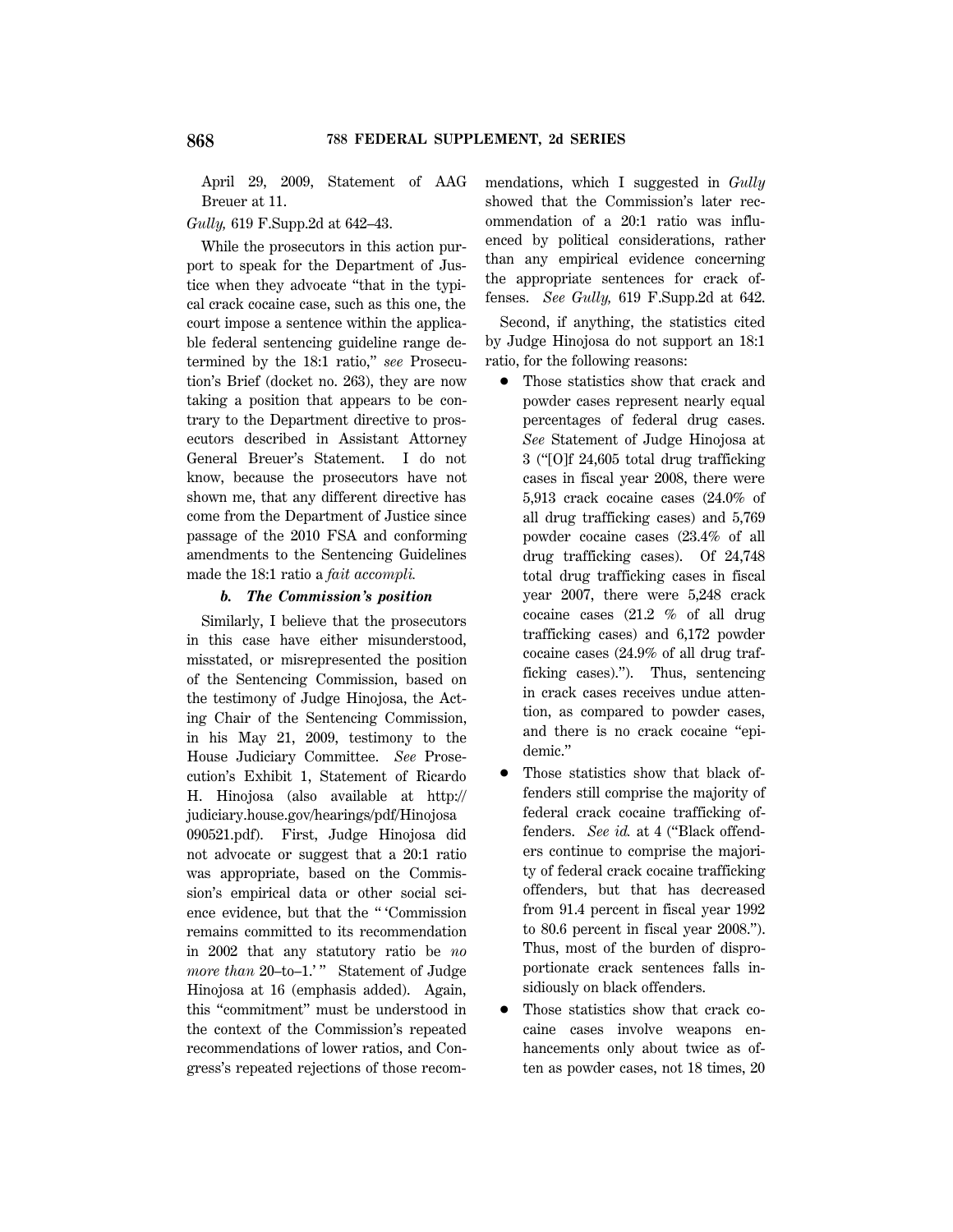#### **U.S. v. WILLIAMS 869 Cite as 788 F.Supp.2d 847 (N.D.Iowa 2011)**

times, or 100 times, and that the substantial majority of crack cases do not involve weapons enhancements. *See id.* at 10 ("In fiscal year 2008, 28.1 percent of crack cocaine offenders either received the guideline weapon enhancement (18.3 %) or were convicted pursuant to 18 U.S.C.  $§$  924(c) (9.8%). By comparison, 16.9 percent of powder cocaine offenders either received the guideline weapon enhancement (11.3%) or were convicted pursuant to 18 U.S.C. § 924(c) (5.6%). In fiscal year 2007, 30.5 percent of crack cocaine offenders either received the guideline weapon enhancement (19.7 %) or were convicted pursuant to 18 U.S.C. § 924(c) (10.8%). By comparison, 14.6 percent of powder cocaine offenders either received the weapon enhancement (9.9 %) or were convicted pursuant to 18 U.S.C. § 924(c) (4.7%).'') Thus, increasing the crack-to-powder ratio based on involvement of weapons unfairly punishes the majority of crack defendants who did not engage in such conduct.

1 Those statistics also show that fewer crack offenders than powder offenders receive a mitigating role adjustment, but fewer crack offenders than powder offenders receive an aggravating role adjustment. *See id.* (''In fiscal year 2008, 5.1 percent of crack cocaine offenders received a mitigating role adjustment compared to 20.0 percent of powder cocaine offenders. In fiscal year 2007, 5.7 percent of crack cocaine offenders received a mitigating role adjustment compared to 20.3 percent of powder cocaine offenders. With respect to aggravating role, in fiscal year 2008, 4.6 percent of crack cocaine offenders received an aggrava-

ting role adjustment compared to 8.1 percent of powder cocaine offenders. In fiscal year 2007, 4.6 percent of crack cocaine offenders received an aggravating role adjustment compared to 7.7 percent of powder cocaine offenders.''). Thus, these statistics also do not demonstrate that crack offenders are 18 times, 20 times, or 100 times more dangerous than powder offenders.

- 1 The cited statistics do show ''that crack offenders generally have more extensive criminal history than powder cocaine offenders,'' and that crack offenders qualify for statutory and guideline ''safety valve'' provisions at relatively low rates compared to powder cocaine offenders. *See id.* at 11 (''In both fiscal years 2008 and 2007, the average criminal history category for crack cocaine offenders was Criminal History Category IV, compared to Criminal History Category II for powder cocaine offenders.... In fiscal year 2008, 77.8 percent of crack cocaine offenders were in a criminal history category higher than Criminal History Category I [and, thus, could not qualify for a statutory or guideline 'safety valve' provision], compared to 40.0 percent of powder cocaine offenders. In fiscal year 2007, 79.1 percent of crack cocaine offenders were in a criminal history category higher than Criminal History Category I, compared to 39.2 percent of powder cocaine offenders.''). Nevertheless, these statistics do not show that crack offenders are 18 times, or 20 times, or 100 times more likely to be serial offenders than powder offenders.
- 1 The cited statistics also show that, after *Booker* and *Kimbrough,*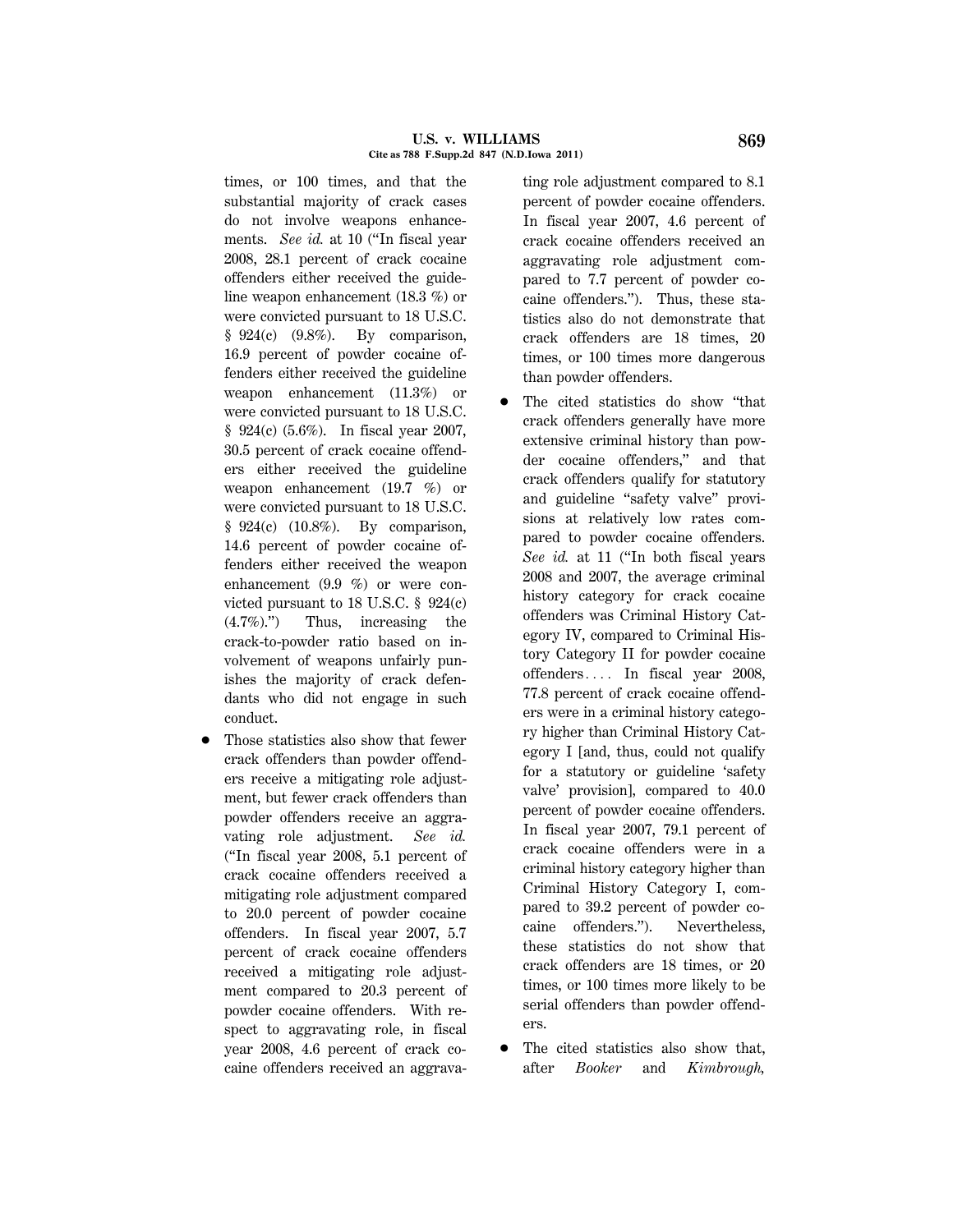''[c]ourts increasingly are sentencing powder cocaine offenders to sentences below the applicable sentencing guideline range *but less often than for crack cocaine offenders.*'' *Id.* at 12 (emphasis added). Judge Hinojosa also acknowledged that, ''[a]lthough too few cases have been sentenced post-*Spears* to draw any conclusions about the impact of that decision, the rate of non-government sponsored, below-range sentences increased to 18.4 percent [from 13.3 percent in the post-*Booker* period and 16.0 percent in the post-*Kimbrough* period], or 176 of the 959 crack cocaine cases sentenced during the post-*Spears* period (on or after January 21, 2009) that have been received, coded, and analyzed by the Commission [by May 21, 2009].'' *Id.* at 14. Thus, these statistics suggest that courts find guidelines sentences to be unjust or excessive in crack cocaine cases more often than in powder cocaine cases, even if the percentages of below-range sentences are not large.

It is not surprising, then, that Judge Hinojosa made no effort, in his testimony to the House Judiciary Committee, to demonstrate that a 20:1 ratio would properly address, that is, would be properly proportional to, any of the additional risks or harms of crack cocaine trafficking that purportedly justified a ratio higher than 1:1. Indeed, in his ''Recommendations,'' Judge Hinojosa reiterated the Commission's recommendation ''that any statutory ratio be *no more than* 20–to–1.'' *Id.* at 16 (emphasis added). The prosecution turns Judge Hinojosa's recommendation on its head, citing the Commission's 2002 and 2007 Reports as standing for the proposition that the Commission recommended a ratio of ''at least'' 20:1. Prosecution's Brief at 3. Thus, the prosecution, perhaps inadvertently, suggests that the Commission recommended that some higher ratio might also be appropriate, when Judge Hinojosa's comments clearly indicated the opposite, that a ratio lower than 20:1 would have suited the Commission.

# *c. The congressional investigations and positions*

In House Report No. 111–670(I), the House Judiciary Committee indicated that, by a vote of 16 to 9, it was reporting favorably on H.R. 3245, which would have eliminated entirely the disparity between crack and powder cocaine and the mandatory minimum sentence for simple possession of crack cocaine. H.R.Rep. No. 670(I), 111th Cong., 2nd Sess.2010, 2010 WL 4883203. As part of its investigation, the House Judiciary Committee's Subcommittee on Crime, Terrorism, and Homeland Security held a hearing on May 21, 2009:

Testimony was received from four Congressional Members, including Rep. Charles B. Rangel (D–NY); Rep. Sheila Jackson Lee (D–TX); Rep. Roscoe G. Bartlett (R–MD); and Rep. Maxine Waters, (D–CA).

Testimony was also received from the Honorable Lanny A. Breuer, Assistant U.S. Attorney General for the Criminal Division of the Department of Justice; The Honorable Ricardo H. Hinojosa, Acting Chairman of the United States Sentencing Commission; Willie Mays Aikens, former Kansas City Royal and Federal drug offender; Marc Mauer, Executive Director of The Sentencing Project; Veronica Coleman Davis, President and CEO of the National Institute of Law and Equity (NILE); Scott Patterson, District Attorney, Easton, Maryland, on behalf of Joseph I. Cassilly, President of the National District Attorneys' Association; and Bob Bushman,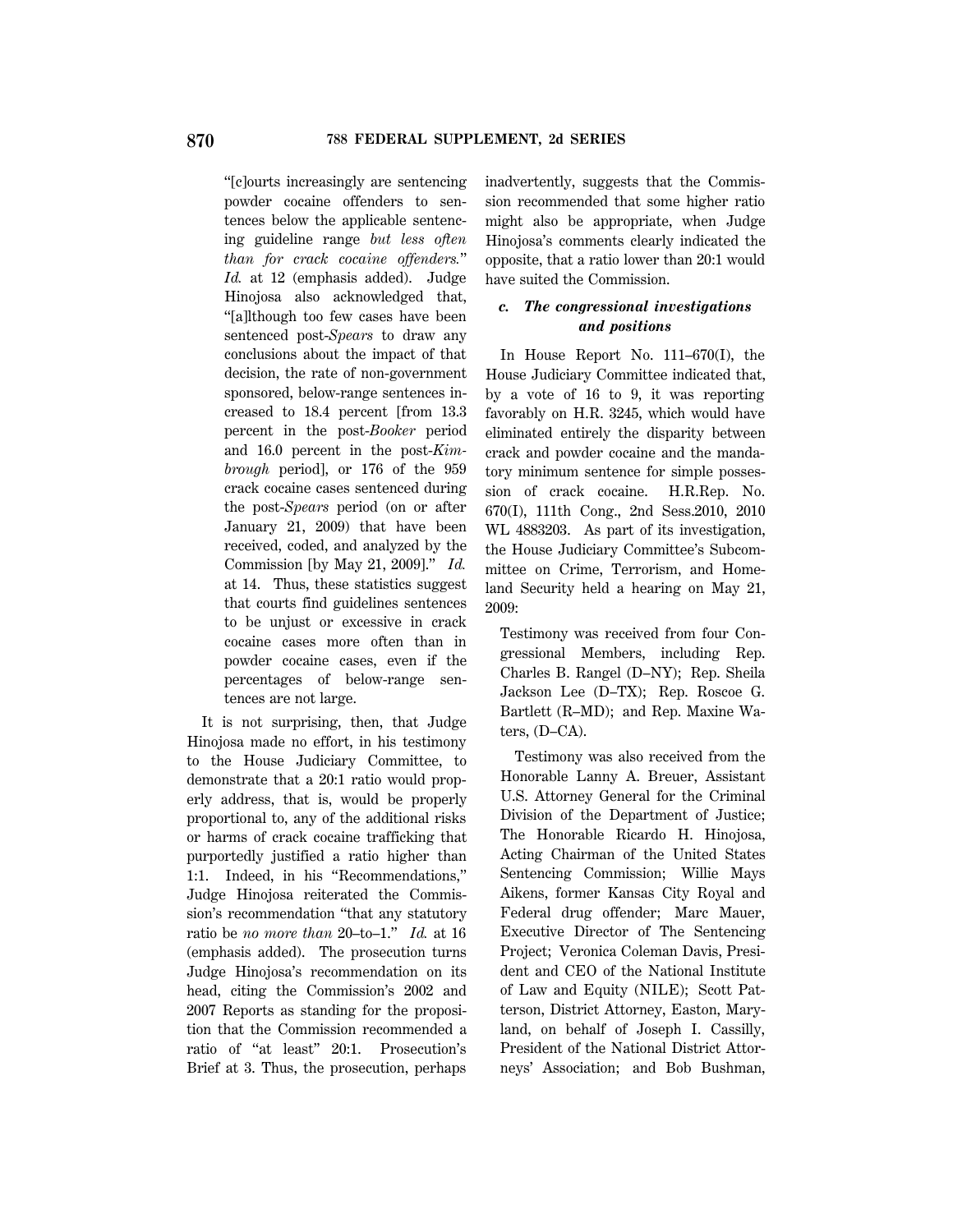#### **U.S. v. WILLIAMS 871 Cite as 788 F.Supp.2d 847 (N.D.Iowa 2011)**

Vice President, National Narcotics Officers Association. Additional materials were submitted by Families Against Mandatory Minimums, the American Bar Association, Harvard Law Professor Charles Ogletree, and the Justice Roundtable Coalition.

## 2010 WL 4883203, \*4.

In pertinent part, the House Report described the ''Background And Need For The Legislation'' as follows:

Over the last 20 years, the assumptions about the more severe effects of crack cocaine compared to powder cocaine have been proven unfounded. In particular, the violence associated with crack, similar to violence associated with the trafficking of other drugs, has been shown to be related to the illegal drug market, rather than any physiological effects of the drug itself. The notable rise in violence in the mid-to-late 1980's, when crack cocaine began to infiltrate cities across the country, was associated with the growing drug market and the resulting territorial disputes between low-level street corner drug dealers. Moreover, recent data indicates that significantly less trafficking-related violence is associated with crack than was previously assumed. For example, in 2005: 1) 57.3 % of overall crack offenses did not involve weapons with regard to any participant; 2) 67.6 % of crack offenders had no personal weapons involvement; and 3) only 2.9% of crack offenders actively used a weapon.

Scientific and medical research has also found that crack and powder cocaine have essentially the same pharmacological and physiological effects on a person. In 2002, Dr. Ira J. Chasnoff, President of the Children's Research Triangle, testified before the United States Sentencing Commission that ''since crack and powder cocaine are es-

sentially the same drug, the effects on the fetal brain are the same whether the mother used crack cocaine or powder cocaine.'' In November 2006, Dr. Nora Volkow, Director of the National Institute on Drug Abuse of the National Institute of Health [in] testimony before the United States Sentencing Commission concluded the following:

Research consistently shows that the crucial variables at play are the immediacy, duration, and magnitude of cocaine's effects, as well as the frequency and amount of cocaine used rather than the form. In other words, the physiological and psychoactive effects of cocaine are similar regardless of whether it is in the form of cocaine hydrochloride (powder) or crack cocaine.

While many of the dangers and consequences thought to be associated with crack cocaine did not materialize, the crack cocaine law and other Federal drug laws have resulted in staggering increases in the number of Federal drug offenders in prison. For example, since 1980 offenders in Federal prisons for drug offenses has increased from 4,900 then to 99,047 in 2009. In 2009, drug offenders represent 52% of all Federal prison inmates. African Americans serve almost as much time in Federal prison for a drug offense (58.7 months) as whites do for a violent offense (61.7 months), largely due to sentencing laws such as the 100–to–1 crack-powder cocaine disparity.

Government data demonstrate that drug use rates are similar among all racial and ethnic groups. For crack cocaine, two-thirds of users in the U.S. are white or Hispanic. Furthermore, research on drug market patterns demonstrates that drug users generally purchase drugs from sellers of the same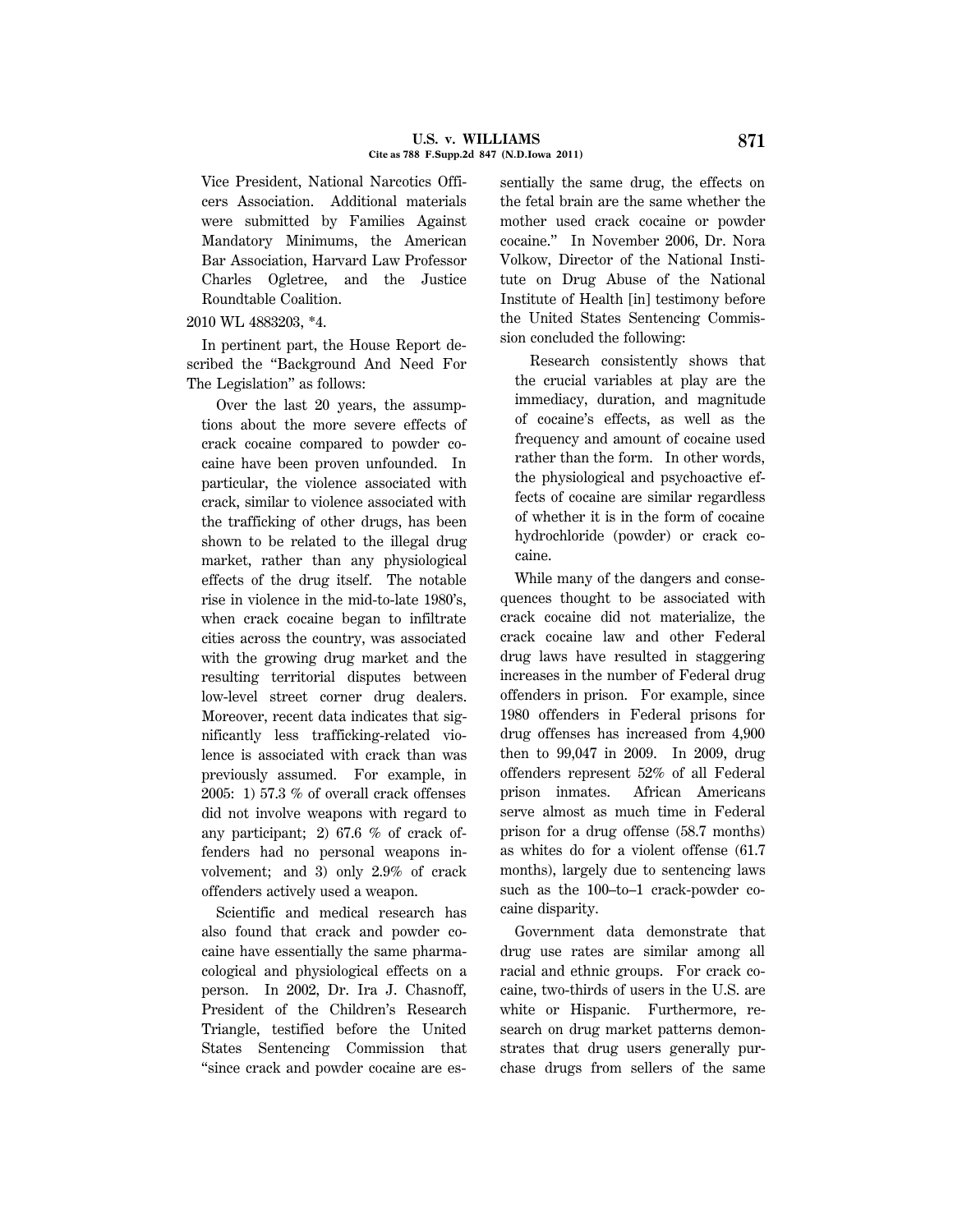racial or ethnic background. Despite these facts, people of color are disproportionately subject to the penalties for both types of cocaine. Indeed, 81.8 percent of crack cocaine defendants in 2006 were African American.

Four reports issued by the U.S. Sentencing Commission to Congress on the Federal cocaine sentencing policy, in 1995, 1997, 2002 and 2007, have all urged Congress to change the current Federal crack cocaine law. The Commission report in 2007 reiterated its 2002 findings that the current severity of crack cocaine penalties mostly impacts minorities, overstates the harmfulness of crack cocaine in comparison with powder cocaine, and overstates the seriousness of most crack cocaine offenses. In order to address these findings, the Commission recommended that Congress repeal the mandatory minimum penalty for simple possession of crack cocaine under 21 U.S.C. 844, reduce the 100–to–1 disparity, and increase the threshold quantities for crack cocaine offenses that result in 5–and 10–year mandatory minimum sentences in order to concentrate on more major traffickers.

2010 WL 4883203, \*2–3 (footnotes omitted). Consequently, the ''Performance Goals And Objectives'' of H.R. 3245 were to ''eliminate[ ] the distinction between crack cocaine (i.e. cocaine base) and powder cocaine in Federal law, as well as the mandatory minimum Federal sentence for cocaine base.'' *Id.* at \*5.

Nine dissenters opposed reporting H.R. 3245 to the full House, because ''[t]his legislation sends the wrong message to drug dealers: that Congress does not take drug-trafficking crimes seriously.'' *Id.* at \*9; *and compare Robinson,* 542 F.3d at 1047 (the 100:1 ratio in the 1986 Act ''was selected ... after Congress decided to double the 50:1 ratio found in an earlier version of the legislation to 'symbolize redoubled Congressional seriousness' on the issue'' (quoting *Clary,* 846 F.Supp. at 784)). They took the position that tough penalties for drug trafficking had contributed to the substantial decrease in drug-related violence in the last 20 years. In their view, ''[i]t would be imprudent for Congress to eliminate thresholds specific to crack cocaine from the Federal drug statutes. To do so ignores the distinction between crack and powder cocaine consumption and distribution.'' *Id.* at \*10. The dissenters clung to the view that eliminating the crack-to-powder disparity would repeat the history of the crack epidemic of the 1980s; that crack affects its users differently than powder cocaine; and that crack offenses are more often associated with other aggravating factors, including possession of weapons, serious crimes related to its marketing and distribution, and especially violent street crime connected with gangs, guns, serious injury, and death. *Id.* at \*10–\*13. They concluded,

H.R. 3245 threatens to return America to the days when crack cocaine decimated a generation and destroyed communities. We cannot support legislation that ignores the violent and devastating crack cocaine epidemic of the past and the horrible effects of crack cocaine on our neighborhoods and communities nationwide.

2010 WL 4883203 at \*13. The dissenters did not suggest any ratio other than 100:1 and did not attempt to explain how the 100:1 ratio was proportional to the supposedly different risks and harms of crack cocaine and powder cocaine.

Although there is a House Report on H.R. 3245, which would have eliminated the crack/powder disparity entirely, there is no Senate Report on S. 1789, the bill that ultimately became the 2010 FSA, with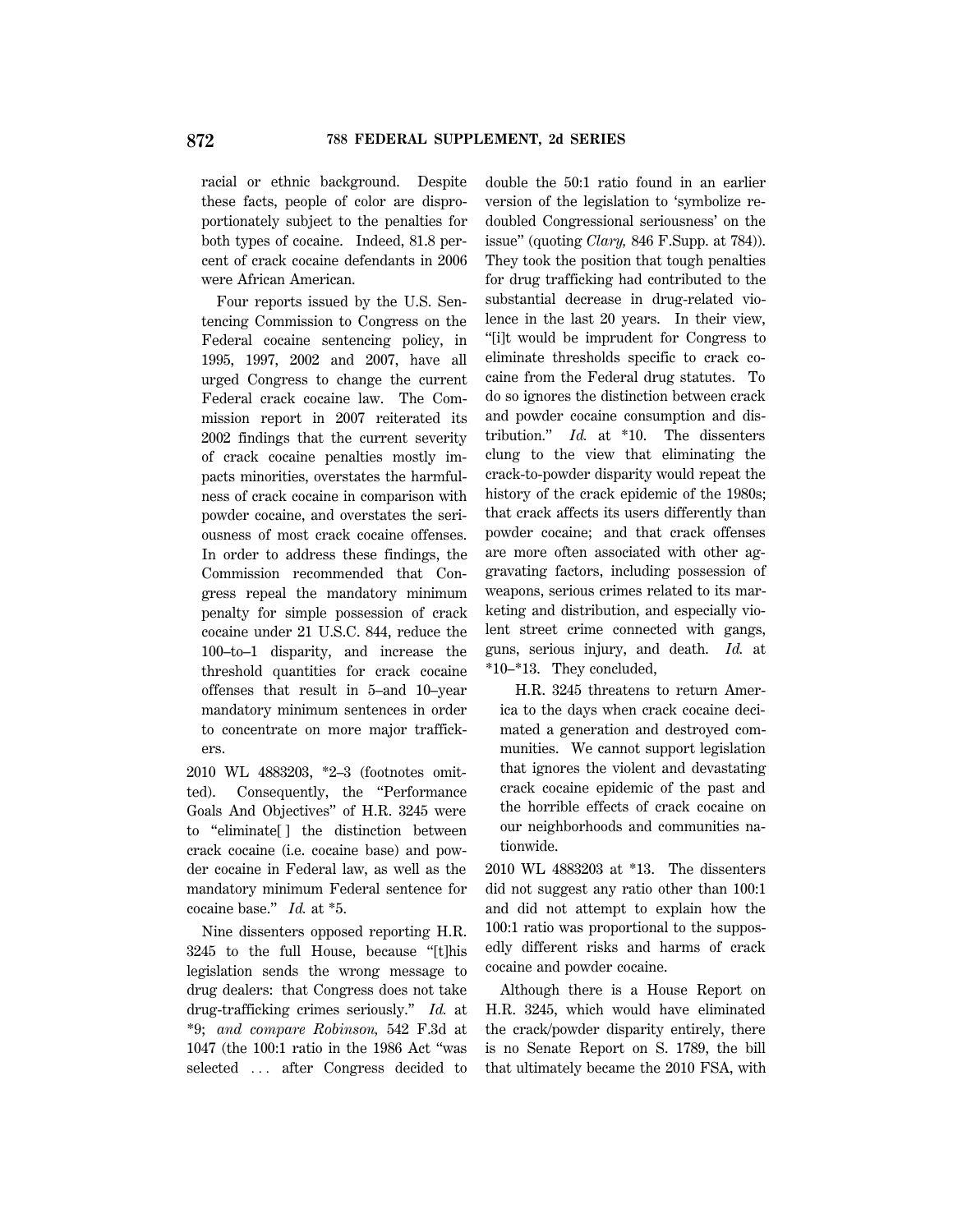#### **U.S. v. WILLIAMS 873 Cite as 788 F.Supp.2d 847 (N.D.Iowa 2011)**

its 18:1 crack-to-powder ratio. Moreover, S. 1789 contains no provision containing ''findings'' upon which it is based. Thus, why and how the bill came to establish an 18:1 ratio must be gleaned, if possible, from other legislative history.

Looking back to Senator Durbin's introduction of S. 1789 on October 15, 2009, *see* 155 Cong. Rec. S10488–01, 2009 WL 3319524 (daily ed. Oct. 15, 2009), it was clear that the original intent of the bill was to eliminate entirely the crack/powder disparity:

Right now, our cocaine laws are based on a distinction between crack and powder cocaine which cannot be justified. Our laws don't focus on the most dangerous offenders. Incarcerating for 5 to 10 years people who are possessing five sugar packets' worth of crack cocaine for the same period of time as those who are selling 500 sugar-size packets of powder cocaine is indefensible.

The Fair Sentencing Act, which I am introducing today, would completely eliminate this crack/powder disparity. It establishes the same sentences for crack and powder-a 1–to–1 sentencing ratio.

Those of us who supported the law establishing this disparity had good intentions. We followed the lead and advice of people in law enforcement. We wanted to address this crack epidemic that was spreading fear and ravaging communities. But we have learned a great deal in the last 20 years. We now know the assumptions that led us to create this disparity were wrong.

*Id.* at S10490; *see also id.* at S10492– S10493 (statement of Sen. Leahy) (supporting Sen. Durbin's bill and focusing on racial disparity as a reason for eliminating the 100:1 ratio); *id.* at S10493 (statement of Sen. Specter) (''I have sought recognition to urge support for the legislation introduced today by Senator Durbin to completely eliminate the unfair and unwarranted sentencing disparity between crack and powder cocaine. I am an original cosponsor of this bill.'').

Even at the introduction of S. 1789, it was clear that the proposed elimination of the crack/powder ratio would run into resistance. Senator Sessions, who would later hold out for the 18:1 compromise in the Senate Judiciary Committee, responded to Senator Durbin's comments, in part, as follows:

I will not favor alterations that massively undercut the sentencing we have in place, but I definitely believe that the current system is not fair and that we are not able to defend the sentences that are required to be imposed under the law today.

I am a strong believer in law enforcement and prosecution of those who violate our laws, particularly criminals who really do a lot of damage beyond just dealing drugs. They foster crime and form gangs. People who use cocaine tend to be violent. Even more, in some ways, people who use crack cocaine, as opposed to powder cocaine, tend to be paranoid and violent. It is not a good thing.

We don't need to give up the progress that has been made, but at the same time we need to fix the sentencing. I oppose anything that represents a 50, 60, 70, or 80 percent reduction in penalties but a significant rebalancing of that would be justified.

*Id.* at S10492 (Statement of Sen. Sessions). Senator Sessions did not explain, however, what calculus led him to reject "a 50, 60, 70, or 80 percent reduction'' in penalties as excessive in the face of his concerns with crack-related paranoia and violence.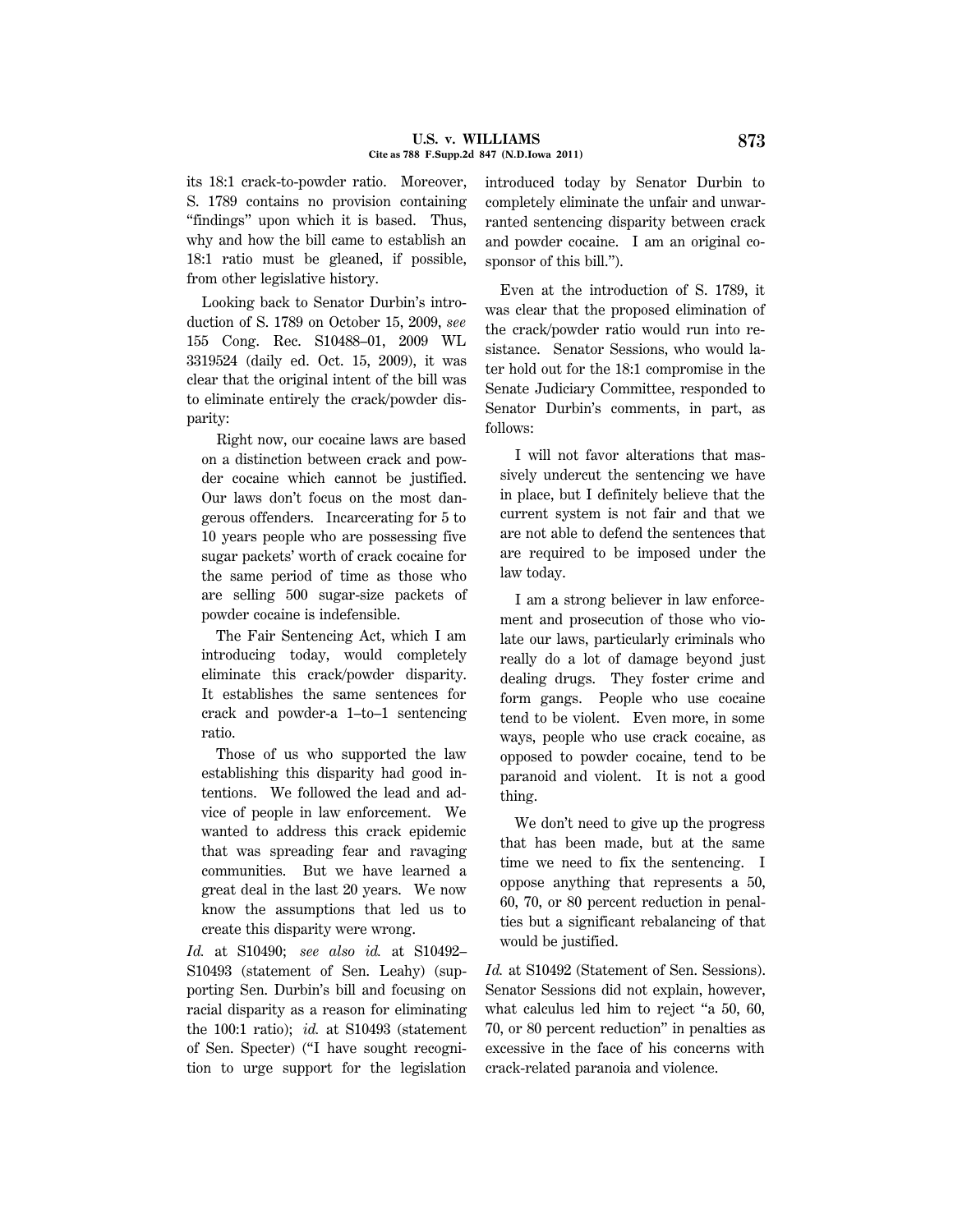While it was clear that compromise on the quantity ratio would be required, precisely how or why the Senate Judiciary Committee settled on the 18:1 ratio in the bill that it eventually reported to the full Senate, and what medical, chemical, physiological, or other scientific or social science evidence, if any, supported that ratio, is unclear from the available legislative history. Perhaps the clearest hint of the basis for the 18:1 ratio comes from a July 10, 2010, letter from members of the Senate Judiciary Committee to "Colleagues," urging support for S. 1789. Amicus Curiae Brief (docket no. 262), Exhibit 5 (also available at http: //www.famm.org/ Repository/Files/FairSentencingActHouse DearColleagueB15D.pdf). In pertinent part, that letter states the following:

The Fair Sentencing Act would establish an 18:1 crack-powder ratio, which reflects a bipartisan compromise that was reached in the Senate Judiciary Committee. *This 18:1 ratio responds to concerns raised by many in law enforcement, who agree that the 100:1 disparity is unjustified, but argue that crack is associated with greater levels of violence and therefore should be subject to tougher penalties.*

*Id.* (emphasis added). Even then, however, this letter leaves to the imagination precisely what calculus led the members of the Senate Judiciary Committee to determine that the appropriate "compromise" ratio was 18:1.

# *d. The compromise in the House and Senate*

The House Judiciary Subcommittee and the full House Judiciary Committee reported H.R. 3245, which would have established a 1:1 ratio, to the full House on December 1, 2009. On March 15, 2010, the Senate Judiciary Committee, ''without written report—reported by Patrick J. Leahy with an amendment in the nature of a substitute S. 1789, the Fair Sentencing Act of 2009 by a[n] 18–0 vote, which would lower the 100 to 1 disparity between crack and powder cocaine to 18 to 1.'' H.R. Rep. 111–712, 124–25, 2011 WL 102773, \*99. Just two days later, on March 17, 2010, the Senate passed S. 1789, with a minor amendment, by unanimous consent. On March 18, 2010, S. 1789 was referred to the House Judiciary Committee. On July 28, 2010, S. 1789 ''passed the House on the suspension calendar by voice vote," after limited debate. *Id.;* 156 Cong. Rec. H6196–01, 2010 WL 2942883 (daily ed. ''Proceedings and Debates,'' July 28, 2010). On August 3, 2010, President Barrack Obama signed S. 1789 into law (Public Law No. 111–220, 124 Stat. 2372). *Id.*

It is clear from the legislative history that proponents of S. 1789, as amended in the Senate Judiciary Committee to increase the ''new'' crack-to-powder ratio from 1:1 to 18:1, saw it as a political "compromise.'' In a statement on the floor of the Senate on March 17, 2010, after S. 1789 reached the floor, Senator Durbin sought passage of the amended bill by unanimous consent, repeatedly describing it as a ''bipartisan compromise.'' *See* 156 Cong. Rec. S1680–02, S1680–S1681 (Statement of Sen. Durbin). He explained:

We have talked about the need to address the crack-powder disparity for too long. Every day that passes without taking action to solve this problem is another day that people are being sentenced under a law that virtually everyone agrees is unjust. *I wish this bill went further. My initial bill established a 1–to–1 ratio, but this is a good bipartisan compromise.* If this bill is enacted into law, it will immediately ensure that every year, thousands of people are treated more fairly in our criminal justice system. I hope my colleagues, when they hear about our ef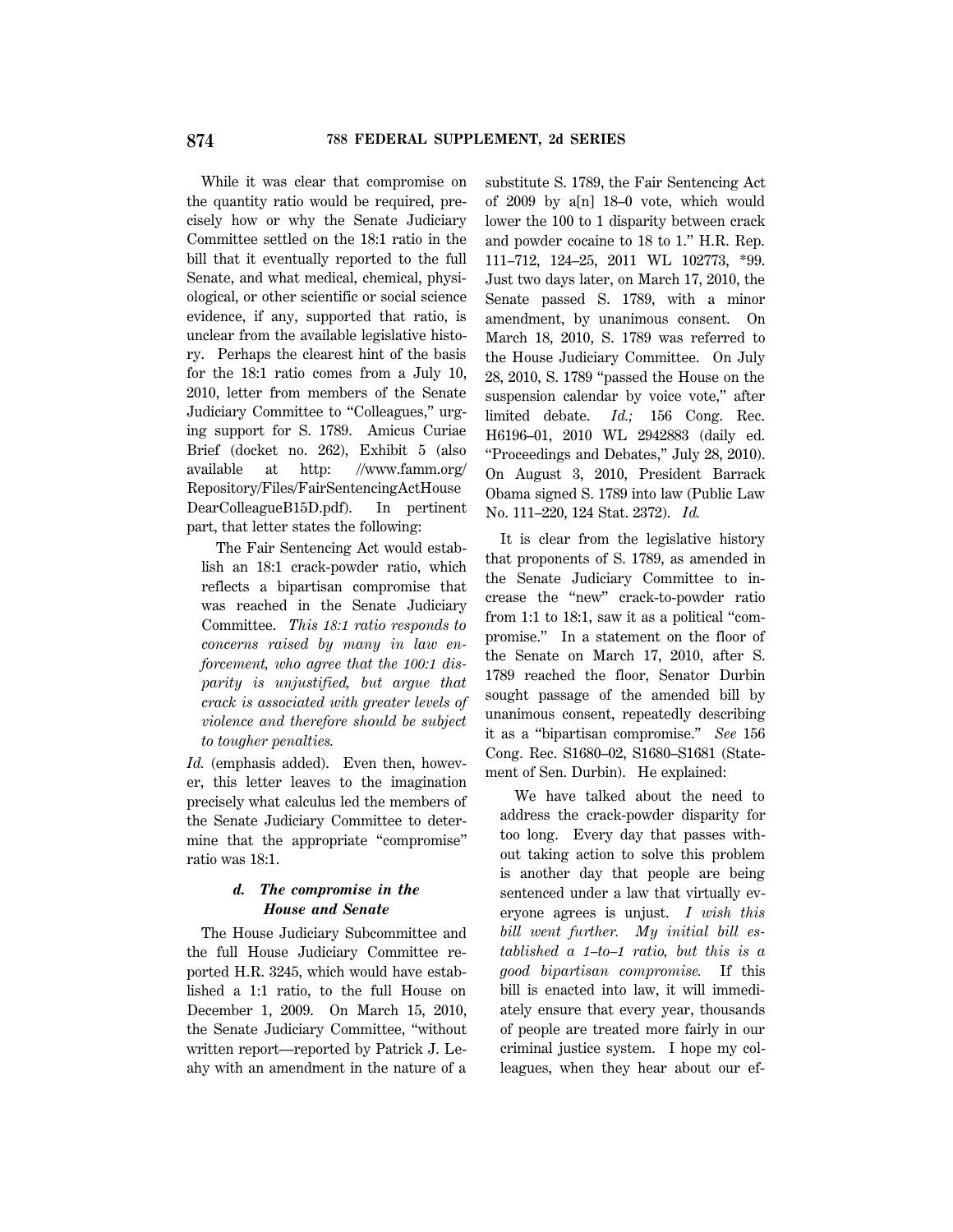forts on this, will join in supporting our efforts to deal with this disparity.

*Id.* at S1681 (emphasis added). Senator Durbin also quoted Attorney General Holder as describing the compromise bill as '' 'mak[ing] progress toward achieving a more just sentencing policy while maintaining the necessary law enforcement tools to appropriately punish violent and dangerous drug traffickers.'" *Id.* 

There being no objection, a statement of Wade Henderson, president of The Leadership Conference, in support of S. 1789, was also recorded in the record. *Id.* In pertinent part, Mr. Henderson's statement was as follows:

For nearly two decades, The Leadership Conference has fought for the complete elimination of the unjustified and racially discriminatory disparity in sentencing between the crack and powder forms of cocaine. This disparity subverts justice, undermines confidence in our criminal justice system, and wreaks havoc on the African–American community. We strongly supported Senator Dick Durbin's bill, S. 1789, which would have completely eliminated the disparity.

*While we are disappointed that the goal of complete elimination has not yet been accomplished and that discrimination will remain, The Leadership Conference considers the Senate Judiciary Committee's unanimous passage of the amended version of S. 1789, which reduces the disparity from a ratio of 100– to–1 to 18–to–1, to be a step forward.*

This legislation represents progress but not the end of the fight. As Dr. King said, ['']An unjust law is a code that is out of harmony with the moral law.[''] We are committed to redoubling our efforts to obtain complete elimination of this sentencing disparity—the only fair and just solution.

156 Cong. Rec. S1680–02, S1681 (emphasis added).

Senator Leahy echoed Senator Durbin's wish that the bill had gone further toward total elimination of the crack-to-powder disparity:

The racial imbalance that has resulted from the cocaine sentencing disparity disparages the Constitution's promise of equal treatment for all Americans. *Although this bill is not perfect, its passage marks a significant step forward in making our drug laws fairer and more rational. Despite my belief that parity was the better policy, I have joined with Senator Durbin and support the progress represented by his compromise with Senator Sessions.* It reduces the disparities that leave some in jail for years while their more privileged counterparts go home after relatively brief sentences. Today, that compromise means we are one step closer to fixing this decades-old injustice.

*Id.* at S1683 (statement of Sen. Leahy).

The bill did pass the Senate by unanimous consent on March 17, 2010, and moved on to the House, where it displaced the House's version, H.R. 3245, which called for a 1:1 ratio. In his remarks urging passage of the comprise bill by the House, Representative Scott of Virginia, one of the House sponsors, also recognized that ''S.1789, the Fair Sentencing Act of 2010, is a bipartisan compromise that was negotiated and drafted by Democratic and Republican members of the Senate Judiciary Committee.'' 156 Cong. Rec. H6196– 01, H6197, 2010 WL 2942883 (daily ed. ''Proceedings and Debates,'' July 28, 2010) (statement of Rep. Scott). He also stated, ''The legislation does not fully eliminate the 100–to–1 disparity in sentencing for crack and powder, but it does make good progress in addressing what is widely recognized as unfair treatment of like offend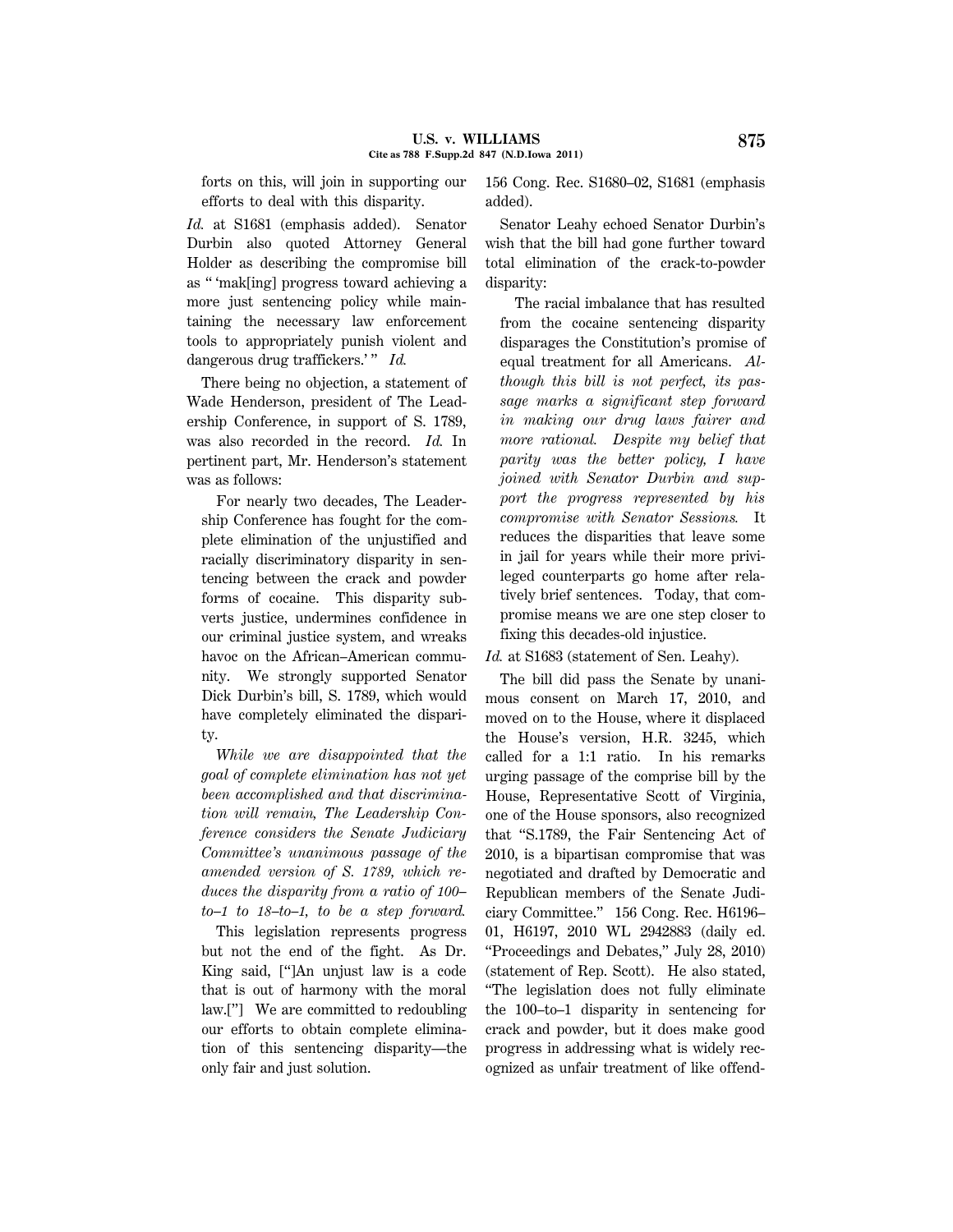ers based simply on the form of cocaine they possessed.'' *Id.*

This theme of "compromise," "good progress,'' and ''a step in the right direction'' was echoed in the statements of other representatives supporting passage of the bill, none of whom described the bill as fully and fairly eliminating unwarranted disparities between crack and powder cocaine:

- In a speech to the House, Representative Henry C. ''Hank'' Johnson of Georgia stated, ''Mr. Speaker, I rise today in support of S. 1789, the Fair Sentencing Act of 2010. For too long, crack cocaine users, predominantly minorities, have been subject to excessive penalties when compared to users of powder cocaine even though both drugs are chemically identical. *While this bill does not go far enough towards righting this injustice, it is a tremendous step in the right direction,* and I commend Senator Durbin and the rest of the Senate for passing this long overdue piece of legislation and urge my colleagues to support this  $\text{bill} \ldots$  I urge my colleagues to take an enormous step in the right direction by supporting this bill to greatly improve this outdated and discriminatory law. I urge my colleagues to support this bill.'' *See* 156 Cong. Rec. E1498–02, E1498–E1499, 2010 WL 2986745 (July 30, 2010) (extension of Mr. Johnson's remarks from July 28, 2010) (emphasis added).
- 1 Similarly, Representative Clyburn of South Carolina stated, ''Although I'm disappointed that this measure does not entirely eliminate the disparity, I want to commend Senators Durbin, Sessions, and Coburn for crafting a very significant compromise. The

Fair Sentencing Act of 2009 will significantly reduce the disparity in sentencing for crack and powder cocaine and help to correct an enormous disparity in our criminal justice system.'' 156 Cong. Rec. H6196–01, H6198.

- Representative Sensenbrenner of Wisconsin stated, ''This is a very fair compromise. I salute the three members of the other body who worked the compromise out. It is a compromise that should be endorsed by this body and sent to the President. I urge an 'aye' vote.'' *Id.*
- 1 Representative Lee of Texas stated, ''So there's more work to be done, Mr. Speaker. But I believe this is a first step and all good-thinking Americans who understand justice will appreciate the fact that we are eliminating these disparities.'' *Id.* at H6198–H6199.
- 1 Representative Paul of Texas stated, ''Mr. Speaker, I rise in support of this legislation. It's called the Fair Sentencing Act. I'd like to rename it, though. I'd like to call it the Slightly Fairer Resentencing Act, because it really makes an attempt to correct a very, very serious problem in equal justice in our systems, and that effort I think we should all applaud. I would have much preferred H.R. 3245 [with a 1:1 ratio].'' *Id.* at H6203.
- In the revision and extension of his remarks on the floor, Representative Paul added the following: ''I rise in reluctant support for S.  $1789\dots$ My support is reluctant because S. 1789 is an uncomfortable mix of some provisions that reduce the harms of the federal war on drugs and other provisions that increase the harms of that disastrous and un-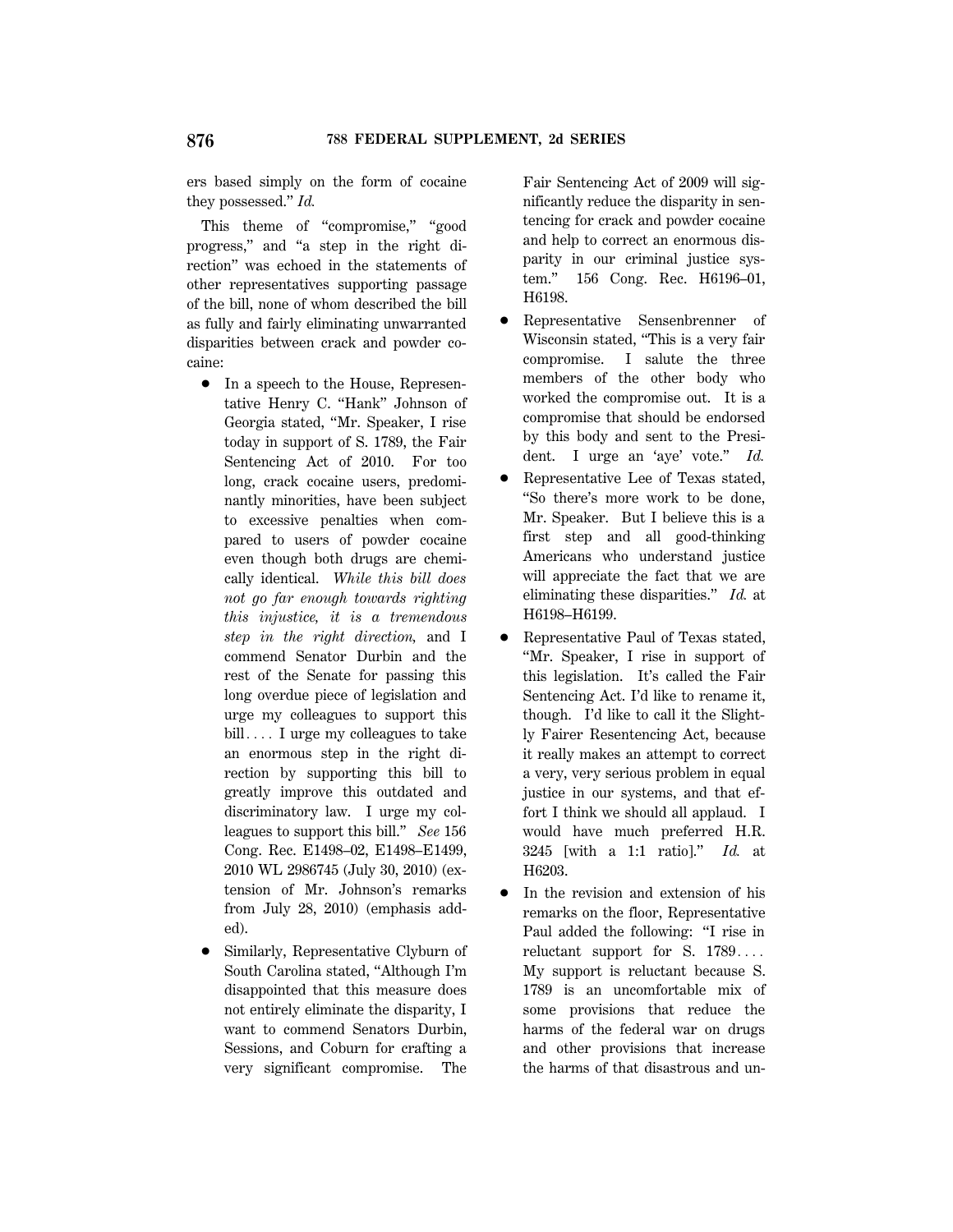#### **U.S. v. WILLIAMS 877 Cite as 788 F.Supp.2d 847 (N.D.Iowa 2011)**

constitutional war. I am supporting this legislation because I am optimistic the legislation's overall effect will be positive  $\ldots$ . While imperfect, I am optimistic that the Senate bill being considered today will reduce the harms of the federal drug war. I also hope consideration of this legislation will enliven interest in ending the federal war on drugs.'' Representative Paul stated that he would have preferred Representative Scott's bill, H.R. 3245, which would have eliminated the disparity entirely, to the ''compromise'' bill, because the ''compromise'' bill reduces the disparity to "only 18 to one." However, he concluded, ''The Senate bill does make a step in the right direction'' *Id.* at H6203–H6204.

- Representative Hoyer of Maryland stated, ''This bill has overwhelming bipartisan support. Whatever their opinions on drug policies, members of law enforcement, community advocates, and Members of Congress overwhelmingly support this bill.'' *Id.* at H6203.
- 1 Representative Daniel E. Lungren of California, who was one of the original sponsors of the 1986 Act, asserted that the ''context'' of the 1986 Act explained the passage of the 100:1 ratio. He then added, ''Having said that, the [co]nclusion that there is a basis for treating crack and powder differently is in no way a justification for the 100–to–1 sentencing ratio contained in the 1986 drug bill. We initially came out of committee with a 20–to–1 ratio. By the time we finished on the floor, it was 100–to–1. *We didn't really have an evidentiary basis for it, but that's what we did, thinking we were doing the right thing at the time.* Certainly, one of the sad ironies in this entire episode

is that a bill which was characterized by some as a response to the crack epidemic in African American communities has led to racial sentencing disparities which simply cannot be ignored in any reasoned discussion of this issue. When African Americans, low-level crack defendants, represent 10 times the number of low-level white crack defendants, I don't think we can simply close our eyes.'' *Id.* at H6202 (emphasis added). Representative Lungren stated that he ''cannot, and could not, support the legislation reported out of our committee to completely eliminate any disparity in treatment of these illicit substances," and that the new 28 gram threshold ''serves the interests of law enforcement in reaching wholesale and mid-level traffickers'' who ''often trafficked in 1–ounce quantities,'' because it was ''close to the 1 ounce.'' *Id.* He also described the reduced 18:1 ratio as ''tough but fair,'' but not in terms of a ratio now founded on science and empirical data, but as ''a good compromise.'' *Id.*

1 Representative Ellison of Minnesota, some of whose comments appear at the beginning of this opinion, did describe the reduction of the ratio as ''based on what we know about the disparity in crack cocaine sentencing now, what we've learned over the years,'' and thanked his colleagues on the other side of the aisle ''for yielding to evidence, which I think is so important,'' but it is clear that he believed that the evidence supported full equivalence of crack and powder cocaine, because the difference between them "is the difference[] between water and ice.'' *Id.* at H6202.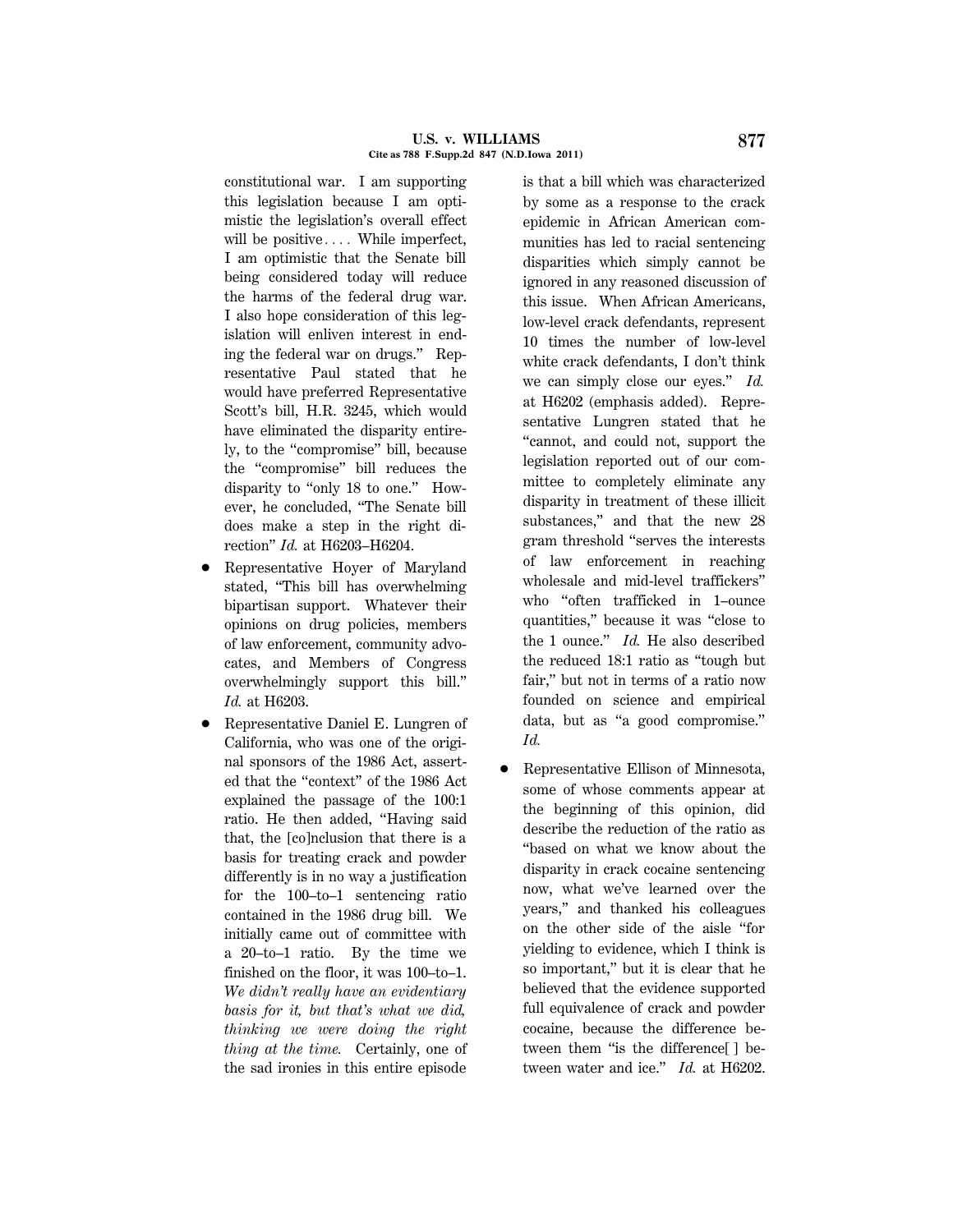Similarly, the one opponent of the bill to offer a statement, Representative Smith of Texas, who would have preferred to keep the 100:1 ratio intact, did not argue that the 100:1 ratio properly addressed the differences between crack and powder cocaine, only that the harsher ratio had helped reduce drug crimes in the United States and that lowering the ratio would ''send the wrong message'' and potentially bring a crime epidemic back to the country. *See, e.g., id.* at H6197–H6198 (Statement of Rep. Smith (TX)) (noting the reduction in crime rates in the last 20 years since enactment of ''these tough Federal trafficking penalties'' and asking, ''What's wrong with that? Why do we want to risk another surge of addiction and violence by reducing penalties?'' and ''Why enact legislation that could endanger our children and bring violence back to our inner-city communities?'' and closing, ''I cannot support legislation that might enable the violent and devastating crack cocaine epidemic of the past to become a clear and present danger.''); *id.* at H6203 (subsequent statement of Rep. Smith) (''This bill sends the wrong message to drug dealers and those who traffic in destroying Americans' lives. It sends the message that Congress takes drug crimes less seriously than they did. The bill before us threatens to return America to the days when crack cocaine corroded the minds and bodies of our children, decimated a generation, and destroyed communities.'').

This theme of "compromise" as the motivation for the 2010 FSA continued after President Obama signed the bill in postpassage laudatory comments from sponsors of the various bills. Just days after President Obama signed the 2010 FSA, Senator Kaufman noted that ''[t]his reform, which significantly narrows the sentencing disparity between crack and powder cocaine from 100:1 to 18:1, is a long overdue victory for a criminal justice system rooted in fundamental fairness.'' However, he also noted that then-Senator Biden had introduced a bill in 2007 that changed the debate from whether the disparity should be reduced, by ''shift[ing] the burden to the naysayers to justify why 1:1 wasn't the right policy solution.'' He also noted that, after Senator Durbin took over sponsorship of the bill, he ''worked closely with colleagues on both sides of the aisle to find a compromise that would both satisfy the needs of law enforcement and return fundamental fairness to the sentencing for these sorts of offenses.'' 156 Cong. Rec. S6866–02, S6867, 2010 WL 3058509 (daily ed. Aug. 5, 2010).

Similarly, Senator Durbin included the following concerning the 2010 FSA in his December 22, 2010, statement of ''Senate Accomplishments'':

No. 18 is a bill I worked on, and the most unlikely political odd couple on Capitol Hill, JEFF SESSIONS. It is the Fair Sentencing Act which reduced the unfair disparity in sentencing between crack and powder cocaine. There are literally thousands of men and women serving time in prison because of this disparity in sentencing. Senator Sessions and I reached an accommodation, an agreement, a compromise on sentencing which brings us closer to the reality of the danger of the narcotics involved. I thank him for his bipartisan cooperation.

156 Cong. Rec. S11012–01, S11013, 2010 WL 5185246 (daily ed. Dec. 22, 2010).

Perhaps the most enthusiastic endorsement of the 18:1 ratio to be found in the legislative record is South Carolina Representative Bob Inglis's September 16, 2010, speech ''Celebrating Passage Of S. 1789, Fair Sentencing Act of 2010," which included the following statement: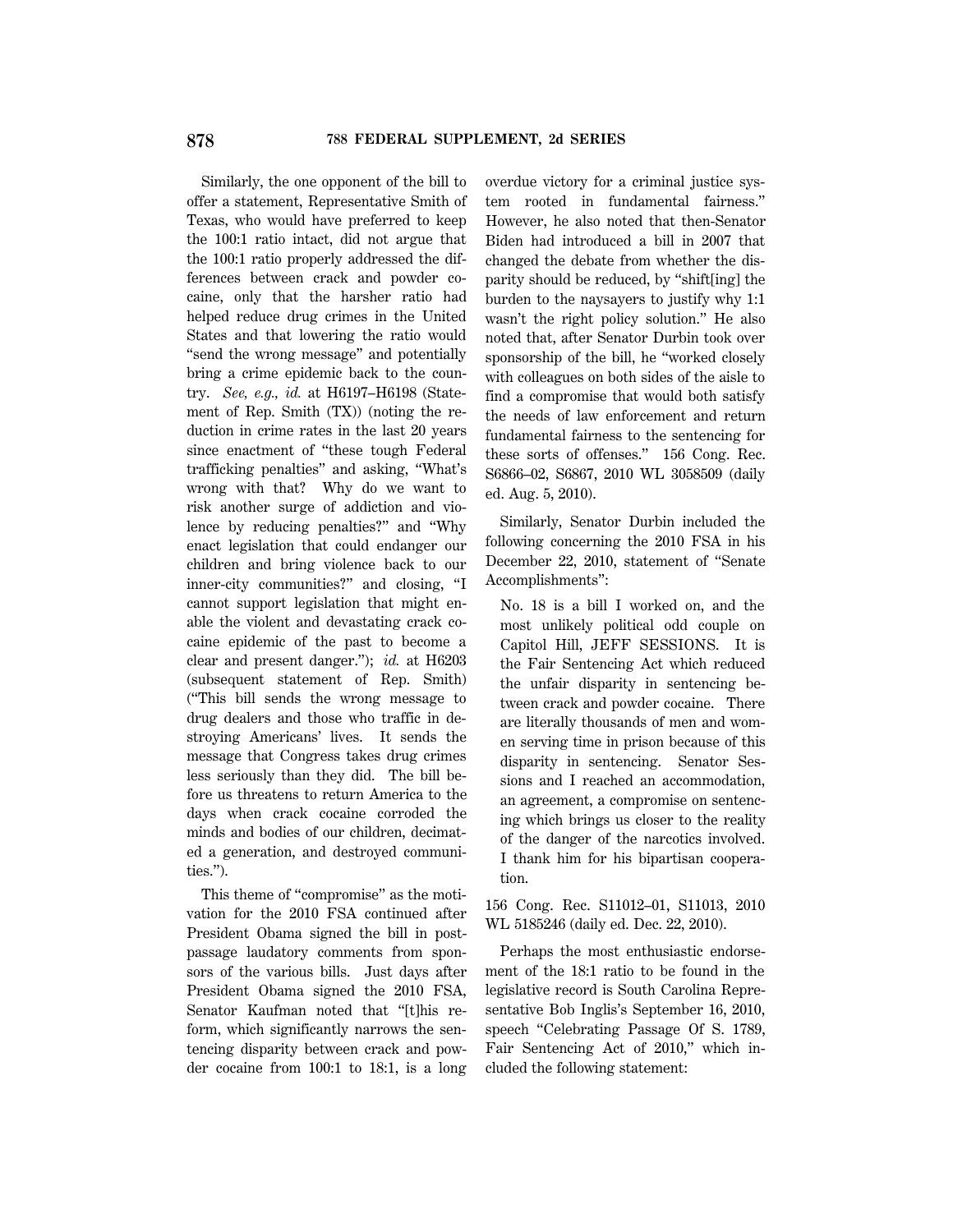A broad coalition of civil rights, criminal justice, community-based, and faithbased organizations have joined forces to rectify the disparity. With the passage of the Fair Sentencing Act of 2010 (S.1789), the sentencing disparity is corrected from the current 100 to 1 ratio to 18 to 1, while establishing stiff new penalties for serious drug offenses.

156 Cong. Rec. E1665–05, E1666. Yet, even Representative Inglis's statement is not an assertion that the 18:1 ratio *fully* corrects the crack/powder disparity.

## *e. Summary*

In short, whatever new information Congress had or new investigation Congress did appeared to support complete elimination of the 100:1 disparity. Only political compromise resulted in the passage of the 18:1 ratio, for which no specific justification can be found in the legislative history. *Compare Robinson,* 542 F.3d at 1047 (''The 1986 Act's legislative history contains 'no discussion of the 100:1 ratio,' '' (quoting William Spade, Jr., *Beyond the 100:1 Ratio: Towards a Rational Cocaine Sentencing Policy,* 38 ARIZ. L. REV. 1233, 1252 (1996))); *Spears,* 469 F.3d at 1182–83 (Bye, J., dissenting) (''The Commission next examined the legislators' statements [in support of the 1986 Act] in an attempt to identify their intent in adopting the 100:1 ratio, prefaced with the comment 'there is no authoritative legislative history that explains Congress's rationale for selecting the 100–to–1 drug quantity ratio for powder cocaine and crack cocaine offenses.'" (quoting Sentencing Commission's May 2002 Report to Congress on 'Cocaine and Federal Sentencing Policy' at 7)).

# *2. Guidelines amendments based on directives, not institutional expertise*

Section 8 of the 2010 FSA provided the Sentencing Commission with emergency authority to amend the Guidelines, as follows:

The United States Sentencing Commission shall—

(1) promulgate the guidelines, policy statements, or amendments provided for in this Act as soon as practicable, and in any event not later than 90 days after the date of enactment of this Act, in accordance with the procedure set forth in section 21(a) of the Sentencing Act of 1987 (28 U.S.C. 994 note), as though the authority under that Act had not expired; and

(2) pursuant to the emergency authority provided under paragraph (1), *make such conforming amendments to the Federal sentencing guidelines as the Commission determines necessary to achieve consistency with other guideline provisions and applicable law.*

Pub.L. No. 111–220 § 8, 124 Stat. 2372, 2374 (emphasis added).

The Commission did, indeed, promulgate ''conforming amendments'' to the Sentencing Guidelines on November 1, 2010. *See* 2010 SUPPLEMENT. Amendment 748 to the Sentencing Guidelines reflected the quantity ratio adjustments in light of the 18:1 ratio in the 2010 FSA. *Id.,* Vol. 4 at 36. The "Reason for Amendment" offered by the Commission was that it ''implements the emergency directive in section 8 of the Fair Sentencing Act of 2010, Pub.L. 111– 220 (the "Act")." *Id.* at 42. The Commission then explained the methodology it used to establish base offense levels conforming to the new 18:1 ratio, as follows:

To account for these statutory changes [to the quantities triggering mandatory minimum sentences for crack offenses in the 2010 FSA], the amendment conforms the guideline penalty structure for crack cocaine offenses to the approach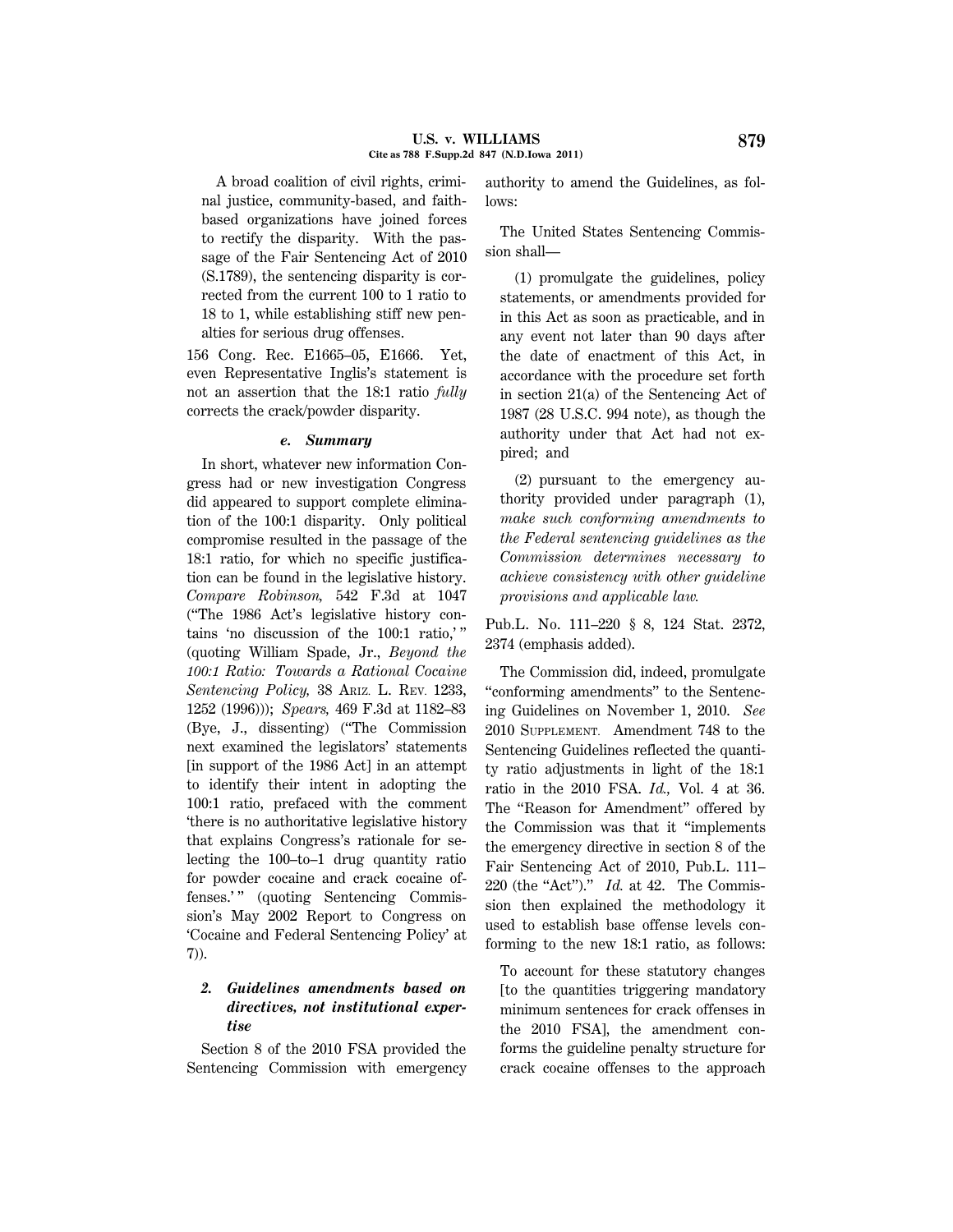followed for other drugs, *i.e.,* the base offense levels for crack cocaine are set in the Drug Quantity Table so that the statutory minimum penalties correspond to levels 26 and 32. *See generally* § 2D1.1, comment. (backg'd). Accordingly, using the new drug quantities established by the Act, offenses involving 28 grams or more of crack cocaine are assigned a base offense level of 26, offenses involving 280 grams or more of crack cocaine are assigned a base offense level of 32, and other offense levels are established by extrapolating upward and downward. Conforming to this approach ensures that the relationship between the statutory penalties for crack cocaine offenses and the statutory penalties for offenses involving other drugs is consistently and proportionally reflected throughout the Drug Quantity Table.

*See* 2010 SUPPLEMENT, Vol. 4 at 43.

The ''Reason for Amendment'' does not indicate any independent findings by the Commission or any independent analysis of medical, chemical, physiological, or other scientific or social science evidence explaining why the 18:1 ratio is appropriate. Nevertheless, the prosecution argues that ''the new crack guidelines and new statutory weights incorporating non-identical treatment of crack and powder cocaine set forth in the 2010 FSA are based upon the Commission's empirical research and at least 15 years of public debate over the appropriate crack/powder cocaine ratio,'' citing the Commission's recommendations of a ratio of 20:1 in both its 2002 and 2007 Reports. Prosecution's Brief (docket no. 263) at 3. In my view, the best that can be said for the 18:1 ratio is that it is below the "ceiling" of 20:1 that the Commission has grudgingly endorsed since 2002, and that grudging endorsement, I have suggested and nothing has persuaded me differently—is influenced by political considerations, not medical, chemical, physiological, or other scientific or social science evidence. *See Gully,* 619 F.Supp.2d at 642.

### *3. Continuation of the old flaws*

Not only was the 18:1 ratio in the 2010 FSA and the November 1, 2010, amendments to the Sentencing Guidelines the product of political compromise, not an authoritative rationale, it continued the same flaws that were present in the 100:1 ratio in the 1986 Act. As was the case with the 1986 Act, these continuing problems arise in substantial part from the lack of any correlation between the magnitude of the real or perceived harms of crack cocaine to an 18:1 crack-to-powder disparity. I will now survey these continuing problems.

## *a. Overblown fears and unpersuasive rationales*

First, there is still no persuasive rationale for maintaining the crack/powder disparity at all, let alone maintaining it at 18:1. To the extent that the rationale for maintaining some disparity is that eliminating the disparity, and thereby reducing punishments for crack offenses, sends the ''wrong message'' that Congress is not ''serious'' about drug offenses, *see, e.g.,* 156 Cong. Rec. H6196–01, H6203 (statement of Rep. Smith) (''This bill sends the wrong message to drug dealers and those who traffic in destroying Americans' lives. It sends the message that Congress takes drug crimes less seriously than they did.''), the same ''seriousness'' rationale for the 1986 Act, *see Robinson,* 542 F.3d at 1047 (the 100:1 ratio in the 1986 Act ''was selected ... after Congress decided to double the 50:1 ratio found in an earlier version of the legislation to 'symbolize redoubled Congressional seriousness' on the issue'' (quoting *Clary,* 846 F.Supp. at 784)), has not silenced decades of widespread criticism that, in being ''serious'' about drug crimes, the 1986 Act is serious-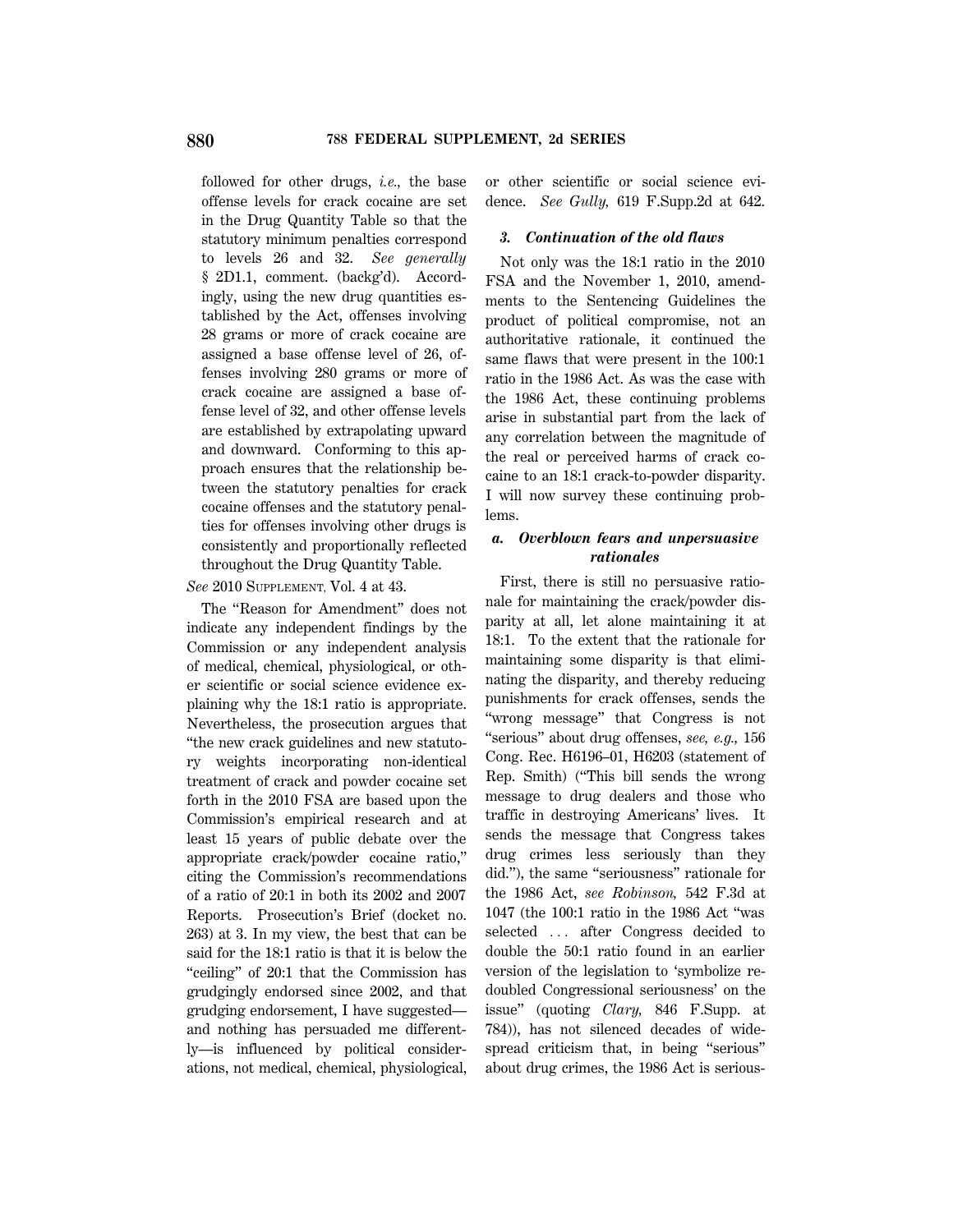#### **U.S. v. WILLIAMS 881 Cite as 788 F.Supp.2d 847 (N.D.Iowa 2011)**

ly unfair. *See generally* H.R.Rep. No. 670(I), 111th Cong., 2nd Sess.2010, 2010 WL 4883203; *Kimbrough,* 552 U.S. at 96, 128 S.Ct. 558 (the Sentencing Commission ''later determined that the crack/powder sentencing disparity is generally unwarranted'' (citing the 2002 Report of the United States Sentencing Commission at 91)). The 18:1 rationale also appears to be based on the same fears about the risks and harms of crack cocaine that motivated the larger disparity in the 1986 Act, *See generally* H.R.Rep. No. 670(I), 111th Cong., 2nd Sess.2010, 2010 WL 4883203 (views of dissenters in the House Judiciary Committee),**<sup>10</sup>** but those fears have now been shown to be overblown. *See supra,* Section II.A.2.a., beginning on page 22. To the extent that any more specific or different rationale for the 18:1 disparity can be found in the legislative history of the 2010 FSA, that rationale appears to be that the new 28–gram threshold for a statutory mandatory minimum sentence of 5 years "serves the interests of law enforcement in reaching wholesale and mid-level traffickers'' who ''often trafficked in 1–ounce quantities,'' because it is "close to the 1 ounce." 156 Cong. Rec. H6196–01, H6202 (statement of Rep. Lungren). Nothing in the legislative history indicates that this rationale was generally accepted by the opponents of eliminating the disparity entirely; it certainly was not embraced by the majority of those who accepted the ''compromise.'' Thus, the 18:1 ratio continues to be a ratio in search of a persuasive rationale.

# *b. Inconsistency with the goals of the 1986 Act and the 2010 FSA*

In *Kimbrough,* the Supreme Court noted that the Commission had recognized

**10.** The views of the dissenters in the House Judiciary Committee are summarized, *supra,* beginning on page 45.

that the 100:1 ratio was ''inconsistent with the 1986 Act's goal of punishing major drug traffickers more severely than lowlevel drug dealers,'' because importers and major dealers generally deal in powder, but street-level dealers deal in crack, leading to the ''anomalous'' result that retail crack dealers got longer sentences than the wholesale distributors who supplied them with the powder they used to make crack. 552 U.S. at 98, 128 S.Ct. 558. I noted, *supra,* beginning on page 26, that this problem arose, at least in part, from failure to recognize that the two forms of cocaine are readily convertible into each other and that their ''convertibility'' is part of the usual course of cocaine trafficking, from producers to retail purchasers. Nothing in the change to an 18:1 ratio fairly or fully addresses this ''convertibility'' of powder and crack cocaine or the ''anomalous'' effect of sentencing low-level retail crack dealers to longer sentences than their wholesale suppliers of powder. While the sentencing "anomaly" is likely to be somewhat mitigated by a less extreme ratio, it remains an "anomaly," where "the chemical difference between crack and [powder] cocaine is the difference<sup>[]</sup> between water and ice," and it is just as difficult to explain to people that, for doing the same thing, they should get 18–to–1 more severe treatment. 156 Cong. Rec. H6196–01, H6202, 2010 2942883 (daily ed. July 28, 2010) (statement of Rep. Ellison). It *still* ''doesn't make sense.'' *Id.*

In this respect, the 18:1 ratio also fails the goal of the 2010 FSA, which was ''to restore fairness to Federal cocaine sentencing.'' **<sup>11</sup>** Thus, Representative Paul's

**<sup>11.</sup>** This is how S. 1789 is always identified in the Congressional Record. S. 1789 has no provision identifying its ''purpose,'' just as it has no provision identifying any ''findings'' on which it is based.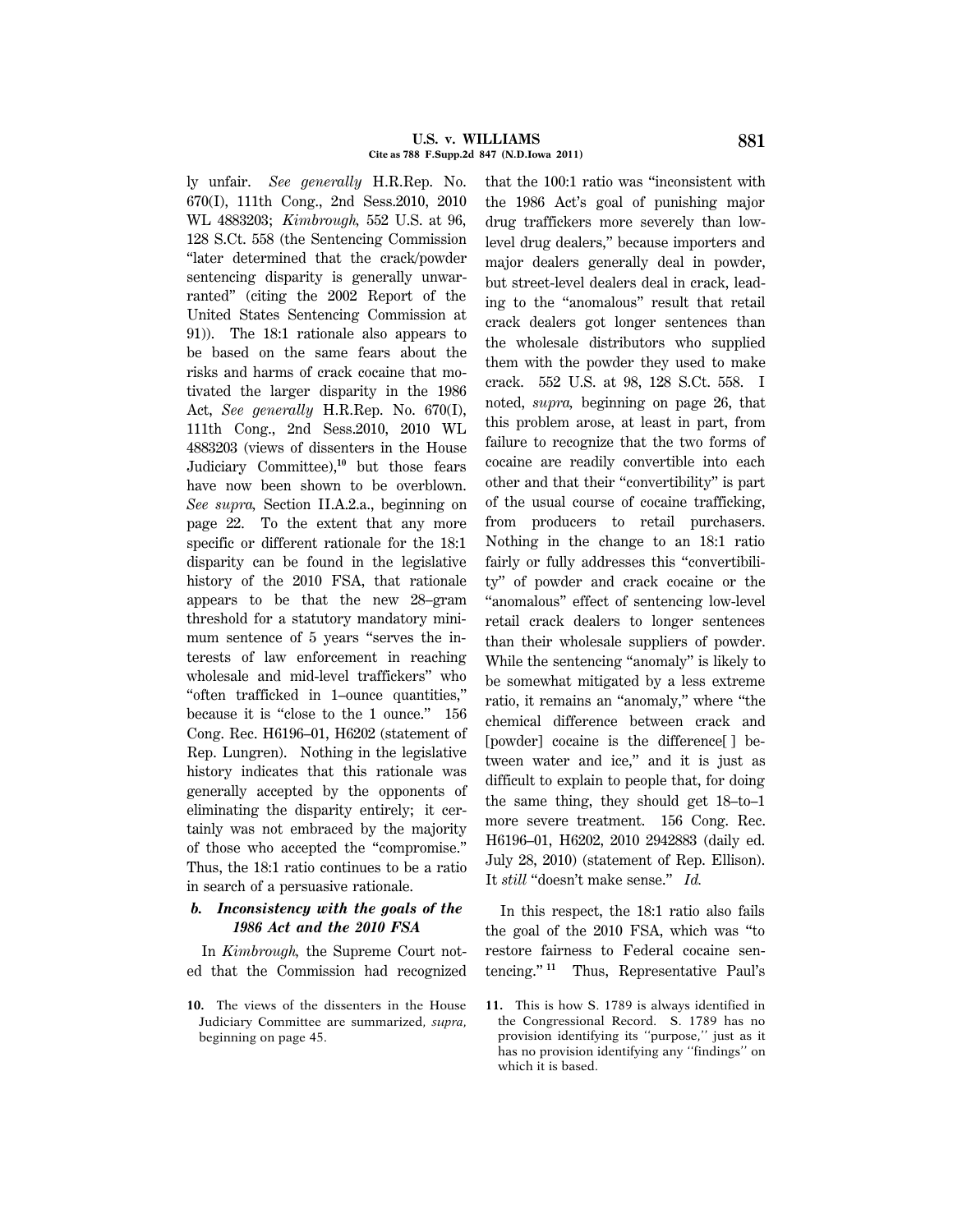description of the 2010 FSA as ''the Slightly Fairer Resentencing Act'' is also particularly apt in light of the difference between the stated goal and what the Act actually achieves. *Id.* at H6203.

## *c. Continued pernicious racial impact*

The third problem with the 100:1 ratio recognized by the Commission, and noted in *Kimbrough,* was that, because a large majority of crack defendants are black, the severe sentences required by the 100:1 ratio "are imposed 'primarily on black offenders.' '' *Kimbrough,* 552 U.S. at 98, 128 S.Ct. 558 (quoting the 2002 Report at 103). Nothing in the legislative record or the Commission's statistical analyses suggests that reducing the ratio to 18:1 will mean that black offenders will become a smaller majority or a minority of offenders convicted of crack offenses. *See* H.R.Rep. No. 670(I), 111th Cong., 2nd Sess.2010, 2010 WL 4883203, \*3 (''Government data demonstrate that drug use rates are similar among all racial and ethnic groups. For crack cocaine, two-thirds of users in the U.S. are white or Hispanic.''). Thus, while crack offenders may receive less severe sentences under the 18:1 ratio, they will still receive more severe sentences than powder offenders, and those more severe sentences will continue to be imposed primarily on black offenders. It is little comfort to say that the erosion of public confidence in the federal courts arising from such disparate impact on a racial minority will be slowed, but not eliminated. *See* 2004 Report at 131, 135. In this respect, Representative Paul's description of the 2010 FSA as ''the Slightly Fairer Resentencing Act'' is also particularly apt. 156 Cong. Rec. H6196–01, H6203, 2010 WL 2942883 (daily ed. July 28, 2010).

# *d. Use of the ratio as a ''proxy'' for perceived harms*

In *Gully,* I noted that the 100:1 ratio in the 1986 Act was based, in part, on an

assumption that ''the crack-to-powder ratio is an appropriate proxy for the supposed seriousness of crack cocaine crimes relative to powder cocaine crimes generally.'' 619 F.Supp.2d at 638. I also noted that "sliding" ratios also relied on the assumption that the crack-to-powder ratio could be used as ''a proxy for the seriousness of a particular defendant's offenses, so that the appropriate ratio might vary from case to case depending, for example, on the nature of a particular defendant's drugtrafficking offenses and related conduct.'' Id. I suggested that, even if crack is in some respects more harmful than powder cocaine, ''the 100:1 ratio is a remarkably blunt instrument to address those effects, because it simply assumes that the quantity ratio can be a proxy for these other harms, instead of basing the punishment on the additional criminal effects and use of weapons *when they are present in a particular case.*'' *Id.* at 641 (emphasis in the original). I concluded ''that the appropriate course is to treat interchangeable forms of cocaine as equivalents, and to enhance punishment when additional criminal effects and use of weapons, for example, are present in a particular case.'' *Id.*

Nothing about the 18:1 ratio squarely addresses this problem. Indeed, it is clear that the opponents of eliminating the crack/powder disparity in its entirety continued to believe that it was appropriate to use the quantity ratio as a proxy for the perceived greater harms of crack cocaine. *See, e.g.,* H.R.Rep. No. 670(I), 111th Cong., 2nd Sess.2010, 2010 WL 4883203 (views of dissenters in the House Judiciary Committee); *see supra,* beginning on page 45. The 18:1 ratio is a significant downward "slide" from the 100:1 ratio and is certainly a less blunt instrument than a 100:1 ratio. Nevertheless, the 18:1 ratio remains a blunt instrument to address the perceived greater harms of crack cocaine, instead of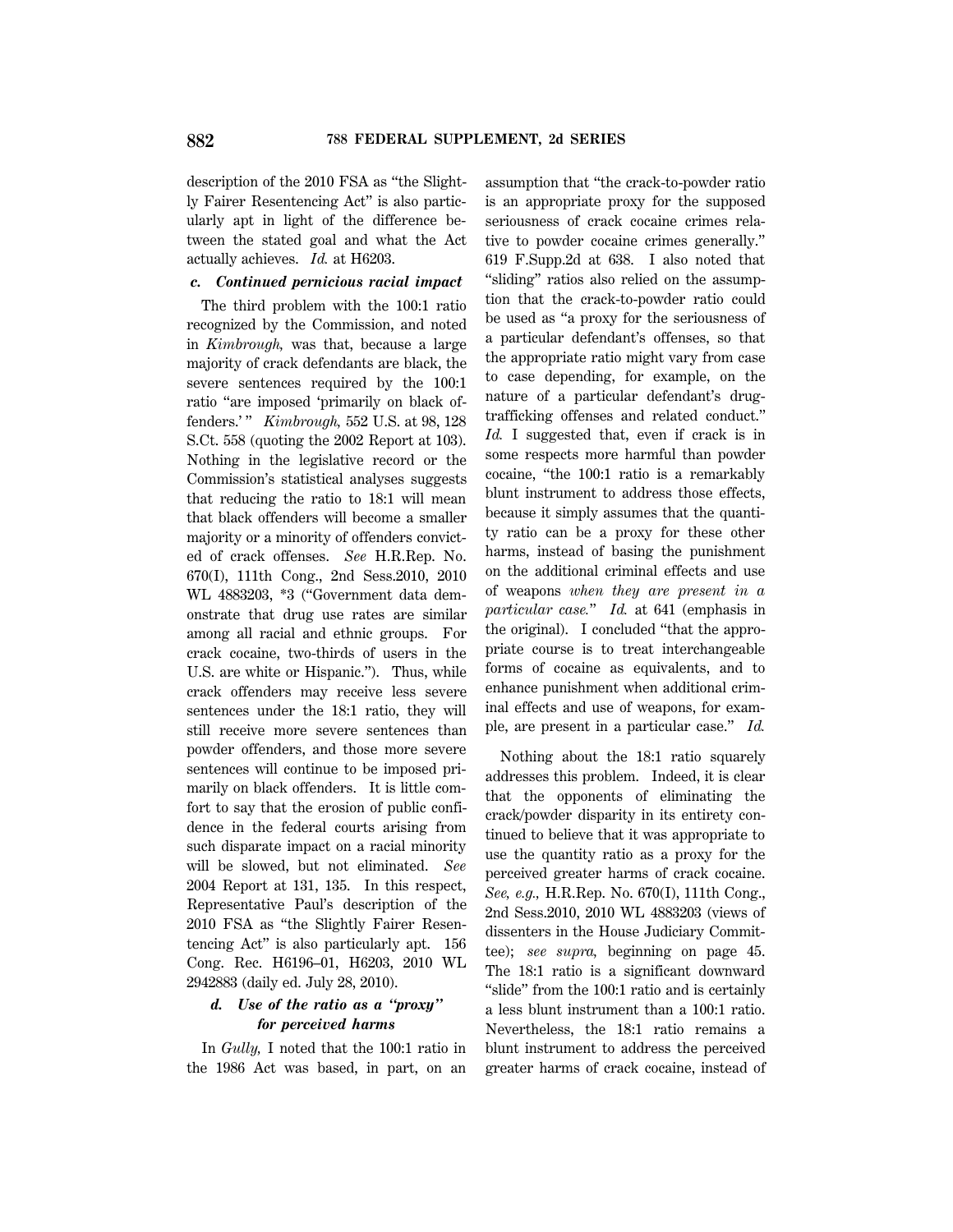basing the punishment on the additional criminal effects, such as use of weapons, when they are present in a particular case—even if there were adequate support for the premise that crack cocaine involves all of the perceived greater harms.

# *4. Additional concerns with the new sentencing scheme*

The 2010 FSA and, more specifically, the Sentencing Guidelines amendments promulgated at the direction of Congress in the 2010 FSA, actually introduce new

**12.** Specifically, Section 5 provides as follows: Pursuant to its authority under section 994 of title 28, United States Code, the United States Sentencing Commission shall review and amend the Federal sentencing guidelines to ensure that the guidelines provide an additional penalty increase of at least 2 offense levels if the defendant used violence, made a credible threat to use violence, or directed the use of violence during a drug trafficking offense.

Pub.L. No. 111–220, § 5, 124 Stat. 2372, 2373.

**13.** Specifically, Section 6 provides as follows: Pursuant to its authority under section 994 of title 28, United States Code, the United States Sentencing Commission shall review and amend the Federal sentencing guidelines to ensure an additional increase of at least 2 offense levels if—

> (1) the defendant bribed, or attempted to bribe, a Federal, State, or local law enforcement official in connection with a drug trafficking offense;

> (2) the defendant maintained an establishment for the manufacture or distribution of a controlled substance, as generally described in section 416 of the Controlled Substances Act (21 U.S.C. 856); or

> (3)(A) the defendant is an organizer, leader, manager, or supervisor of drug trafficking activity subject to an aggravating role enhancement under the guidelines: and

(B) the offense involved 1 or more of the following super-aggravating factors:

(i) The defendant—

(I) used another person to purchase, sell, transport, or store controlled substances; concerns, as well as continuing and only partially ameliorating the old ones. At the same time that the 2010 FSA dictated a reduction of the crack-to-powder ratio to 18:1, it also dictated that the Commission adopt enhancements for certain aggravating circumstances in drug-trafficking cases. Specifically, Section 5 of the 2010 FSA dictated enhancements for acts of violence during the course of a drug-trafficking offense,**<sup>12</sup>** and Section 6 dictated enhancements based on a defendant's role and certain aggravating factors.**<sup>13</sup>**

> (II) used impulse, fear, friendship, affection, or some combination thereof to involve such person in the offense; and (III) such person had a minimum knowledge of the illegal enterprise and was to receive little or no compensation from the illegal transaction.

(ii) The defendant—

(I) knowingly distributed a controlled substance to a person under the age of 18 years, a person over the age of 64 years, or a pregnant individual;

(II) knowingly involved a person under the age of 18 years, a person over the age of 64 years, or a pregnant individual in drug trafficking;

(III) knowingly distributed a controlled substance to an individual who was unusually vulnerable due to physical or mental condition, or who was particularly susceptible to criminal conduct; or

(IV) knowingly involved an individual who was unusually vulnerable due to physical or mental condition, or who was particularly susceptible to criminal conduct, in the offense.

(iii) The defendant was involved in the importation into the United States of a controlled substance.

(iv) The defendant engaged in witness intimidation, tampered with or destroyed evidence, or otherwise obstructed justice in connection with the investigation or prosecution of the offense.

(v) The defendant committed the drug trafficking offense as part of a pattern of criminal conduct engaged in as a livelihood.

Pub.L. No. 111–220, § 6, 124 Stat. 2372, 2373–74.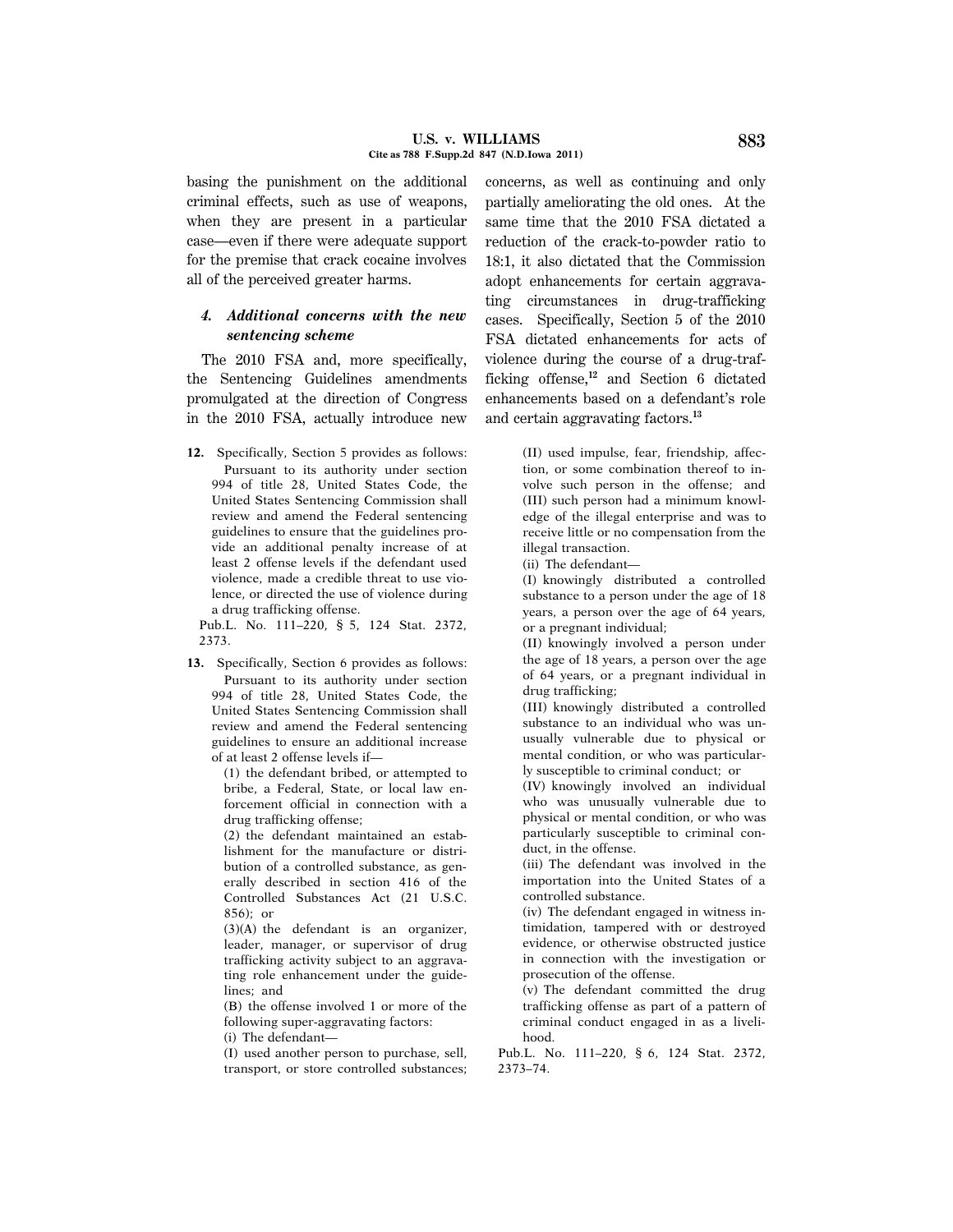The Commission responded by enacting new subsection (b)(2) to U.S.S.G. § 2D1.1, in response to Section 5 of the 2010 FSA, ''to create a new specific offense characteristic at subsection (b)(2) providing an enhancement of 2 levels if the defendant used violence, made a credible threat to use violence, or directed the use of violence.'' *See* 2010 SUPPLEMENT, Vol. 4 at 44. It also responded by amending U.S.S.G. § 2D1.1, in response to § 6 of the 2010 FSA, to create new specific offense characteristics at subsections (b)(11) (providing a 2–level enhancement if the defendant bribed, or attempted to bribe, a law enforcement officer to facilitate the commission of the offense), (b)(12) (providing a 2–level enhancement if the defendant maintained a premises for the purpose of manufacturing or distributing a controlled substance), and (b)(14) (providing a 2–level enhancement if the defendant receives an adjustment under § 3B1.1 (Aggravating Role) and the offense involved one or more of five specified factors).

While these new enhancements for aggravating circumstances may be—and I think often are—appropriate in particular cases, they become problematic in crack cases. As the Federal Defender points out, the new enhancements do not start from a level playing field between crack and powder defendants. Indeed, the ''super aggravating factors'' in Section

**14.** Specifically, Section 7 provides increased emphasis on a defendant's role and certain mitigating factors, as follows:

Pursuant to its authority under section 994 of title 28, United States Code, the United States Sentencing Commission shall review and amend the Federal sentencing guidelines and policy statements to ensure that—

(1) if the defendant is subject to a minimal role adjustment under the guidelines, the base offense level for the defendant based solely on drug quantity shall not exceed level 32; and

 $6(3)(B)(i)(I)$ , (II), and (III) of the 2010 FSA, *see supra, note* 13, are present, singularly or in combination, in virtually every case where there is an organizer, leader, manager or supervisor as defined in section (3)(A). However, the base offense level for a crack offender is already enhanced by the 18:1 ratio, apparently based on the assumed presence of some of these same aggravating circumstances, particularly violence and gang activity, in crack cases. Thus, the result is what the Federal Defender described as a ''double whammy,'' resulting from enhancement of a crack sentence once for assumed presence of harms or aggravating circumstances and then again for the actual presence of harms or aggravating circumstances in a particular case. Nothing allows me to assume that these enhancements, further skewing the treatment of crack offenders, will necessarily be mitigated, in whole or in part, either across-the-board or in specific cases, by new mitigating role reductions required by Section 7 of the 2010 FSA,**<sup>14</sup>** and incorporated into U.S.S.G. § 3B1.2(a) by the 2010 amendments to the Sentencing Guidelines.

Thus, the 18:1 ratio in the 2010 amendments to the Sentencing Guidelines ameliorates, but does not end, the injustices of the 100:1 ratio. Unfortunately, the reduction of the ratio, based on assumed harms of crack cocaine, has been paired with

(A) otherwise qualifies for a minimal role adjustment under the guidelines and had a minimum knowledge of the illegal enterprise;

(B) was to receive no monetary compensation from the illegal transaction; and (C) was motivated by an intimate or familial relationship or by threats or fear when the defendant was otherwise unlikely to commit such an offense.

Pub.L. No. 111–220, § 7, 124 Stat. 2372, 2374.

<sup>(2)</sup> there is an additional reduction of 2 offense levels if the defendant—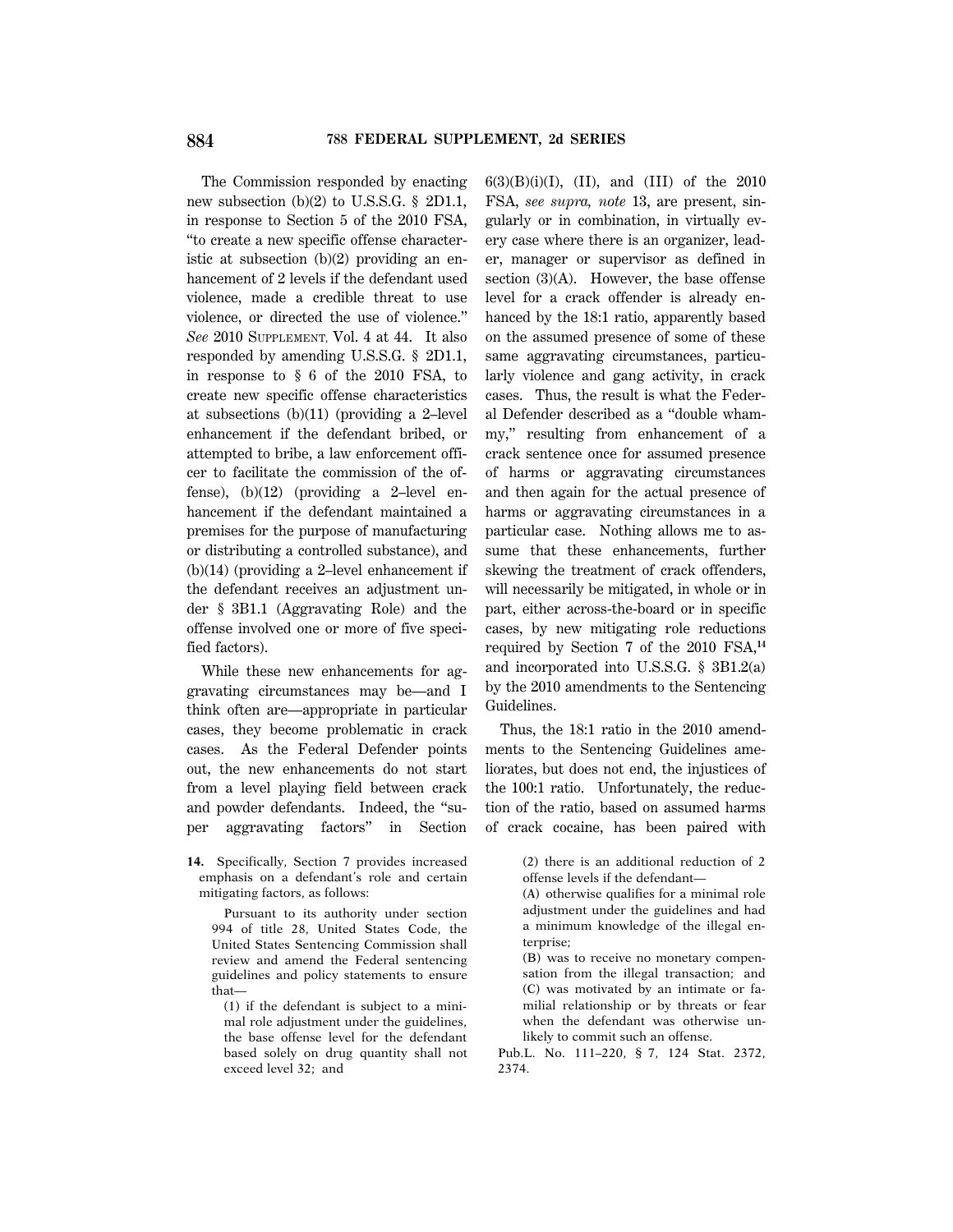#### **U.S. v. WILLIAMS 885 Cite as 788 F.Supp.2d 847 (N.D.Iowa 2011)**

certain new case-specific enhancements, for the same kinds of harms, creating a new ''double whammy'' effect in crack cocaine cases that is not present in powder cases.

## *C. Consideration Of The ''New'' Ratio*

As I indicated at the beginning of this opinion, I initially assumed that, in light of the 2010 FSA and the 2010 amendments to the Sentencing Guidelines, I would change my opinion, set out in *Gully,* 619 F.Supp.2d at 641–42, from a 1:1 ratio to the "new" 18:1 ratio, because I assumed that Congress, the Sentencing Commission, or the prosecution in this case would have had some medical, chemical, physiological, or other scientific or social science evidence to support that new ratio. Unfortunately, I now find that my assumptions or expectations have not been fulfilled. The new 18:1 crack-to-powder ratio is a dramatic improvement on the former 100:1 ratio and lessens the disparate impact on crack defendants versus powder defendants. Nevertheless, I find that it is just as irrational as the 100:1 ratio and suffers from almost all of the same infirmities as the prior irrational ratio, plus some additional concerns.

### *1. My analysis of the 18:1 ratio*

## *a. Statutory minimums versus sentencing guidelines*

**[2, 3]** I recognize that '' '[n]othing in the reasoning of *Booker* expands the authority of a district court to sentence below a statutory minimum.'" *United States v. Freemont,* 513 F.3d 884, 890 (8th Cir.2008) (quoting *United States v. Williams,* 474 F.3d 1130, 1132 (8th Cir.2007)). The same is true of the specific authorization in *Kimbrough, Spears,* and *Pepper* for the district court to reject, on categorical, policy grounds, application of a guidelines sentence. *See Kimbrough,* 552 U.S. at 105, 128 S.Ct. 558 (stating, ''If the 1986 Act does not require the Commission to adhere to the Act's method for determining LSD weights, it does not require the Commission—or, after Booker, sentencing courts—to adhere to the 100–to–1 ratio for crack cocaine quantities other than those that trigger the statutory mandatory minimum sentences.''); *Spears,* 555 U.S. at 267, 129 S.Ct. at 844 (noting that, although a district court may reject a guidelines sentence, categorically, on policy grounds, its analysis of the § 3553(a) factors may properly stop, once it determines that a mandatory minimum sentence is required, thus mooting any further arguments for a further reduced sentence); *and compare Pepper,* 131 S.Ct. at 1236 n. 1 (noting that the charge against the defendant carried a mandatory minimum sentence of 120 months of imprisonment, but the mandatory minimum did not apply, because the defendant was eligible for ''safety-valve'' relief pursuant to 18 U.S.C. § 3553(f) and U.S.S.G. § 5C1.2, so that the mandatory minimum sentence was not implicated by the district court's rejection of a guidelines sentence on policy grounds). However, as even the prosecution concedes, there is now no question that a district court has the authority to vary from the sentencing guidelines range based upon a policy disagreement. Thus, to the extent that the 18:1 ratio in the 2010 amendments to the Guidelines affects a defendant's sentence, I may reject that ratio on policy grounds, just as I rejected the 100:1 ratio in *Gully. See* 619 F.Supp.2d at 641.

#### *b. Determining factors*

As my analysis of the 18:1 ratio in the 2010 FSA and the 2010 amendments to the Sentencing Guidelines indicates, it is an improvement over the injustices imposed by the 100:1 ratio under the 1986 Act and Guidelines, but it still suffers from most or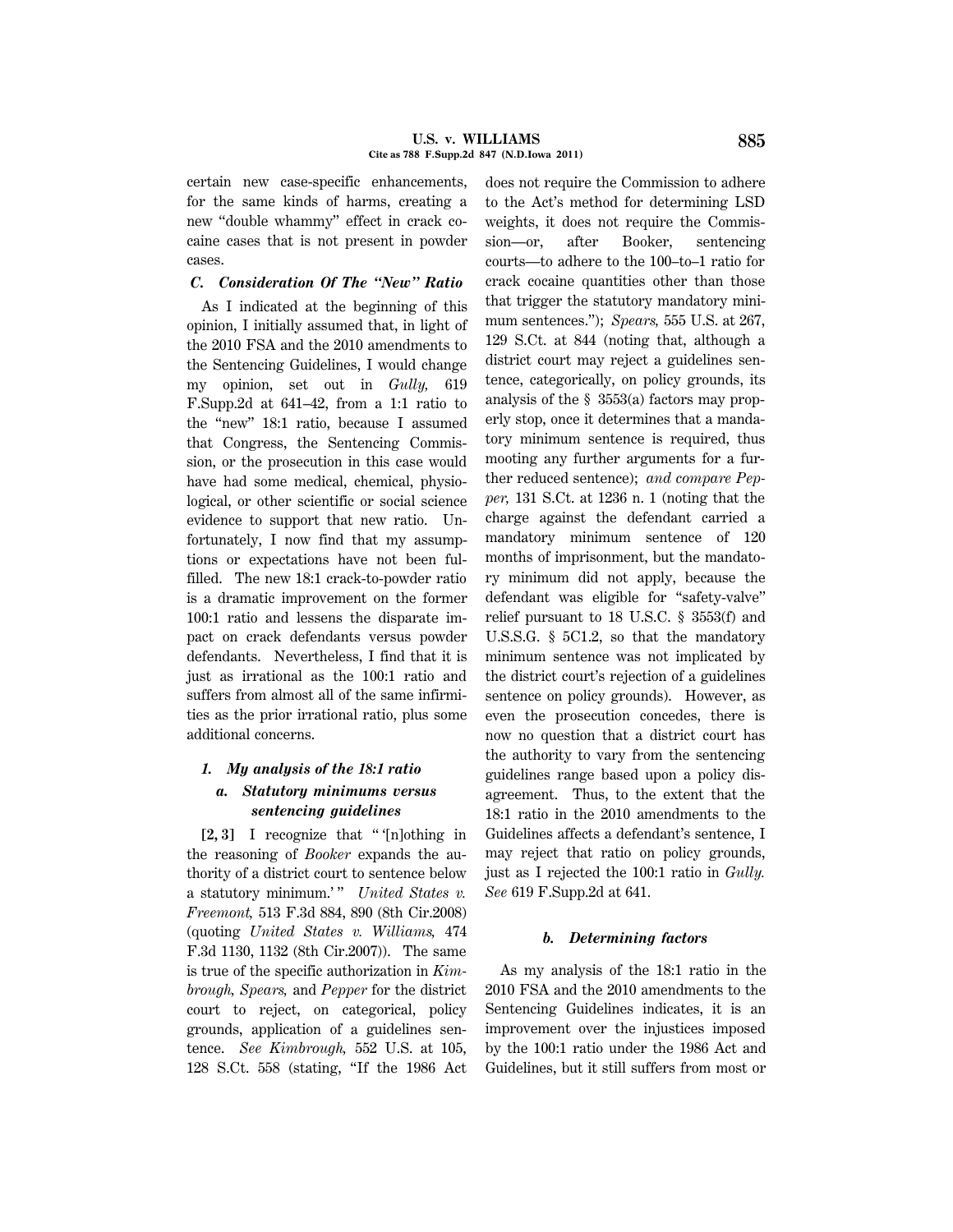all of those injustices, plus some additional ones. I find that the following factors compel me to reject and vary categorically from the 18:1 crack-cocaine guidelines based on a policy disagreement with those guidelines, even in ''mine-run'' cases:

- Congress's adoption of the 18:1 ratio was the result of political compromise and expediency, not the result of reasoned analysis of new empirical data or social science research;
- The 18:1 ratio does not exemplify the Sentencing Commission's exercise of its characteristic institutional role of employing an empirical approach based on data about past sentencing practices to develop sentencing guidelines, but is the result of congressional mandates that still interfere with and undermine the work of the Sentencing Commission;
- The assumptions about the relative harmfulness of crack cocaine compared to powder cocaine and the relative harms that come with trafficking in those controlled substances are not supported by research and data in the decades since passage of the 1986 Act and no effort has been made to demonstrate that the 18:1 ratio is more proportional to any additional harms of crack cocaine trafficking, if any, that are borne out by recent research;
- The 18:1 ratio is still inconsistent with the goals of the 1986 Act and is also inconsistent with the 2010 FSA's goal of restoring ''fairness'' to federal cocaine sentencing, because it tends to have the anomalous effect of punishing low-level crack traffickers more severely than major traffickers in powder cocaine;
- 1 As a corollary to the prior point, the 18:1 ratio fails to recognize the ready convertibility of crack and powder

cocaine or that such convertibility is part of the usual course of cocaine trafficking, from producers to retail purchasers;

- The 18:1 ratio still will have a disproportionate impact on black offenders, which will continue to foster disrespect for and lack of confidence in the criminal justice system;
- The 18:1 ratio, as a "proxy" for the assumed risks and harms of crack cocaine, remains a remarkably blunt instrument to address those assumed risks and harms;
- 1 Addition of enhancements for certain aggravating circumstances, including enhancements for violence, in specific cases, will operate as a ''double whammy'' on crack cocaine defendants, whom the 18:1 ratio already punishes for the assumed presence of such circumstances.

*Cf. Gully,* 619 F.Supp.2d at 641 (citing similar reasons for rejecting the 100:1 ratio).

# *c. The ''unwarranted sentencing disparities'' argument*

The prosecution's response to these factors, weighing decisively against adoption of the 18:1 ratio, is not to confront them, but to mount a collateral attack, based on the now rather tired argument that some judges' rejection of the 18:1 ratio on categorical, policy grounds, instead of adhering to the 18:1 ratio passed by Congress and adopted by the Sentencing Commission, may cause ''unwarranted'' sentencing disparities among defendants with similar records who have been found guilty of similar conduct, contrary to the goals of 18 U.S.C. § 3553(a)(6). This argument still does not convince me to adhere blindly to the 18:1 ratio, when I believe that consideration of all of the pertinent sentencing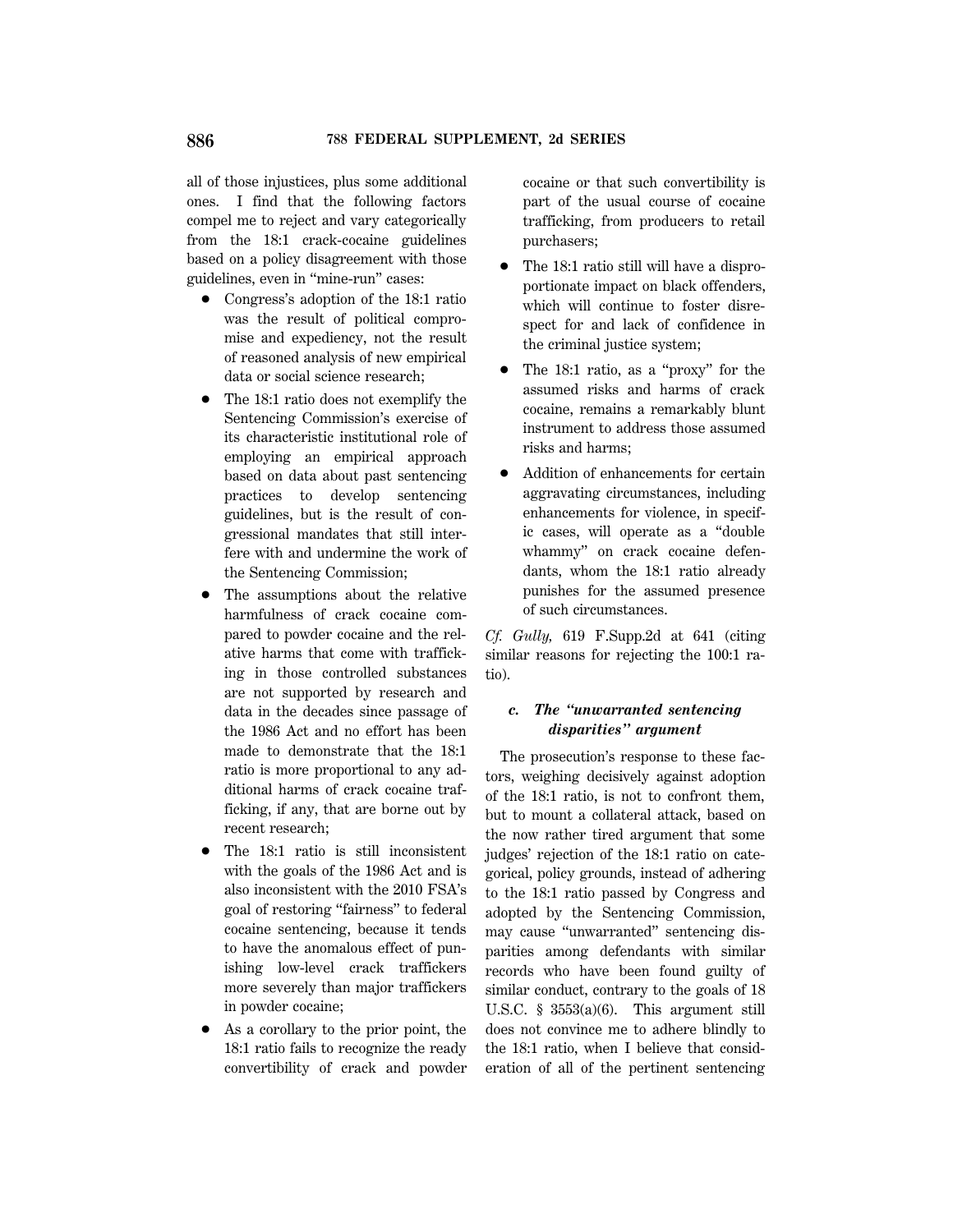factors and policies requires a different result.

First, in *Kimbrough,* the Supreme Court expressly rejected the argument that district courts should not be free to deviate from the Guidelines, based on policy disagreements, because allowing them to do so would result in unwarranted disparities. *See Kimbrough,* 552 U.S. at 107, 128 S.Ct. 558. In *Kimbrough,* the ''unwarranted disparities'' argument took two forms: (1) disparities between defendants subject to mandatory minimums based on the quantity of crack cocaine involved in the offense and defendants convicted of an offense involving a quantity just under what would qualify for a mandatory minimum; and (2) disparities between sentences based on rejection of the 100:1 ratio and sentences based on adherence to that ratio. *See id.* The Court explained its rejection of both of these arguments, as follows:

Neither of these arguments persuades us to hold the crack/powder ratio untouchable by sentencing courts. *As to the first, the LSD Guidelines we approved in [Neal v. United States,* 516 U.S. 284, 116 S.Ct. 763, 133 L.Ed.2d 709 (1996),*] create a similar risk of sentencing ''cliffs.''* An offender who possesses LSD on a carrier medium weighing ten grams is subject to the ten-year mandatory minimum, *see* 21 U.S.C.  $§$  841(b)(1)(A)(v), but an offender whose carrier medium weighs slightly less may receive a considerably lower sentence based on the Guidelines' presumptiveweight methodology. *Concerning the second disparity, it is unquestioned that uniformity remains an important goal of sentencing. As we explained in Booker, however, advisory Guidelines combined with appellate review for reasonableness and ongoing revision of the Guidelines in response to sentencing practices will help to ''avoid excessive sentencing disparities.*'' 543 U.S., at 264, 125 S.Ct. 738. These measures will not eliminate variations between district courts, but our opinion in *Booker* recognized that some departures from uniformity were a necessary cost of the remedy we adopted. *See id.,* at 263, 125 S.Ct. 738 (''We cannot and do not claim that use of a 'reasonableness' standard will provide the uniformity that Congress originally sought to secure [through mandatory Guidelines].''). And as to crack cocaine sentences in particular, we note a congressional control on disparities: possible variations among district courts are constrained by the mandatory minimums Congress prescribed in the 1986 Act.

*Moreover, to the extent that the Government correctly identifies risks of ''unwarranted sentence disparities'' within the meaning of* 18 U.S.C. § 3553(a)(6)*, the proper solution is not to treat the crack/powder ratio as mandatory.* Section 3553(a)(6) *directs district courts to consider the need to avoid unwarranted disparities—along with other* § 3553(a) *factors—when imposing sentences. See Gall* [*v. United States* ]*, ante,* 552 U.S. [38], at 49–51, n. 6, 53, 128 S.Ct. 586, at 596–597, n. 6, 599, 169 L.Ed.2d 445, 2007 WL 4292116 [ (2007) ]*. Under this instruction, district courts must take account of sentencing practices in other courts and the ''cliffs'' resulting from the statutory mandatory minimum sentences. To reach an appropriate sentence, these disparities must be weighed against the other* § 3553(a) *factors and any unwarranted disparity created by the crack/powder ratio itself.*

*Kimbrough,* 552 U.S. at 107–108, 128 S.Ct. 558 (emphasis added; footnote omitted).

Similarly, Judge Nancy Gertner of the District of Massachusetts has rejected the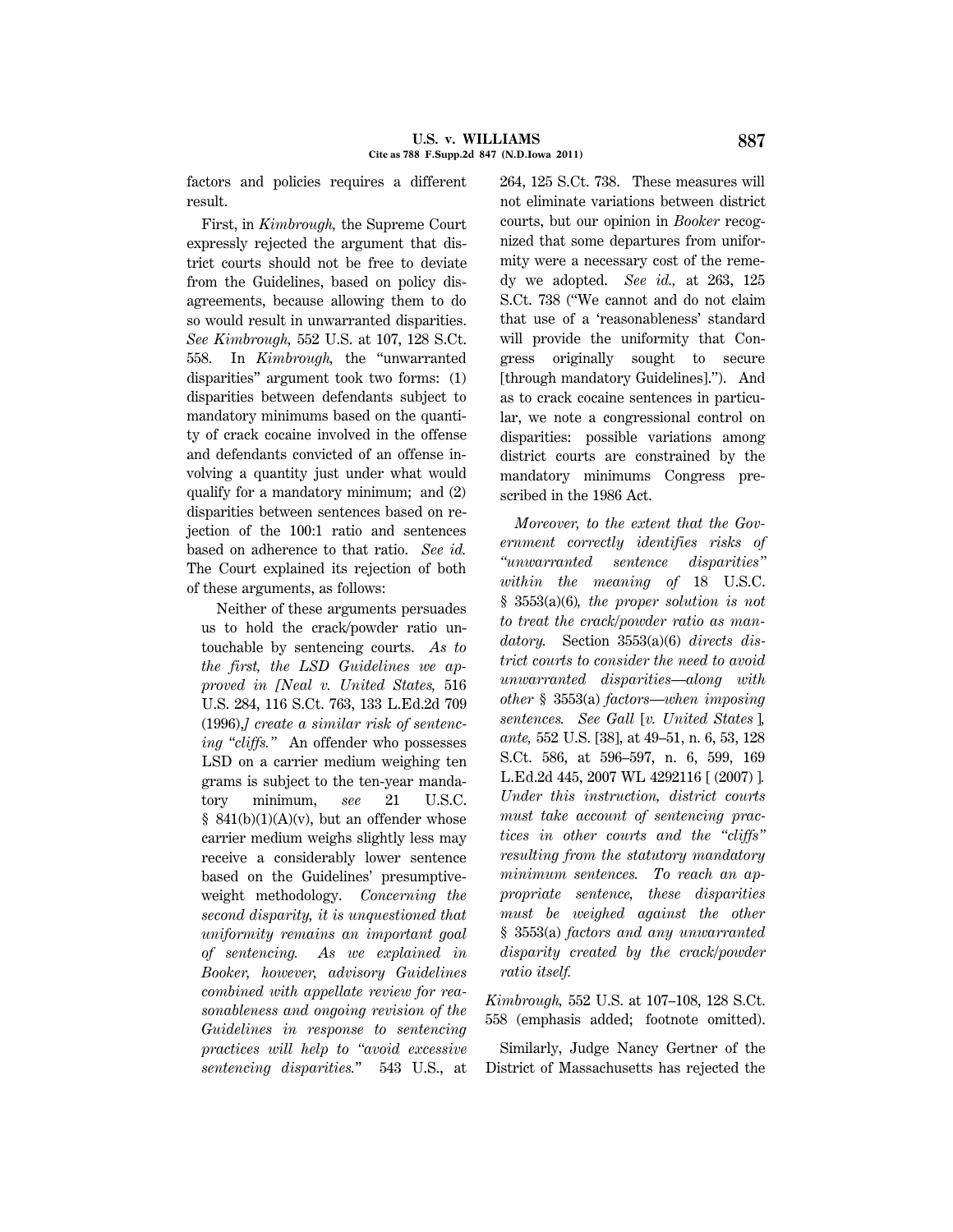notion that ''unwarranted disparity'' should be measured in terms of adherence to the Guidelines:

The extent of judicial "compliance" with the Guidelines is not a good measure of *unwarranted* disparity post-*Booker* as Professor Scott suggests [in *Inter– Judge Sentencing Disparity After Booker: A First Look* (Ind. Legal Studies Research, Paper No. 140, 2010) ]. Judges are supposed to sentence outside the guideline range when the range is greater than necessary or insufficient to meet the purposes of sentencing. This is especially so in career offender/crack cocaine cases, like the instant one. Variances from the Guidelines are frequent in this group precisely because the career offender and crack cocaine guidelines are far too severe, clearly overbroad, and, in the case of the crack guideline, have a profoundly disparate impact on African American offenders.

*In effect, an outside the guideline sentence may not be optional; it may well be essential to prevent both unwarrant*-

**15.** Judge Gertner expanded upon this theme earlier in her decision in *Whigham:*

Following the Guidelines, [Professor Scott's article] suggests, promotes the kind of sentencing consistency that the Sentencing Reform Act aimed for.

I disagree with the premise.... Similarly situated with respect to the Guideline categories does not necessarily mean similarly situated with respect to the defendant's actual role in the criminal endeavor or his real culpability. Guideline categories (like career offender guidelines) are frequently over broad, giving the same ''score'' to individuals who are not remotely similar and ignoring critical differences between them (their role in the offense, their mens rea) that should bear on punishment. In any event, in this case, the government's position touting the Scott article was ironic. It agreed that the Guideline sentence is far too high for Whigham.

To the extent that Scott's findings suggest differences in the approach to the Guide-

*ed disparity and unwarranted uniformity.* Under the Guidelines, for example, the supplier of cocaine who does his dirty work through street dealers will have little or no criminal record; he may be treated less severely than individuals to whom he sells for street distribution who necessarily have frequent encounters with the police. Likewise, the courier who carries the drugs from the money source to the drug source, may be treated virtually the same (with minor role adjustments) as the people from whom he is taking direction and who stand to gain millions. As Judge Gleeson noted (in a different context) in *United States v. Ovid,* 2010 WL 3940724, \*7 (E.D.N.Y.), ''the fact that two fraud defendants have similar or even identical *Guidelines ranges* does not necessarily mean they committed similar offenses.''

*United States v. Whigham,* 754 F.Supp.2d 239, 252, 2010 WL 4959882, \*12 (D.Mass. Dec. 3, 2010) (emphasis added).**<sup>15</sup>** Like Judge Gertner, I believe that

lines among the judges in Massachusetts, they should be carefully evaluated, which I do below. The critical question is what these disparities reflect—whether they reflect the untutored preferences of particular judges, as often occurred pre-Guidelines, or real jurisprudential differences involving Guidelines that are problematic. In my judgment, they reflect the latter; the good faith, reasoned evaluations of Guidelines and facts. Even before *Booker,* the Guidelines contemplated that district court judges would depart from the Guidelines on occasion, that the Commission would consider these departures and amend the Guidelines, if appropriate, allowing for a collaborative evolution of Guideline law. After *Booker,* more of the work of that evolution is to be done by the appeals courts than the Commission—determining which approaches are ''reasonable'' and which are not.

*Whigham,* 754 F.Supp.2d at 242, 2010 WL 4959882 at \*2 (footnote omitted).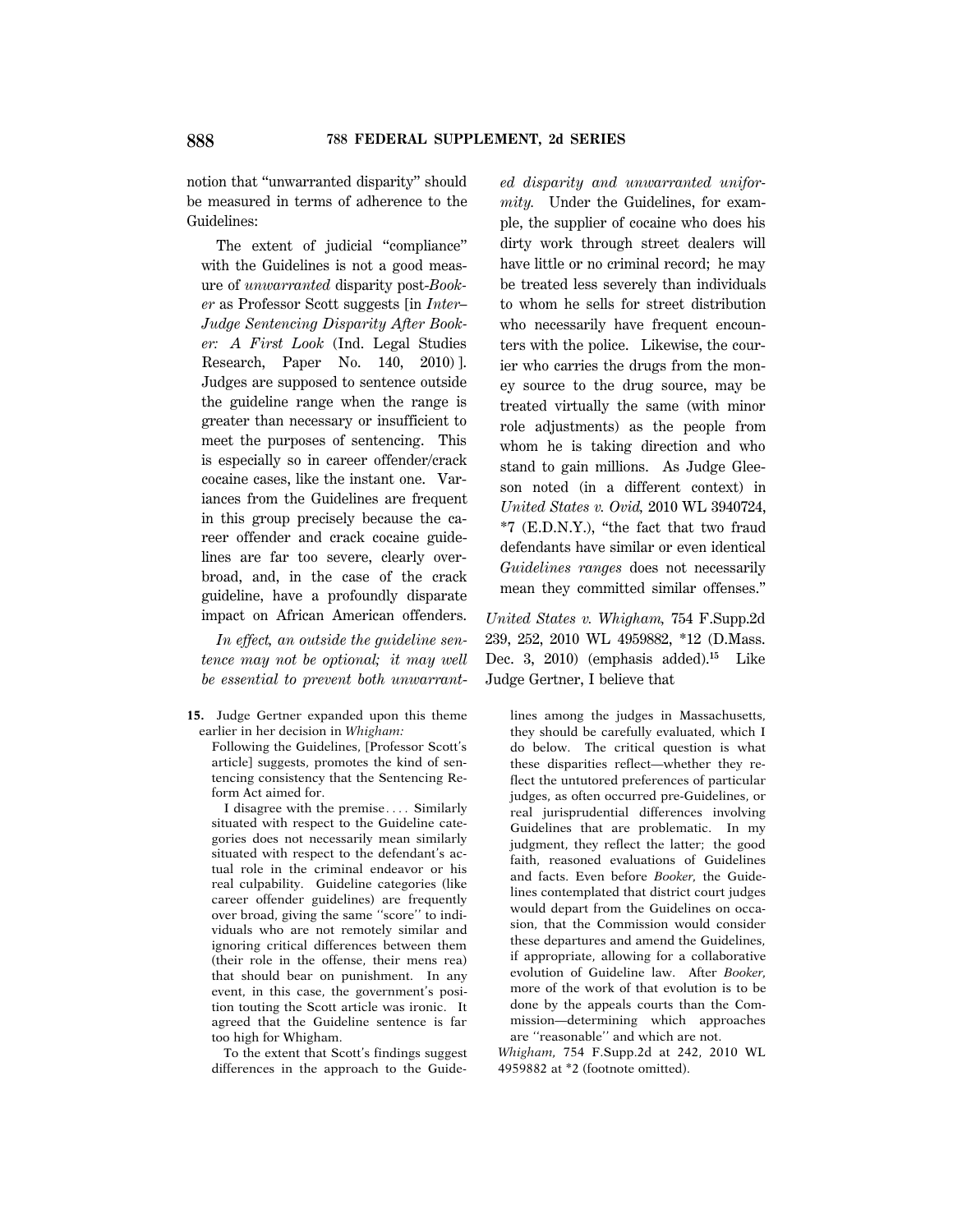#### **U.S. v. WILLIAMS 889 Cite as 788 F.Supp.2d 847 (N.D.Iowa 2011)**

[c]ritically evaluating the crack/cocaine ratio in terms of its fealty to the purposes of the Sentencing Reform Act is not optional. It is not something that a judge has discretion to do or not to do. The Supreme Court in *Kimbrough* and *Spears* held that an advisory Guideline system required it.

*Whigham,* 754 F.Supp.2d at 247, 2010 WL 4959882 at \*7.

Judge Gertner also stated,

When I choose not to follow the Guidelines, it is not because I simply disagree with them and seek to substitute my own philosophy of sentencing. It is because the Guideline at issue is wholly inconsistent to the purposes of sentencing under 18 U.S.C. § 3553(a). And when I assign a non-Guidelines sentence, I am likewise not picking a number out of the air, but keying what I do, to the extent possible, with the sentences and reasoning of other judges, and the evidence that I have been given. Finally, I write decisions so that my reasoning is clear and may usefully serve as precedent to others.

*Whigham,* 754 F.Supp.2d at 242–43, 2010 WL 4959882 at \*3.

I whole-heartedly agree: The inevitable disparity that arises when one judge chooses to follow a particular guideline and another chooses not to, on policy grounds, imposes upon the judge who rejects the guideline a duty to be sure that his or her objection is not simply a personal one, but an objection based on inconsistency of the rejected guideline with the purposes of sentencing, then to explain the basis for his or her objection. When the objection is on a proper basis, adequately explained, in no sense is the resulting disparity ''unwarranted.'' Moreover, my decisions to depart from the Guidelines because of my policy disagreements with them have not been a one-way escalator to shorter sen-

tences; rather, my disagreements with the Guidelines have also resulted in sentences that have been substantially harsher than the Guidelines provide. *See United States v. Vandebrake,* 771 F.Supp.2d 961, 2011 WL 488690 (N.D.Iowa Feb. 8, 2011) (rejecting, on policy grounds, the relatively lenient treatment of antitrust violators in the Sentencing Guidelines, as compared to defendants sentenced for fraud, and imposing a sentence on an antitrust defendant of 48 months, rather than a sentence in the guidelines range of 21 to 27 months).

Thus, *Kimbrough* teaches that departures from the Sentencing Guidelines, based on categorical, policy grounds, in light of the purposes of sentencing, are not the sort of ''unwarranted'' disparities that should make a judge decline to depart from the Guidelines on such grounds. Policy-based departures from uniformity are a necessary cost of an advisory sentencing guidelines scheme, and the resulting disparities can be best addressed by appellate review and, where appropriate, modification of the guidelines. *Kimbrough,* 552 U.S. at 107–08, 128 S.Ct. 558. What the prosecution is actually arguing for here is unwarranted uniformity, which is just as offensive to the sentencing scheme as unwarranted disparity.

Second, in my view, the disparity that is "unwarranted" is between crack and powder defendants, based on an 18:1 crack-topowder disparity, not the disparity between crack defendants, some of whom may be sentenced by judges who adhere to the 18:1 ratio and some of whom may be sentenced by judges who do not. As the Supreme Court explained in *Spears,* the correct interpretation of the holding in *Kimbrough* was the one offered by the dissent in the second decision of the Eighth Circuit Court of Appeals in *Spears:*

''The [sentencing] court may [vary from the guidelines] based solely on its view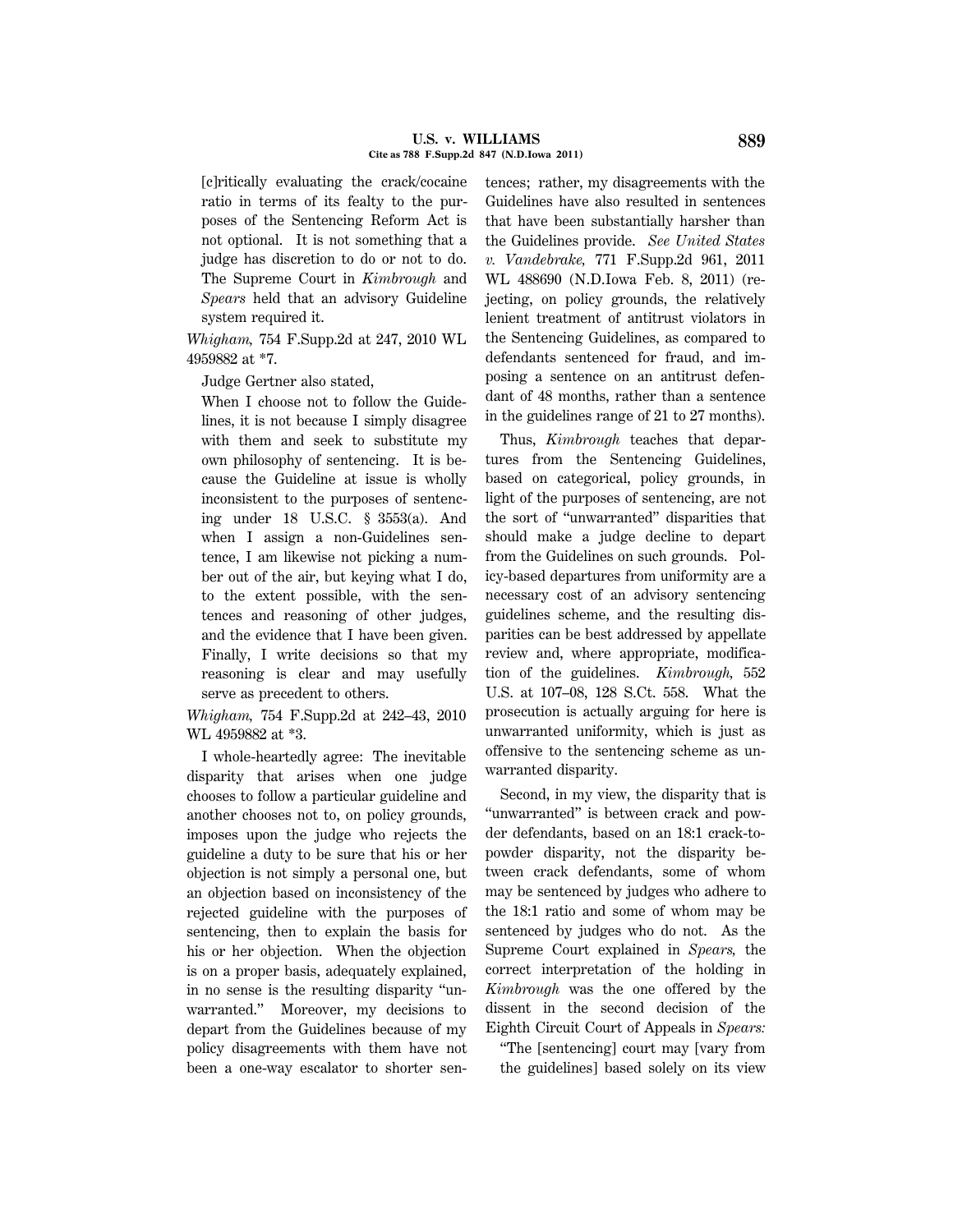that the 100–to–1 ratio embodied in the sentencing guidelines *for the treatment of crack cocaine versus powder cocaine* creates 'an unwarranted disparity within the meaning of  $\S$  3553(a),' and is 'at odds with § 3553(a).' The only fact necessary to justify such a variance is the sentencing court's disagreement with the guidelines—its policy view that the 100–to–1 ratio creates an unwarranted disparity.''

*Spears,* 555 U.S. at 263–64, 129 S.Ct. at 842 (quoting 533 F.3d 715, 719 (opinion of Colloton, J.) (emphasis added; citations omitted)).

In short, I agree with Judge Gertner and Chief Judge Robert Hinkle of the Northern District of Florida that '' '[i]t is better to have five good sentences and five bad ones than to have ten bad but consistent sentences,'" although, certainly, "'it would be better still to have ten good sentences.'" *Whigham*, 754 F.Supp.2d at 253, 2010 WL 4959882 at \*13 (Gertner, J.) (quoting testimony of Chief Judge Robert Hinkle at a February 11, 2009, hearing before the Sentencing Commission (formerly available at http://www.ussc.gov/ AGENDAS/20090210/Hinkle\_statement. pdf, now available at http://www.ussc.gov/ Legislative and Public Affairs/Public Hearings and Meetings/20090210–11/ Hinkle\_statement. pdf)).

## *2. The appropriate sentencing methodology*

Because I once again reject the crack-topowder ratio embodied in the Sentencing Guidelines, on categorical, policy grounds, even in a ''mine-run'' case, I must also again consider what is the appropriate, reasoned methodology for determining a defendant's sentence in a particular crack case. *See Spears,* 555 U.S. at 266, 129 S.Ct. at 844. In *Gully,* I set out what I then believed was the appropriate methodology, upon rejection of the then–100:1 ratio in the Sentencing Guidelines:

The court finds that the appropriate methodology is to use a 1:1 crack-topowder ratio not just in an individual case or in a ''mine-run'' crack case, but in all ''crack'' cases, then to enhance sentences for individual defendants for trafficking offenses that actually involve weapons or bodily injury, or for other conduct warranting enhancement under 18 U.S.C. § 3553(a), as the Sentencing Commission proposed in 1995. *See Kimbrough,* 552 U.S. at 99, 128 S.Ct. at 569 (citing Amendments to the Sentencing Guidelines For United States Courts, 60 Fed.Reg. 25075–25077 (1995)). Using this methodology, the parties' arguments about whether or not this particular defendant is merely a street-level dealer or a major trafficker should be accounted for in his sentence, but in the consideration of the 18 U.S.C. § 3553(a), including characteristics of the defendant and circumstances of the offenses, rather than in the crack-topowder ratio. Specifically, where the Commission—and now the Department of Justice—has proposed sentencing enhancements for trafficking offenses involving weapons or bodily injury, the court finds that it can properly consider such offense-related conduct in its consideration of ''the nature and circumstances of the offense.'' 18 U.S.C. § 3553(a)(1). Similarly, where a defendant has a history of violence, whether or not such violence is related to prior drug-trafficking, or was involved in higher levels of crime, that information would warrant enhancement of the defendant's sentence pursuant to that part of  $\S$  3553(a)(1) that requires the court to consider ''the history and characteristics of the defendant.'' As Judge Colloton also noted, ''[a]llowing sentencing courts to rely on the range indicated by an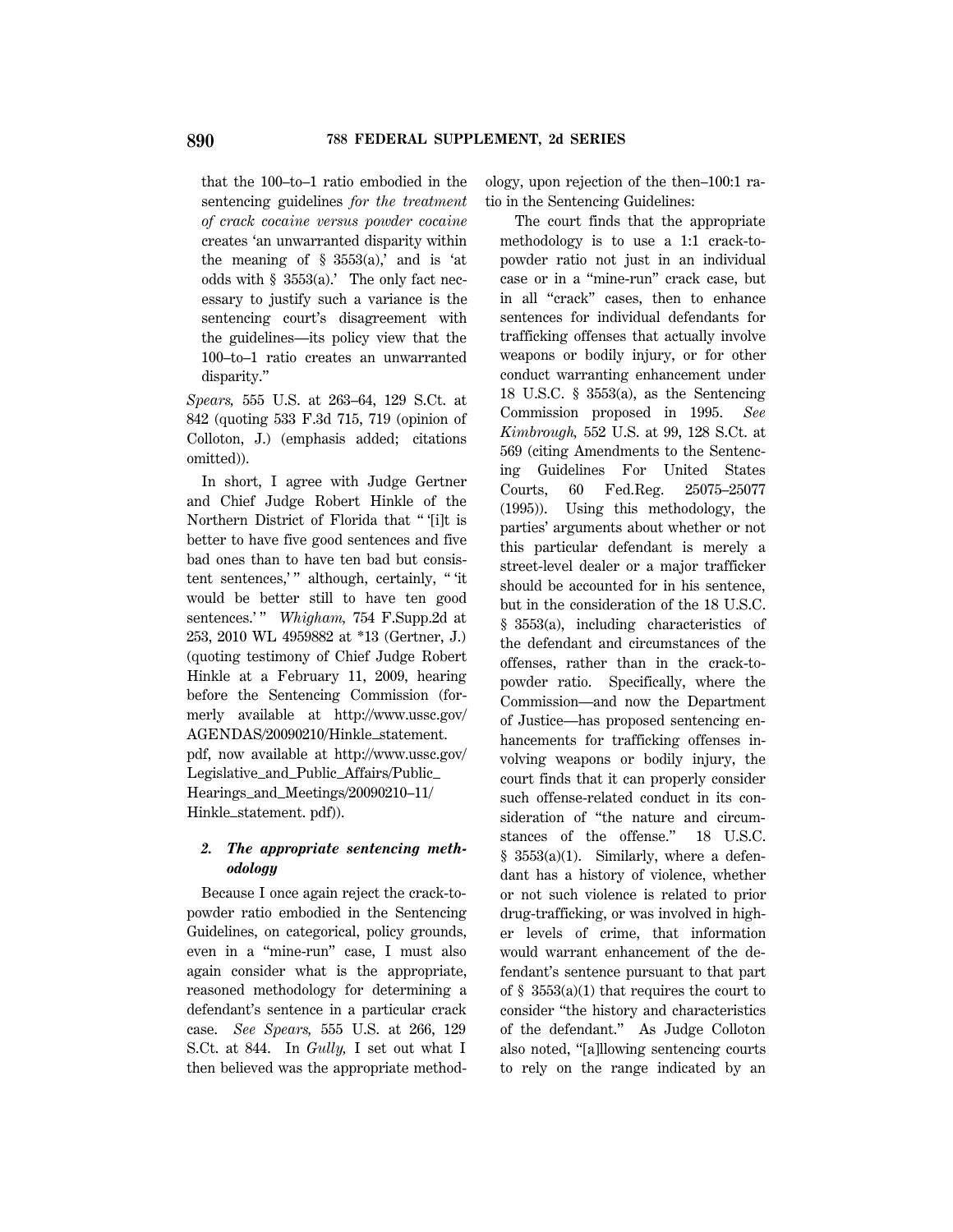alternative crack/powder ratio also helps the sentencing process evolve,'' for example, because the courts and Congress can develop appropriate considerations for enhancement of sentences. *Spears,* 533 F.3d at 722 (Colloton, J., dissenting).

In other words, in this court's view, the appropriate method is to calculate the guideline range under existing law (i.e., using the 100:1 ratio and any appropriate guideline adjustments or departures), but then to calculate an alternative guideline range using a 1:1 ratio, and to use or vary from that alternative guideline range depending upon the court's consideration of the 18 U.S.C. § 3553(a) factors to account, for example, for the defendant's history of violence, the presence of firearms, or the defendant's recidivism. The difference between this court's method and the prosecution's method is that the court will use a readily ascertainably guideline range based on a 1:1 ratio, after rejecting the 100:1 guideline ratio on policy grounds, then vary based on case-or defendant-specific factors pursuant to 18 U.S.C. § 3553(a), instead of varying (probably downward) some unpredictable amount from the 100:1 ratio guideline range based, in part, on rejection of the 100:1 guideline ratio on policy grounds, with the ultimate crack-to-powder ratio obscured by consideration of other factors.

*Gully,* 619 F.Supp.2d at 644–45 (footnote omitted); *see id.* at 644 n. 5 (noting that this methodology was consistent with the methodology reiterated by the Eighth Circuit Court of Appeals in *United States v. Roberson,* 517 F.3d 990, 993 (8th Cir. 2008)).

Nothing convinces me that this methodology is ultimately any less appropriate upon rejection of the 18:1 ratio. I note only that the November 1, 2010, amendments to the Sentencing Guidelines, described *supra,* beginning on page 67, now require case-specific consideration of certain aggravating circumstances in the context of the Sentencing Guidelines. Thus, what may have changed is that consideration of those aggravating circumstances may have shifted, at least in the first instance, from the context of the § 3553(a) factors to the context of specific guidelines enhancements, but it remains part of a case-specific analysis, based on a 1:1 ratio, rather disappearing entirely in a simplistic use of a quantity ratio as a ''proxy'' for those concerns.

## *III. CONCLUSION*

Make no mistake: I believe that the replacement of the 100:1 crack-to-powder ratio of the 1986 Act and associated Sentencing Guidelines with the 18:1 crack-topowder ratio of the 2010 FSA and the November 1, 2010, amendments to the Sentencing Guidelines was a huge improvement, in terms of fairness to crack defendants. While such incremental improvement is often the nature of political progress on difficult social justice issues and, in this instance, the increment is perhaps unusually large—an incremental improvement is not enough to make me abdicate my duty to ''[c]ritically evaluat[e] the crack/cocaine ratio in terms of its fealty to the purposes of the Sentencing Reform Act.'' *See Whigham,* 754 F.Supp.2d at 247, 2010 WL 4959882 at \*7.

Performing that duty here, I must reject the Sentencing Guidelines using the ''new'' 18:1 ratio, just as I rejected the Sentencing Guidelines using the ''old'' 100:1 ratio, based on a policy disagreement with those guidelines, even in "mine-run" cases, such as this one. I must do so, because I find that the "new" 18:1 guidelines still suffer from most or all of the same injustices that plagued the 100:1 guidelines, including the